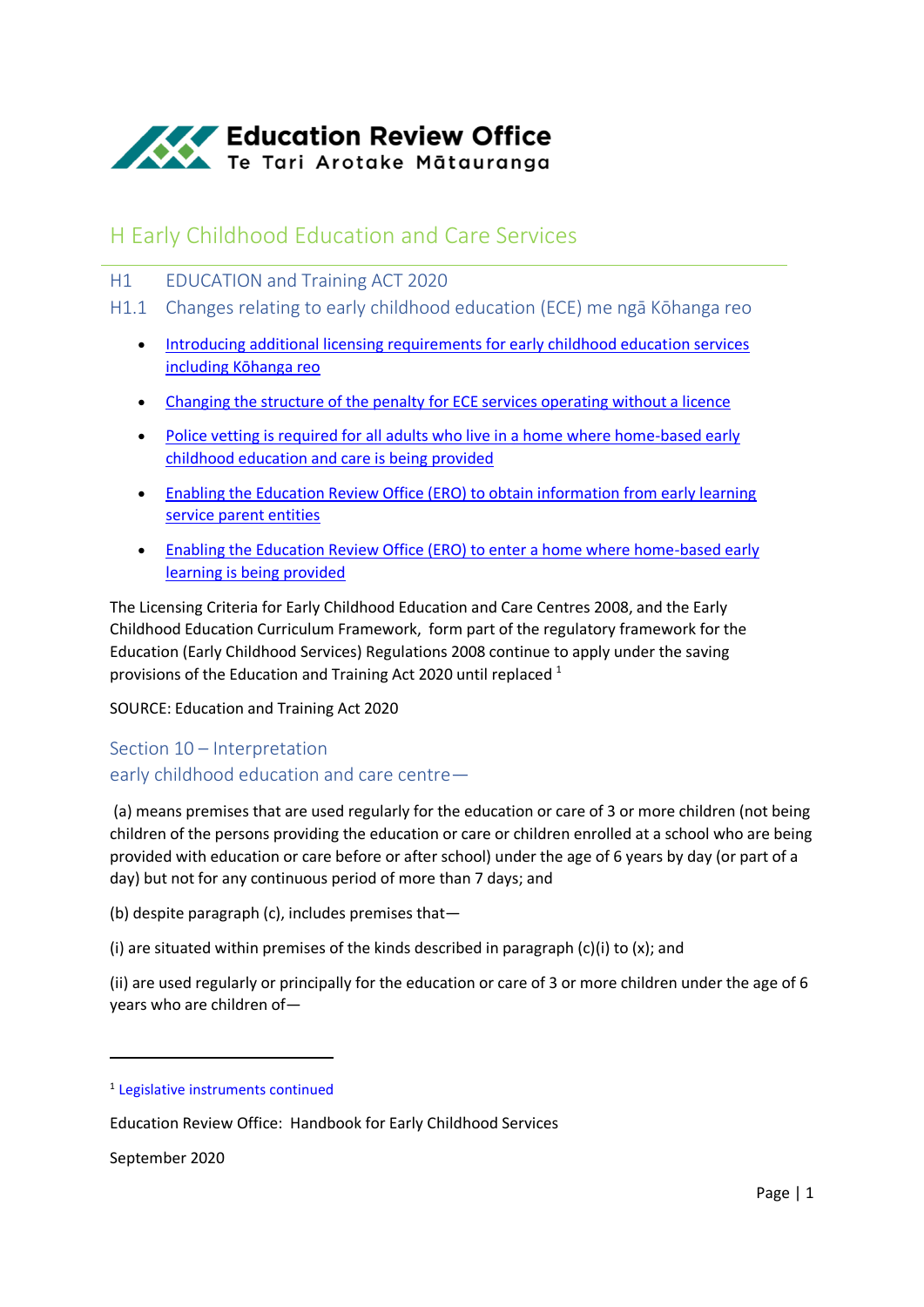(A) staff who work within premises of the kinds described in paragraph (c)(i) to  $(x)$ ; or

(B) persons attending those premises as residents or students; but

(c) excludes premises of the following kinds:

(i) registered schools:

(ii) hostels:

(iii) residences (within the meaning of section  $2(1)$  of the Oranga Tamariki Act 1989):

(iv) institutions under the control of the Ministry of Health or a district health board established by or under [section 19](http://www.legislation.govt.nz/act/public/2020/0038/latest/link.aspx?search=ta_act_E_ac%40ainf%40anif_an%40bn%40rn_25_a&p=1&id=DLM80802#DLM80802) of the New Zealand Public Health and Disability Act 2000:

(v) hospital care institutions (within the meaning of [section 58\(4\)](http://www.legislation.govt.nz/act/public/2020/0038/latest/link.aspx?search=ta_act_E_ac%40ainf%40anif_an%40bn%40rn_25_a&p=1&id=DLM120905#DLM120905) of the Health and Disability Services (Safety) Act 2001):

(vi) children's health camps operated by an organisation funded by a State service to provide an education service to children attending health camps:

(vii) premises where all the children present are members of the same family in the care of a member of the family, or members of the same family in the care of a caregiver who is not acting for gain or reward:

(viii) any premises, during any period of use for the education or care of 3 or more children under the age of 6 years, none of whom attends for any period exceeding 2 hours per day, in circumstances where the children's parents or caregivers are—

(A) in close proximity to the children and are able to be contacted; and

(B) able to resume responsibility for the children at short notice:

(ix) any premises, during any period of use for the operation of a playgroup, licensed home-based education and care service, or licensed hospital-based education and care service:

(x) any premises, during any period of use for the education or care of children for any period not exceeding 4 hours a week in circumstances where the children's parents or caregivers are—

(A) in close proximity to the children and are able to be contacted; and

(B) able to resume responsibility for the children at short notice

early childhood education and care service means—

(a) a free kindergarten that is an early childhood service whose licence permits no child to attend for a period of more than 4 hours on any day; and

(b) any other early childhood service that is declared to be an early childhood education and care service by regulations made under this Act

**early childhood service** means an early childhood education and care centre, a home-based education and care service, or a hospital-based education and care service

Education Review Office: Handbook for Early Childhood Services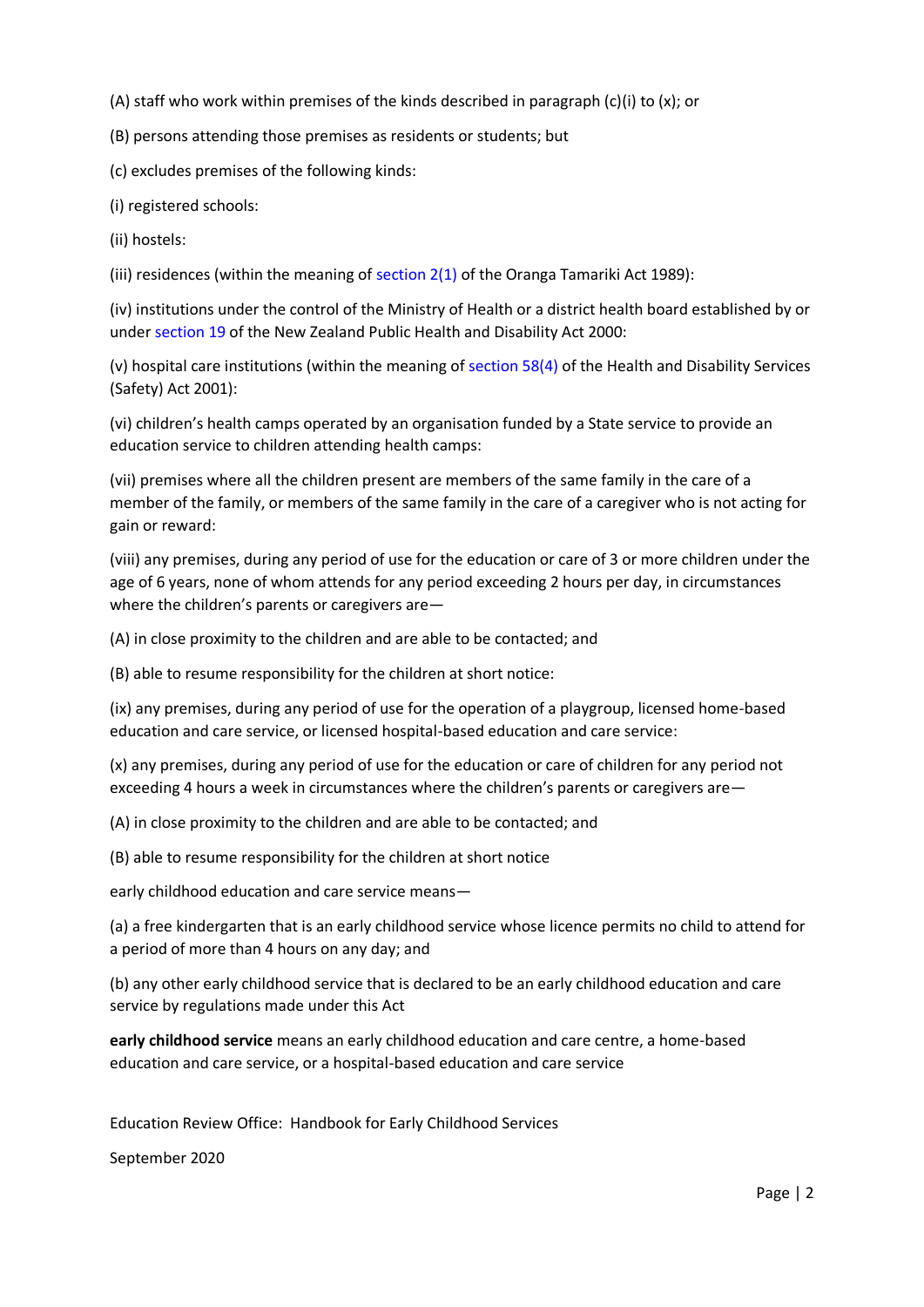**licensed early childhood education and care centre** means an early childhood education and care centre in respect of which the service provider holds a current licence issued under regulations made under [section 636](http://www.legislation.govt.nz/act/public/2020/0038/latest/whole.html?search=ta_act_E_ac%40ainf%40anif_an%40bn%40rn_25_a&p=1#LMS171321)

**licensed early childhood service** means an early childhood service in respect of which the service provider holds a current licence issued under regulations made under [section 636](http://www.legislation.govt.nz/act/public/2020/0038/latest/whole.html?search=ta_act_E_ac%40ainf%40anif_an%40bn%40rn_25_a&p=1#LMS171321)

**licensed home-based education and care service** means a home-based education and care service in respect of which the service provider holds a current licence issued under regulations made under [section 636](http://www.legislation.govt.nz/act/public/2020/0038/latest/whole.html?search=ta_act_E_ac%40ainf%40anif_an%40bn%40rn_25_a&p=1#LMS171321)

**licensed hospital-based education and care service** means a hospital-based education and care service in respect of which the service provider holds a current licence issued under regulations made under [section 636](http://www.legislation.govt.nz/act/public/2020/0038/latest/whole.html?search=ta_act_E_ac%40ainf%40anif_an%40bn%40rn_25_a&p=1#LMS171321)

**service provider** means each of the following:

(a) in relation to an early childhood education and care centre, the body, agency, or person who operates the centre:

(b) in relation to a home-based education and care service, the body, agency, or person who provides, or offers to provide, that education or care:

(c) in relation to a hospital-based education and care service, the body, agency, or person who provides that education or care:

(d) in relation to a playgroup, the person or persons who operate the playgroup

**teaching position** means a position in a registered school or licensed early childhood service that—

(a) requires its holder to instruct students; or

(b) is the professional leader, deputy professional leader (however described), or assistant principal of a school; or

(c) is the professional leader of an early childhood service or other educational institution

### Part 2 Early childhood education

13 Outline of Part 2

(1) This Part, which concerns the regulation of early childhood education, is divided into 3 subparts.

- (2[\) Subpart 1](http://www.legislation.govt.nz/act/public/2020/0038/latest/whole.html?search=ta_act_E_ac%40ainf%40anif_an%40bn%40rn_25_a&p=1#LMS255336) provides for the licensing and certification of early childhood services.
- (3[\) Subpart 2](http://www.legislation.govt.nz/act/public/2020/0038/latest/whole.html?search=ta_act_E_ac%40ainf%40anif_an%40bn%40rn_25_a&p=1#LMS257116) concerns the administration of licensed early childhood services.
- (4[\) Subpart 3](http://www.legislation.govt.nz/act/public/2020/0038/latest/whole.html?search=ta_act_E_ac%40ainf%40anif_an%40bn%40rn_25_a&p=1#LMS255906) sets out several offence provisions.

14 Purpose of Part 2

Education Review Office: Handbook for Early Childhood Services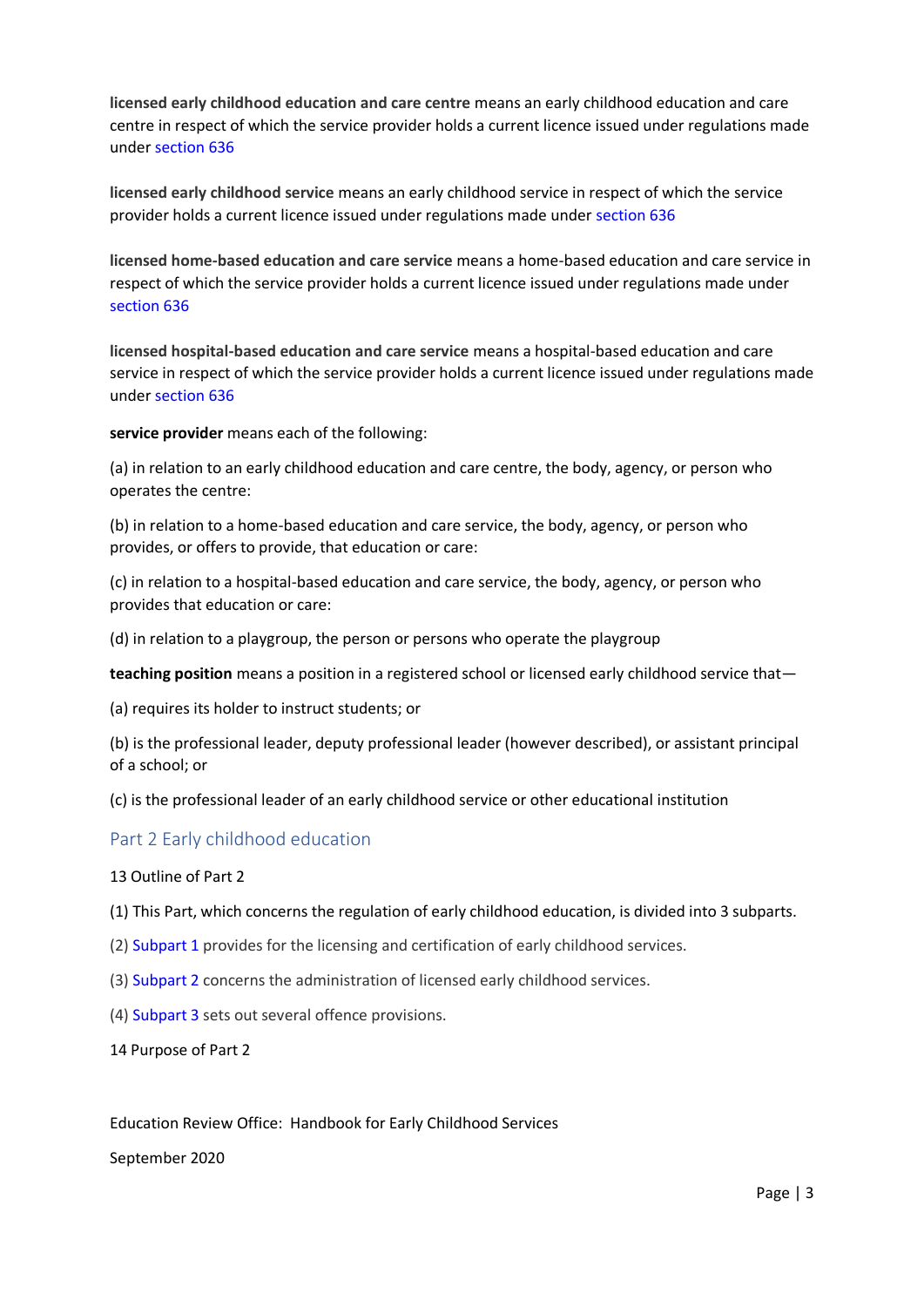The purpose of this Part is to regulate an early childhood education system where all children are able to participate and receive a strong foundation for learning, positive well-being, and life outcomes by—

(a) setting standards to support quality provision and learning; and

(b) supporting the health, safety, and well-being of children; and

(c) enabling parental choice by providing for licensing and funding of different types of provision.

# Subpart 1—Licensing and certification

# Section 15- Service providers operating early childhood education and care centres must be licensed

(1) A service provider who operates an early childhood education and care centre must be licensed in accordance with regulations made under [section 636.](http://www.legislation.govt.nz/act/public/2020/0038/latest/whole.html?search=ta_act_E_ac%40ainf%40anif_an%40bn%40rn_25_a&p=1#LMS171321)

(2) A licensed early childhood education and care centre may be operated within the premises of a registered school, and its status as an early childhood education and care centre is not affected by the fact of its being operated within those premises.

# Section 16 - Certain other service providers may be licensed

A service provider who provides a home-based education and care service or a hospital-based education and care service may, but need not, be licensed in accordance with regulations made under [section 636](http://www.legislation.govt.nz/act/public/2020/0038/latest/whole.html?search=ta_act_E_ac%40ainf%40anif_an%40bn%40rn_25_a&p=1#LMS171321) in respect of the service.

# Section 17 - Ministerial approval required for licensing application

(1) Despite [sections 15](http://www.legislation.govt.nz/act/public/2020/0038/latest/whole.html?search=ta_act_E_ac%40ainf%40anif_an%40bn%40rn_25_a&p=1#LMS171341) an[d 16,](http://www.legislation.govt.nz/act/public/2020/0038/latest/whole.html?search=ta_act_E_ac%40ainf%40anif_an%40bn%40rn_25_a&p=1#LMS171320) a person must apply to the Minister for approval to apply for a licence to operate—

(a) a licensed early childhood education and care centre:

(b) a licensed home-based education and care service:

(c) a licensed hospital-based education and care service.

(2) The Minister may grant approval, but, before doing so, must take into account—

(a) the relevant attributes of the area to be served, including (without limitation) the demography of the area, the needs of the communities in the area, the needs of the children in the area, and the availability of services in the area with different offerings (for example, the provision of te reo Māori); and

(b) the suitability of the applicant and of every person involved in the governance of the proposed service, which, as a minimum, requires the Minister to determine whether each person—

(i) is a fit and proper person; and

(ii) has obtained a satisfactory Police vet for the purposes of the application; and

Education Review Office: Handbook for Early Childhood Services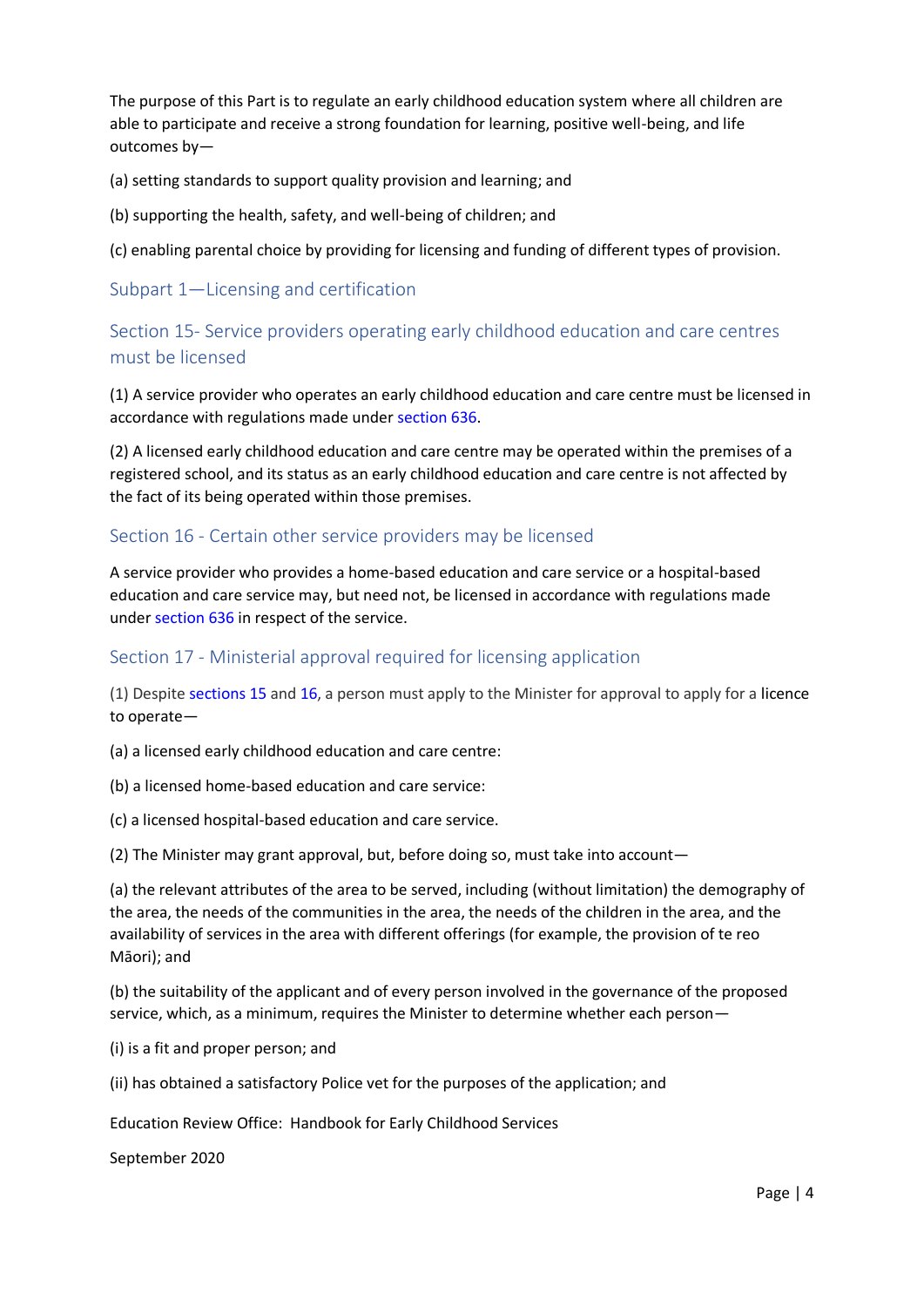(c) the applicant's financial position; and

(d) the licensing history of—

(i) any other early childhood services previously or currently owned, operated, or managed by, or otherwise connected with, the applicant; and

(ii) every person involved in the governance of the proposed service.

(3) If the Minister considers this information insufficient to decide whether to grant approval, the Minister may ask the applicant to supply more information.

(4) The applicant may not apply for a licence without the Minister's approval.

(5) Approval to apply for a licence is irrelevant to the granting of a licence (as a licence may only be granted in accordance with regulations made under [section 636\)](http://www.legislation.govt.nz/act/public/2020/0038/latest/whole.html?search=ta_act_E_ac%40ainf%40anif_an%40bn%40rn_25_a&p=1#LMS171321).

(6) An approval expires 2 years after the date on which it is given; however, the Minister may, on application before the expiry, extend the expiry date if the Minister thinks fit to do so in the circumstances.

# Section 18 - Persons approved to apply for licence must be fit and proper

(1) In assessing whether a person is a fit and proper person to be granted approval to apply for a licence unde[r section 17,](http://www.legislation.govt.nz/act/public/2020/0038/latest/whole.html?search=ta_act_E_ac%40ainf%40anif_an%40bn%40rn_25_a&p=1#LMS274559) the Minister must take into account whether the applicant—

(a) has been convicted of any offence involving harm to children, violence, or fraud:

(b) has any health conditions that may affect the applicant's ability to comply with this Act and the terms of the licence:

(c) is, or has been, subject to a property order or personal order under the Protection of Personal and Property Rights Act 1988:

(d) owes, or has owed, money to the Crown, including in respect of bodies that the applicant has been involved in managing:

(e) has been adjudicated bankrupt under th[e Insolvency Act 2006](http://www.legislation.govt.nz/act/public/2020/0038/latest/link.aspx?search=ta_act_E_ac%40ainf%40anif_an%40bn%40rn_25_a&p=1&id=DLM385298) or the [Insolvency Act 1967:](http://www.legislation.govt.nz/act/public/2020/0038/latest/link.aspx?search=ta_act_E_ac%40ainf%40anif_an%40bn%40rn_25_a&p=1&id=DLM382333)

(f) has been prohibited from being a director or promoter of, or being concerned or taking part in the management of,—

(i) a company under the [Companies Act 1993;](http://www.legislation.govt.nz/act/public/2020/0038/latest/link.aspx?search=ta_act_E_ac%40ainf%40anif_an%40bn%40rn_25_a&p=1&id=DLM319569) or

(ii) any other body corporate:

(g) has, or has had, any role as a governing member of an entity or organisation that became insolvent, including being placed in liquidation, receivership, or voluntary administration:

(h) is, or has been, subject to any prohibition against acting as an employer or an officer of an employer under th[e Employment Relations Act 2000:](http://www.legislation.govt.nz/act/public/2020/0038/latest/link.aspx?search=ta_act_E_ac%40ainf%40anif_an%40bn%40rn_25_a&p=1&id=DLM58316)

(i) has had previous involvement in an early childhood service in respect of which—

Education Review Office: Handbook for Early Childhood Services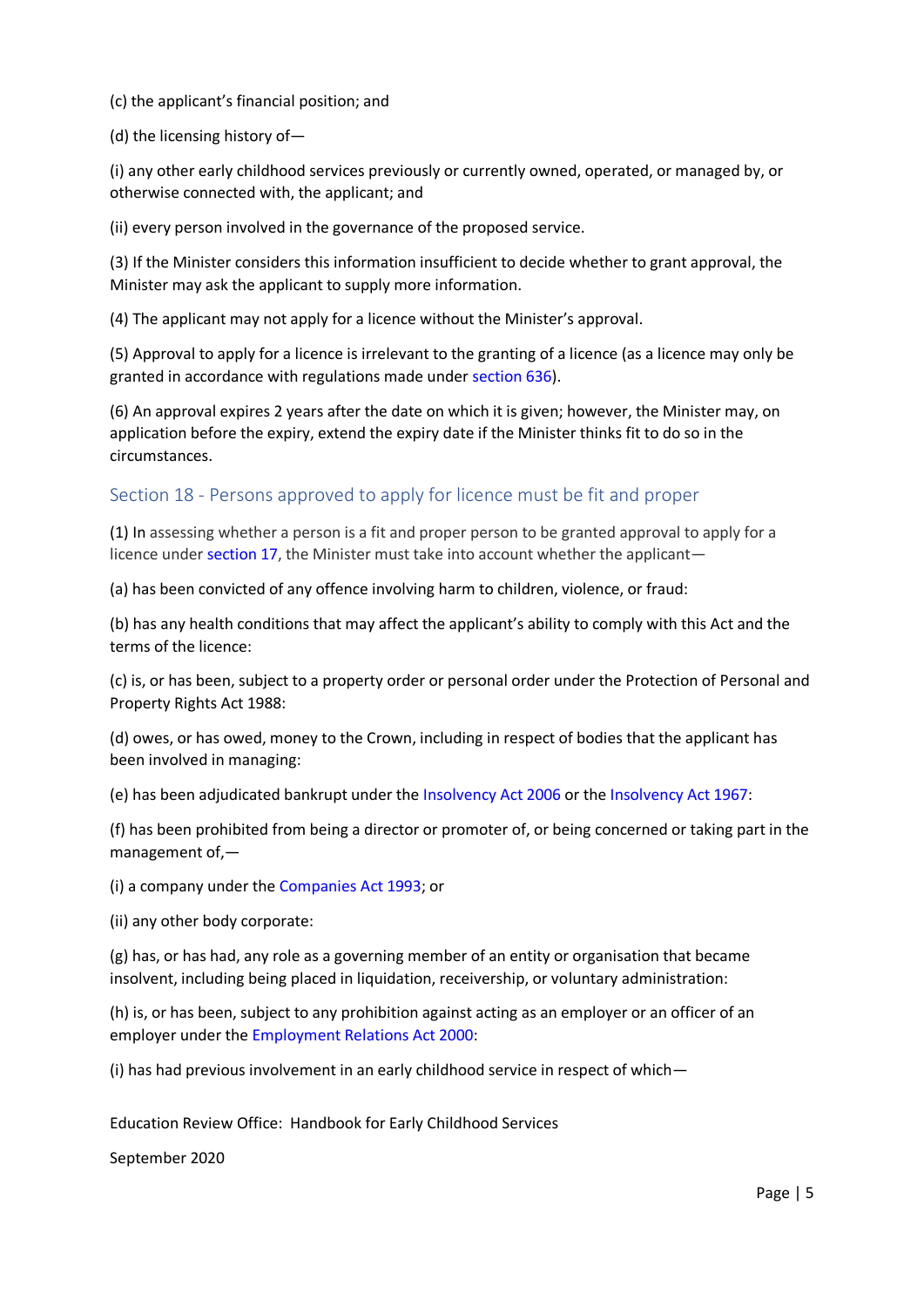(i) an application for a licence was refused; or

(ii) a licence was suspended or cancelled.

# Section 22 - Records

The service provider of a licensed early childhood service must keep, and make available to the Secretary on request,—

(a) a register of the children who attend or have attended the service, specifying the date of birth of each; and

(b) a record of the attendance of children at the service; and

(c) a record of all fees and other charges paid in respect of children's attendance at the service; and

(d) evidence that parents of children attending the service have regularly examined the attendance record; and

(e) any other records that are necessary to enable the service's performance to be monitored adequately

# Section 23 - Curriculum frameworks

(1) The Minister may prescribe or change a curriculum framework for—

(a) licensed early childhood services:

(b) certified playgroups.

(2) The Minister may prescribe or change a curriculum framework only if the Minister has consulted with organisations that the Minister considers represent those likely to be substantially affected by the framework or change.

(3) As soon as practicable after prescribing or changing a curriculum framework, the Minister must give notice in the *Gazette*—

(a) stating that the framework has been prescribed or changed; and

(b) setting out the framework or change, or stating where a copy of the framework or change can be obtained.

(4) The notice may specify—

(a) different commencement dates for different provisions of the curriculum framework or for different purposes; and

(b) a transitional period during which service providers may elect to comply with another specified curriculum requirement.

(5) A service provider must implement any applicable curriculum framework in accordance with any regulations made unde[r section 636](http://www.legislation.govt.nz/act/public/2020/0038/latest/whole.html?search=ta_act_E_ac%40ainf%40anif_an%40bn%40rn_25_a&p=1#LMS171321) or [637.](http://www.legislation.govt.nz/act/public/2020/0038/latest/whole.html?search=ta_act_E_ac%40ainf%40anif_an%40bn%40rn_25_a&p=1#LMS171328)

Education Review Office: Handbook for Early Childhood Services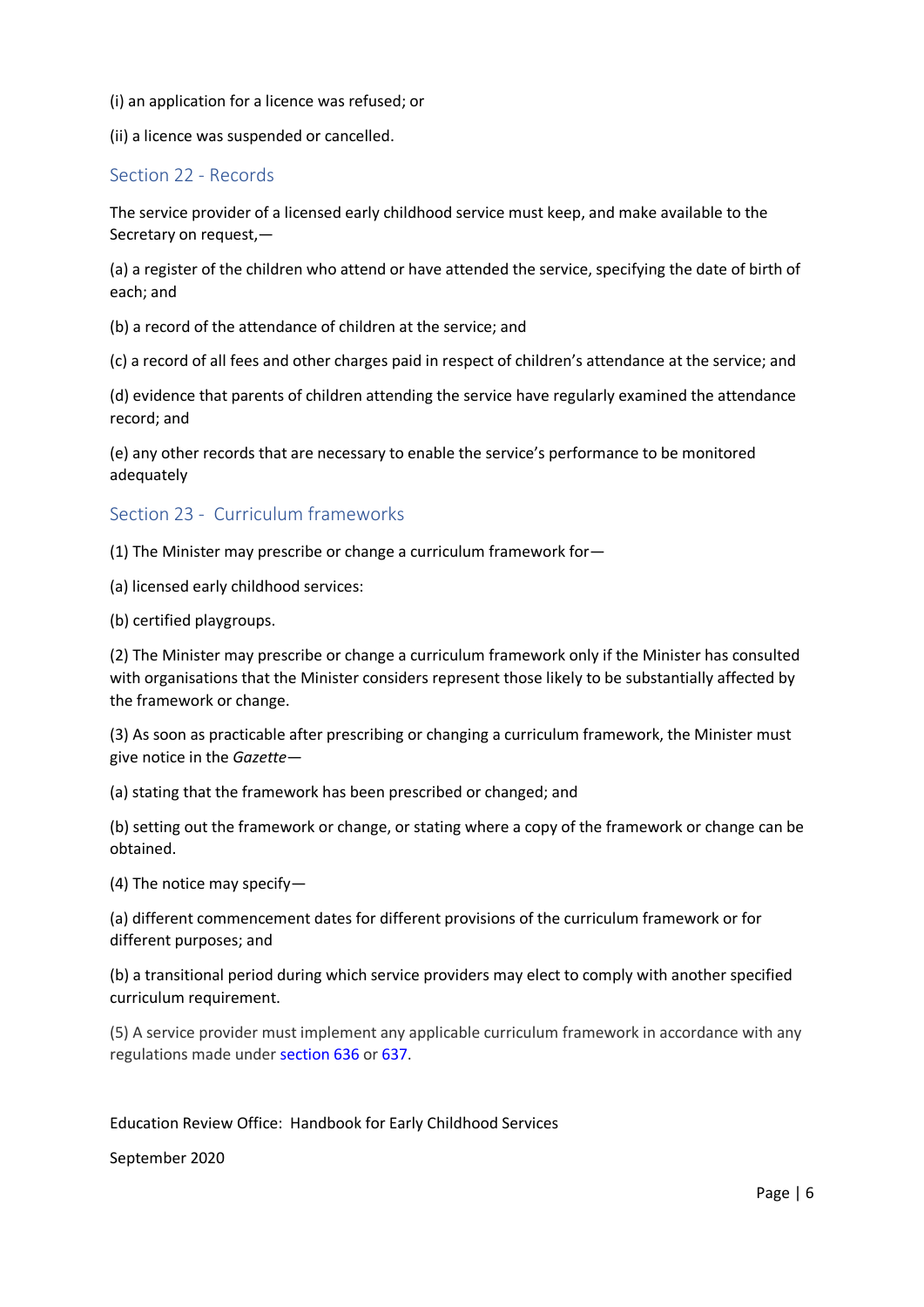# Section 24 - Prohibition on corporal punishment and seclusion in early childhood services

(1) A person must not—

(a) use force, by way of correction or punishment, toward a child enrolled at or attending an early childhood service; or

(b) seclude a child enrolled at or attending an early childhood service.

(2) In this section, **person** means an individual who—

(a) is employed or engaged by a service provider of an early childhood service; or

(b) is supervising or controlling a child on behalf of a service provider of an early childhood service; or

(c) owns, manages, or controls an early childhood service.

Section 25 - Police vetting in respect of early childhood services

A service provider of a licensed early childhood service must obtain Police vets of non-teaching and unregistered employees, contractors, and other adults in accordance with [Schedule 4.](http://www.legislation.govt.nz/act/public/2020/0038/latest/whole.html?search=ta_act_E_ac%40ainf%40anif_an%40bn%40rn_25_a&p=1#LMS176165)

Section 27 - Parent's right of entry

The parent of a child has a right to enter the premises of a licensed early childhood education and care centre or a licensed home-based education and care service when the child is there unless the parent—

(a) is required to comply with—

(i) a court order that prohibits access to, or contact with, the child (either generally or when attending the centre or service); or

(ii) a warning under [section 4](http://www.legislation.govt.nz/act/public/2020/0038/latest/link.aspx?search=ta_act_E_ac%40ainf%40anif_an%40bn%40rn_25_a&p=1&id=DLM36944#DLM36944) of the Trespass Act 1980 to stay off the premises; or

(b) is suffering from a contagious or infectious disease likely to have a detrimental effect on the children if passed on to them; or

(c) is, in the opinion of a person responsible for the operation of the centre or service,  $-$ 

(i) under the influence of alcohol or any other substance that has a detrimental effect on the functioning or behaviour of the person; or

(ii) exhibiting behaviour that is, or is likely to be, disruptive to the effective operation of the centre or service.

# Education (Early Childhood Services) Regulations 2008 Regulation 3 – Interpretation

In these regulations, unless the context otherwise requires,—

**Act** means the [Education and Training Act 2020](http://www.legislation.govt.nz/regulation/public/2008/0204/latest/link.aspx?search=ta_regulation_E_rc%40rinf%40rnif_an%40bn%40rn_25_a&p=1&id=LMS170674)

Education Review Office: Handbook for Early Childhood Services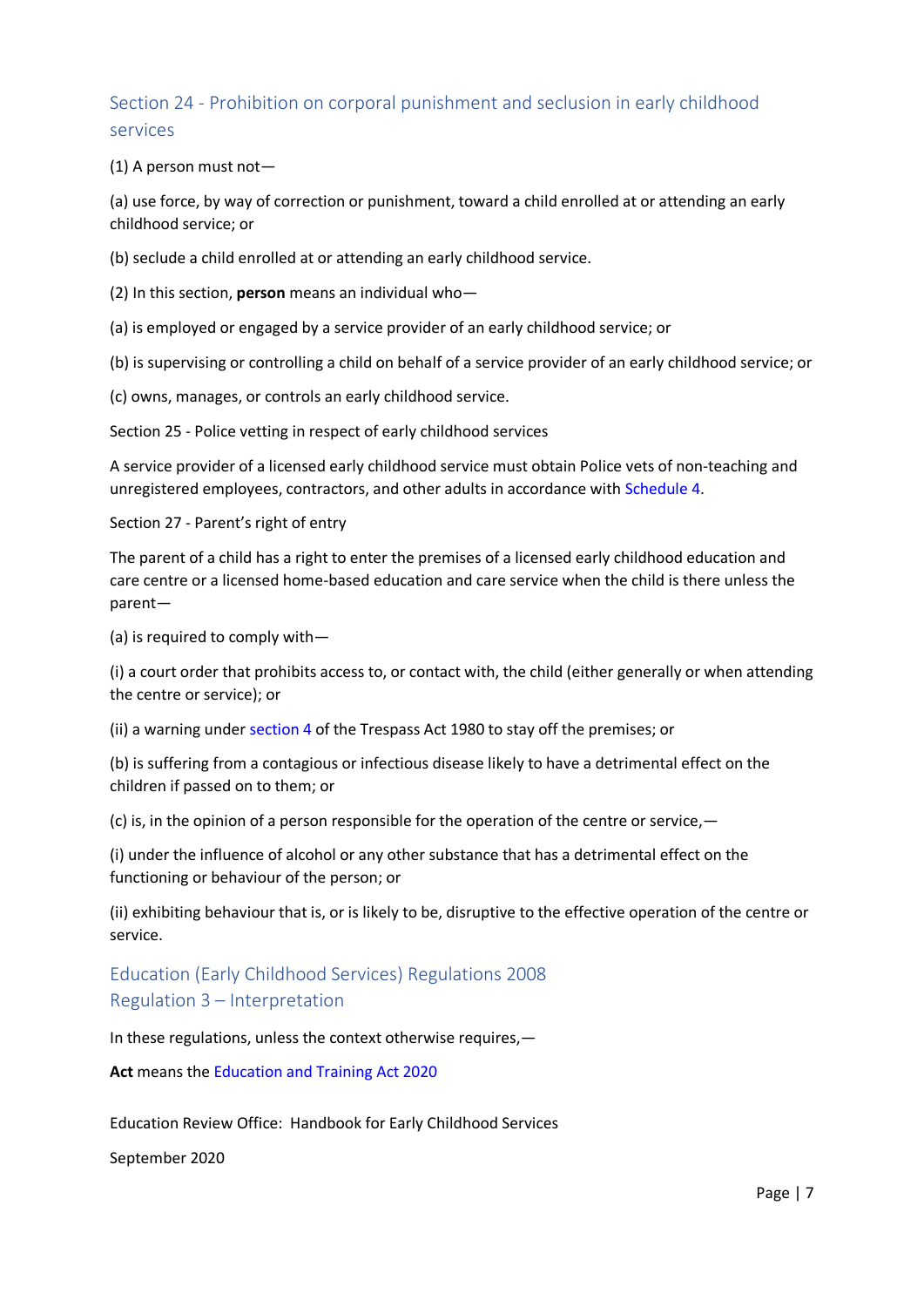**all-day licence** means a licence to operate a service that allows a child attending the service to attend for more than 4 hours (in total) on each day the service operates

**centre** means an early childhood education and care centre within the meaning of [section 10\(1\)](http://www.legislation.govt.nz/regulation/public/2008/0204/latest/link.aspx?search=ta_regulation_E_rc%40rinf%40rnif_an%40bn%40rn_25_a&p=1&id=LMS171311#LMS171311) of the Act

**children**, in relation to an early childhood service, means the children attending or participating in the service; and **child** has a corresponding meaning

**contact person** means a person, nominated by a service provider to represent its management, who—

(a) is able to respond to the Secretary as soon as practicable on any issue relating to licensing; and

(b) has authority to act on behalf of the service provider when dealing with the Secretary; and

(c) resides locally

**early childhood service** has the same meaning as in [section 10\(1\)](http://www.legislation.govt.nz/regulation/public/2008/0204/latest/link.aspx?search=ta_regulation_E_rc%40rinf%40rnif_an%40bn%40rn_25_a&p=1&id=LMS171311#LMS171311) of the Act

**educator**, in relation to a licensed home-based education and care service, means the person who—

(a) provides education and care and comfort directly to children in his or her care; and

(b) attends to the health and safety of those children

**licence** means a licence granted under these regulations

**licensed early childhood service** has the same meaning as in [section 10\(1\)](http://www.legislation.govt.nz/regulation/public/2008/0204/latest/link.aspx?search=ta_regulation_E_rc%40rinf%40rnif_an%40bn%40rn_25_a&p=1&id=LMS171311#LMS171311) of the Act

**licensed home-based education and care service** has the same meaning as in [section 10\(1\)](http://www.legislation.govt.nz/regulation/public/2008/0204/latest/link.aspx?search=ta_regulation_E_rc%40rinf%40rnif_an%40bn%40rn_25_a&p=1&id=LMS171311#LMS171311) of the Act

**licensed hospital-based education and care service** has the same meaning as i[n section 10\(1\)](http://www.legislation.govt.nz/regulation/public/2008/0204/latest/link.aspx?search=ta_regulation_E_rc%40rinf%40rnif_an%40bn%40rn_25_a&p=1&id=LMS171311#LMS171311) of the Act

**licensed service provider** means the holder of a licence; and, in relation to a licensed early childhood service, means the holder of a licence in relation to that service

**early childhood service** has the same meaning as in [section 10\(1\)](http://www.legislation.govt.nz/regulation/public/2008/0204/latest/link.aspx?search=ta_regulation_E_rc%40rinf%40rnif_an%40bn%40rn_25_a&p=1&id=LMS171311#LMS171311) of the Act

**educator**, in relation to a licensed home-based education and care service, means the person who—

(a) provides education and care and comfort directly to children in his or her care; and

(b) attends to the health and safety of those children

#### *person responsible* means,—

(c) in relation to a licensed home-based education and care service, the co-ordinator who has primary responsibility for—

(i) overseeing the education and care, comfort, and health and safety of the children; and

(ii) without limiting subparagraph (i), providing professional leadership and support to educators within the service

Education Review Office: Handbook for Early Childhood Services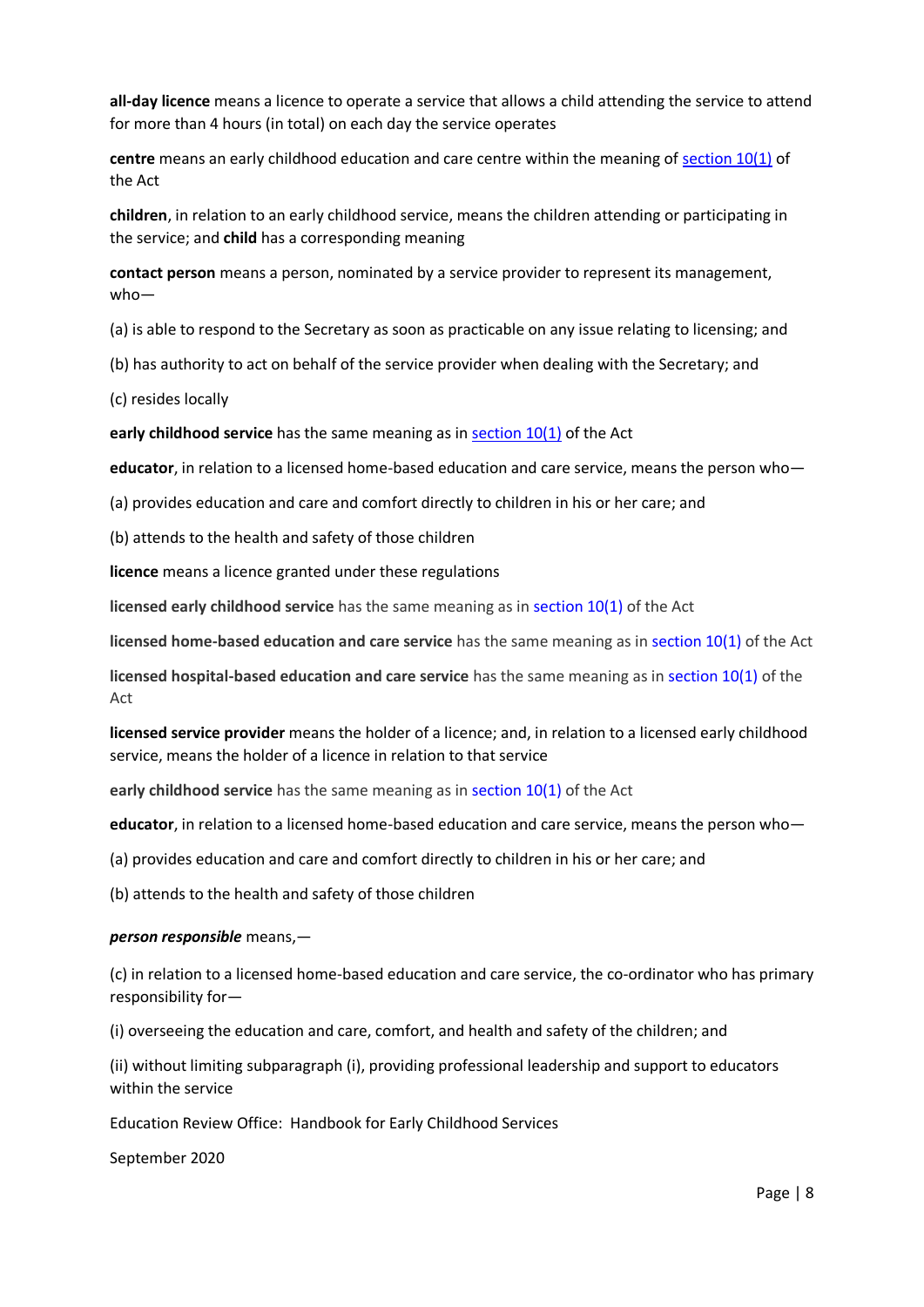### recognised qualification means,—

(a) in relation to a licensed service that is teacher led and the requirement under [regulation 44\(1\)\(a\)](http://www.legislation.govt.nz/regulation/public/2008/0204/latest/whole.html?search=ta_regulation_E_rc%40rinf%40rnif_an%40bn%40rn_25_a&p=1#DLM1412611) and item 1 o[f Schedule 1](http://www.legislation.govt.nz/regulation/public/2008/0204/latest/whole.html?search=ta_regulation_E_rc%40rinf%40rnif_an%40bn%40rn_25_a&p=1#DLM1412635) that a person responsible for a licensed service must hold a recognised qualification,—

(i) for a person responsible at a licensed centre that is teacher led, a primary or early childhood teaching qualification recognised by the Teaching Council of Aotearoa New Zealand for registration purposes:

(ii) for a person responsible at a licensed hospital-based education and care service, an early childhood teaching qualification recognised by the Teaching Council of Aotearoa New Zealand for registration purposes:

(iii) for a person responsible at a licensed home-based education and care service, an early childhood teaching qualification recognised by the Teaching Council of Aotearoa New Zealand for registration purposes:

(ab) in relation to a licensed service recognised as a teacher led service (as defined in [regulation](http://www.legislation.govt.nz/regulation/public/2008/0204/latest/whole.html?search=ta_regulation_E_rc%40rinf%40rnif_an%40bn%40rn_25_a&p=1#DLM1412611)  [44\(4\)\)](http://www.legislation.govt.nz/regulation/public/2008/0204/latest/whole.html?search=ta_regulation_E_rc%40rinf%40rnif_an%40bn%40rn_25_a&p=1#DLM1412611) and the requirement under regulation 44(1)(a) and item 2 of [Schedule 1](http://www.legislation.govt.nz/regulation/public/2008/0204/latest/whole.html?search=ta_regulation_E_rc%40rinf%40rnif_an%40bn%40rn_25_a&p=1#DLM1412635) that 50% of required staff must hold a recognised qualification, an early childhood teaching qualification recognised by the Teaching Council of Aotearoa New Zealand for registration purposes:

(b) in relation to any other licensed service or any other licensed service of a kind specified by the Secretary, a qualification held by an adult providing education and care as part of that service which is recognised by the Secretary as a qualification for this purpose by notice in the *Gazette*

**service provider** has the same meaning as i[n section 10\(1\)](http://www.legislation.govt.nz/regulation/public/2008/0204/latest/link.aspx?search=ta_regulation_E_rc%40rinf%40rnif_an%40bn%40rn_25_a&p=1&id=LMS171311#LMS171311) of the Act

### [Licensing](http://www.legislation.govt.nz/regulation/public/2008/0204/latest/link.aspx?search=ta_regulation_E_rc%40rinf%40rnif_an%40bn%40rn_25_a&p=1&id=DLM1412557)

| 5 | <b>Applications for licences</b>              |
|---|-----------------------------------------------|
| 6 | What details must be included in applications |
| 7 | Applicant must make statutory declaration     |
| 8 | Fit and proper persons                        |

## Regulation 26- Additional requirements relating to licences for centre

(1) Every licence for a centre must state—

(a) whether the licence authorises the provision of education and care that is teacher led or parent led or a mixture of both:

(b) whether it is an all-day licence, sessional licence, or mixed licence:

(c) the premises for which the licence is granted:

(d) the maximum number of children who may attend the centre at any one time, which may not exceed—

Education Review Office: Handbook for Early Childhood Services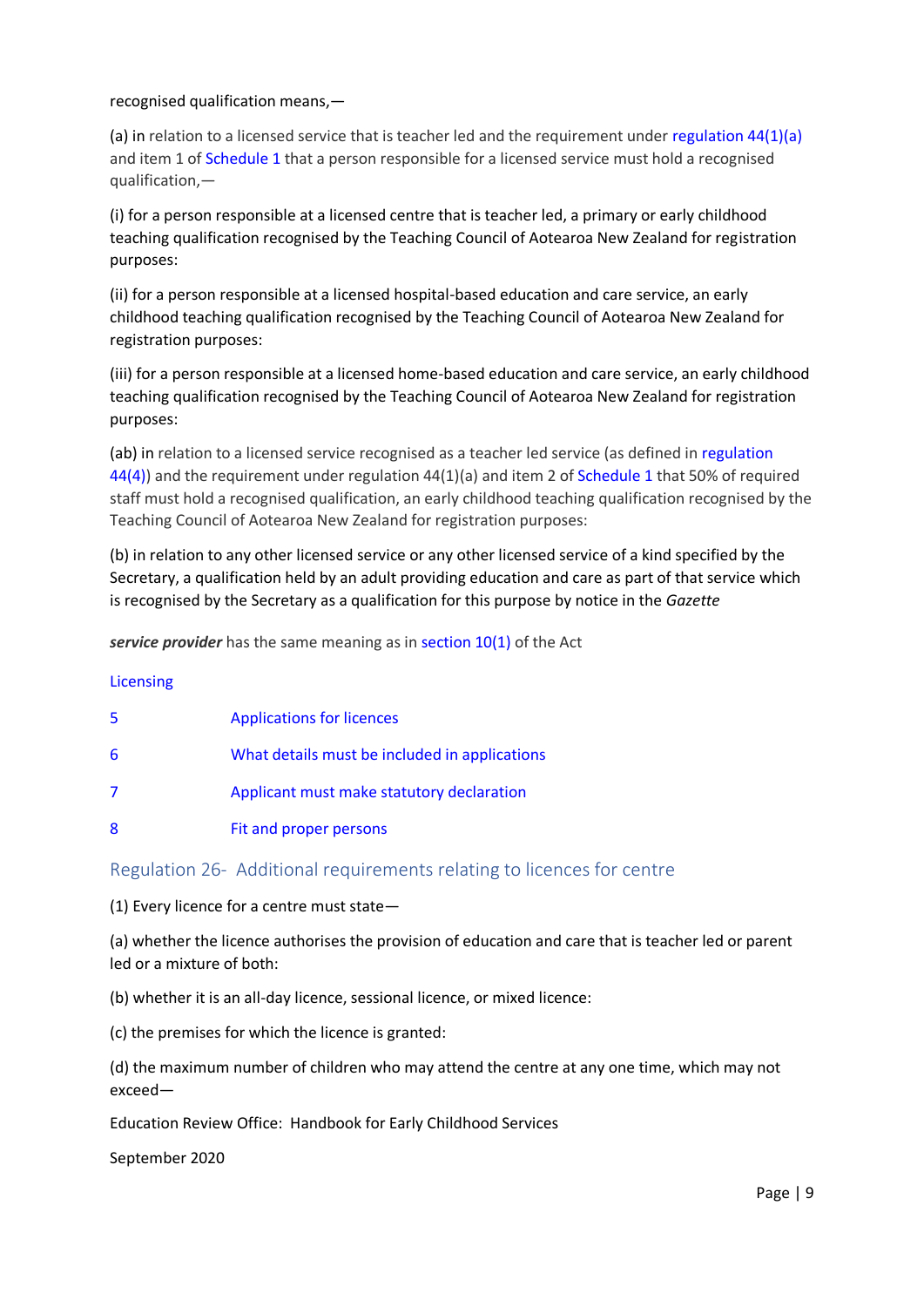(i) 150, if all the children who may attend the centre at any one time are 2 years or over:

(ii) 25, if all the children who may attend the centre at any one time are under 2 years, unless a higher maximum number (not exceeding 75) is authorised by the Secretary under [regulation 22A\(3\):](http://www.legislation.govt.nz/regulation/public/2008/0204/latest/whole.html?search=ta_regulation_E_rc%40rinf%40rnif_an%40bn%40rn_25_a&p=1#DLM3902717)

(iii) 50, if children of mixed ages may attend the centre at any one time, unless a higher maximum number (not exceeding 150) is authorised by the Secretary under [regulation 23\(3\):](http://www.legislation.govt.nz/regulation/public/2008/0204/latest/whole.html?search=ta_regulation_E_rc%40rinf%40rnif_an%40bn%40rn_25_a&p=1#DLM1412584)

(e) that—

(i) no children under 2 years may attend the centre; or

(ii) no children 2 years or over may attend the centre; or

(iii) children of mixed ages may attend the centre:

(f) the hours and days the service is authorised to be provided.

(2) Every licence for a centre relates only to the licensed service provider named in the licence and to the premises for which it has been issued.

(3) Nothing in subclause (1)(d) and (e) limits or affects the power of the Secretary to attach to a licence (under [regulation 22\(5\)\)](http://www.legislation.govt.nz/regulation/public/2008/0204/latest/whole.html?search=ta_regulation_E_rc%40rinf%40rnif_an%40bn%40rn_25_a&p=1#DLM1412583) conditions relating to the maximum numbers of children or of children of particular ages who may attend a centre at any one time.

(4) The service provider for a centre must ensure that at all times the numbers and ages of children comply with—

(a) the maximum numbers stated in the centre's licence under subclause (1)(d) and (e); and

(b) any relevant special conditions attached to the licence under [regulation 22\(5\).](http://www.legislation.govt.nz/regulation/public/2008/0204/latest/whole.html?search=ta_regulation_E_rc%40rinf%40rnif_an%40bn%40rn_25_a&p=1#DLM1412583)

Regulation 29 - Effect of licence

(1) The holder of a licence issued under these regulations is the service provider (whether or not the application is made by the service provider in person or another person or persons on behalf of the service provider).

(2) A licence to operate a centre or to provide hospital-based education and care is a licence that applies in respect of the premises or hospital identified in the licence.

(3) A licence to provide home-based education and care—

(a) must authorise the provision of education and care at 1 or more premises; but

(b) need not identify any particular premises at which the education and care is to be provided

## Regulation 45 - Premises and facilities standard: general

(1) The premises and facilities standard: general is the standard that requires every licensed service provider to whom this regulation applies—

(a) to use premises and facilities that, having regard to the number and age range of the children attending the premises, provide sufficient and suitable space for a range of activities, facilities for

Education Review Office: Handbook for Early Childhood Services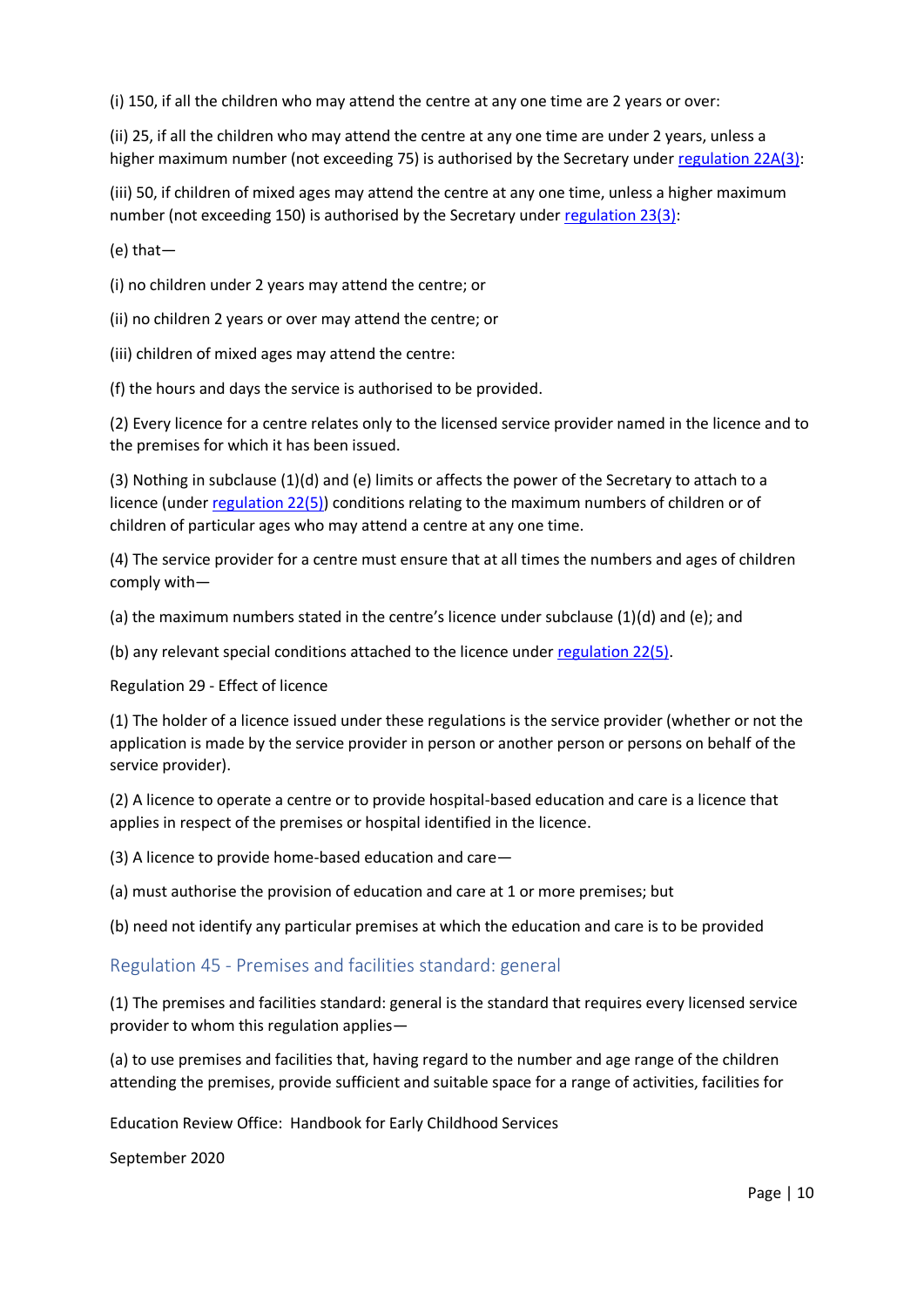food preparation, eating, sleeping, storage, toileting, and washing, and sufficient and suitable heating, lighting, noise control, ventilation, and equipment to support—

(i) appropriate curriculum implementation by the service provider; and

(ii) safe and healthy practices by the service provider; and

(b) to comply with the requirements of **Schedule 4** (which relates to activity spaces).

(2) Each licensed service provider to whom this regulation applies must comply with the premises and facilities standard: general.

### Regulation 46 - Health and safety practices standard: general

(1) The health and safety practices standard: general is the standard that requires every licensed service provider to whom this regulation applies to—

(a) take all reasonable steps to promote the good health and safety of children enrolled in the service; and

(b) take all reasonable precautions to prevent accidents and the spread of infection among children enrolled in the service; and

(c) take all reasonable steps to ensure that the premises, facilities, and other equipment on those premises are—

(i) kept in good repair; and

(ii) maintained regularly; and

(iii) used safely and kept free from hazards; and

(d) take all reasonable steps to ensure that appropriate procedures are in place to deal with fires, earthquakes, and other emergencies.

(2) Each licensed service provider to whom this regulation applies must comply with the health and safety practices standard: general.

### Regulation 47- Governance, management, and administration standard: general

(1) The governance, management, and administration standard: general is the standard that requires every licensed service provider to whom this regulation applies to ensure that—

(aa) the service has regard to any statement of National Education and Learning Priorities; and

(a) the service is effectively governed and is managed in accordance with good management practices; and

(b) the service provider regularly collaborates with—

(i) parents and family or whānau of children enrolled in the service; and

(ii) the adults responsible for providing education and care as part of the service; and

Education Review Office: Handbook for Early Childhood Services (c) appropriate documentation and records are—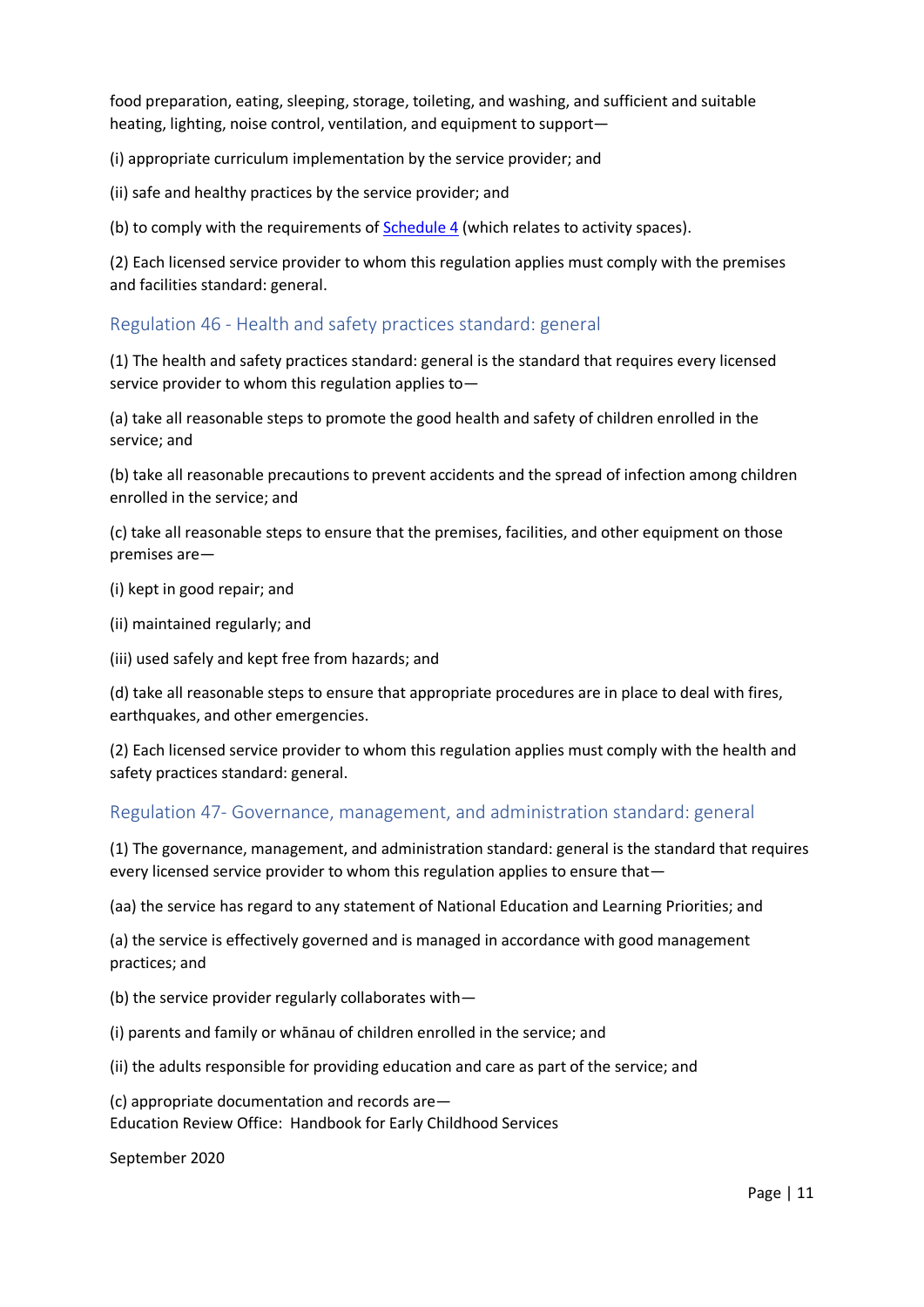(i) developed, maintained, and regularly reviewed; and

(ii) made available where appropriate—

(A) at any reasonable time on request by a parent of a child enrolled in the service; and

(B) at any time on request by any person exercising powers or carrying out functions under [Part 2](http://www.legislation.govt.nz/regulation/public/2008/0204/latest/link.aspx?search=ta_regulation_E_rc%40rinf%40rnif_an%40bn%40rn_25_a&p=1&id=LMS171362#LMS171362) of the Act; and

(d) adequate information is made available to parents of enrolled children and, where appropriate, to the families or whānau of those children about the operation of the service; and

(e) all reasonable steps are taken to provide staff employed or engaged in the service with adequate professional support, professional development opportunities, and resources.

(2) Each licensed service provider to whom this regulation applies must comply with the governance, management, and administration standard: general.

## Regulation 54 - Miscellaneous variations to operation of minimum standards

(1) A licensed hospital-based education and care service is,—

(a) in relation to any matter covered by requirements in the [Health and Disability Services \(Safety\)](http://www.legislation.govt.nz/regulation/public/2008/0204/latest/link.aspx?search=ta_regulation_E_rc%40rinf%40rnif_an%40bn%40rn_25_a&p=1&id=DLM119974)  [Act 2001](http://www.legislation.govt.nz/regulation/public/2008/0204/latest/link.aspx?search=ta_regulation_E_rc%40rinf%40rnif_an%40bn%40rn_25_a&p=1&id=DLM119974) (the **HDSS Act**) or standards made under or referred to in that Act that are also covered by the requirements of standards imposed by these regulations, deemed to comply with the standards imposed by these regulations if the service complies with—

(i) the requirements of the HDSS Act; and

(ii) any standards made under or referred to in that Act; but

(b) required to comply with standards imposed by these regulations to the extent that they deal with matters not covered in the HDSS Act and any standards made under or referred to in that Act.

(2) The Secretary may direct a service provider to staff a service otherwise than in accordance with [regulation 44\(1\)\(b\)](http://www.legislation.govt.nz/regulation/public/2008/0204/latest/whole.html?search=ta_regulation_E_rc%40rinf%40rnif_an%40bn%40rn_25_a&p=1#DLM1412611) an[d Schedule 2](http://www.legislation.govt.nz/regulation/public/2008/0204/latest/whole.html?search=ta_regulation_E_rc%40rinf%40rnif_an%40bn%40rn_25_a&p=1#DLM1412637) by increasing the level or kind of staffing required beyond that required by Schedule 2 if the Secretary considers it necessary to do so, having regard to—

(a) the needs and ages of the children; and

(b) the design and construction of the premises where the service operates.

(3) The Secretary may direct that the outdoor area requirements that apply to a centre under [regulation 45\(1\)\(b\)](http://www.legislation.govt.nz/regulation/public/2008/0204/latest/whole.html?search=ta_regulation_E_rc%40rinf%40rnif_an%40bn%40rn_25_a&p=1#DLM1412618) an[d Schedule 4](http://www.legislation.govt.nz/regulation/public/2008/0204/latest/whole.html?search=ta_regulation_E_rc%40rinf%40rnif_an%40bn%40rn_25_a&p=1#DLM1412645) be relaxed in a manner and to an extent specified by the Secretary, or dispensed with, if no child attends the centre for more than 2 hours on any one day.

(4) The service provider of a licensed home-based education and care service must ensure that—

(a) no more than 2 children aged under 2 years receive education and care, as part of the service, in the same home at the same time, unless they are siblings; and

(b) if more than 3 siblings aged under 2 years are receiving education and care, in the same home at the same time, there are 2 educators present.

Education Review Office: Handbook for Early Childhood Services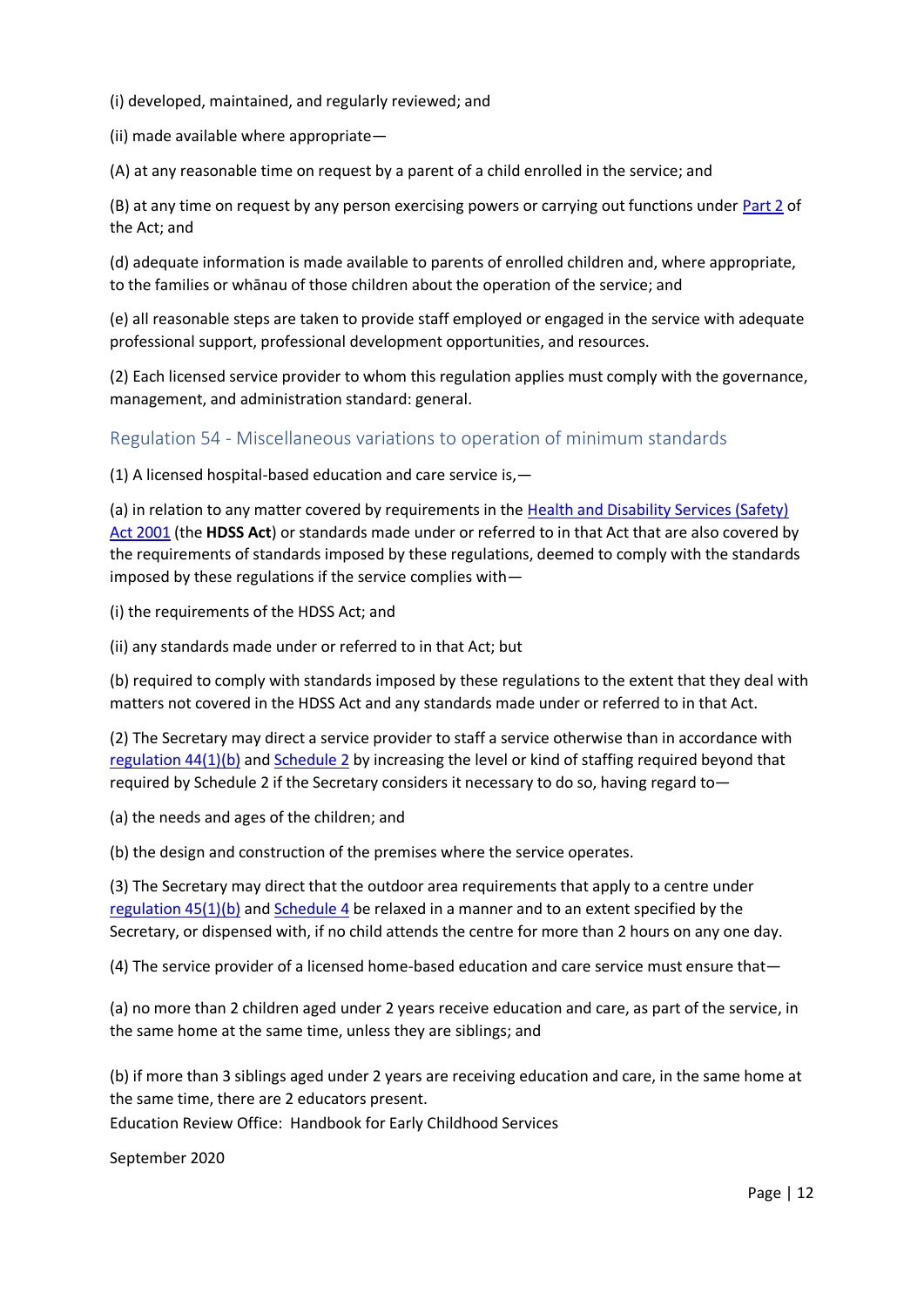(5) If there is any inconsistency between this regulation and any o[f regulations 41 to 47,](http://www.legislation.govt.nz/regulation/public/2008/0204/latest/whole.html?search=ta_regulation_E_rc%40rinf%40rnif_an%40bn%40rn_25_a&p=1#DLM1412606) this regulation prevails.

# Regulation 56 - Ill-treatment of children

(1) In order to ensure that the standards set out in this Part are complied with, the service provider of a licensed service and any educator who provides education and care for a licensed home-based education and care service must comply with subclause (2) if the service provider or educator has reasonable grounds to believe that a person employed or engaged in the service, or any other person,—

(a) has physically ill-treated or abused a child or committed a crime against children; or

(b) in guiding or controlling a child, has subjected the child to solitary confinement, immobilisation, or deprivation of food, drink, warmth, shelter, or protection.

(2) The service provider and the educator must ensure that—

(a) the person is excluded from coming into contact with the children participating in the service or, as the case requires, the children being educated by the educator; and

(b) if satisfied that it is necessary to do so to ensure that no child is ill-treated, ensure that the person is excluded from the service and does not enter or remain in any premises where the service is provided while it is being provided, or as the case requires, is excluded from the home and does not enter it or remain in it while the educator is providing education and care.

### Regulation 57 - Health and safety of children

(1) In order to ensure that the standards set out in this Part are complied with, the service provider of a licensed service and any educator who provides education and care for a licensed home-based education and care service must comply with subclause (2), if the service provider or educator has reasonable grounds to believe that a person employed or engaged in the service, or any other person,—

(a) is in a state of physical or mental health that presents any risk of danger to children; or

(b) has an infectious or contagious disease or condition.

(2) The service provider and the educator must ensure that—

(a) the person is excluded from coming into contact with the children participating in the service or, as the case requires, the children being educated by the educator; and

(b) if satisfied that it is necessary to do so to ensure that no child becomes ill, ensure that the person is excluded from the service and does not enter or remain in any premises where the service is provided while it is being provided or, as the case requires, is excluded from the home and does not enter it or remain in it while the educator is providing education and care.

(3) This regulation does not apply in respect of a licensed hospital-based education and care service to which the [Health and Disability Services \(Safety\) Act 2001](http://www.legislation.govt.nz/regulation/public/2008/0204/latest/link.aspx?search=ta_regulation_E_rc%40rinf%40rnif_an%40bn%40rn_25_a&p=1&id=DLM119974) applies.

Education Review Office: Handbook for Early Childhood Services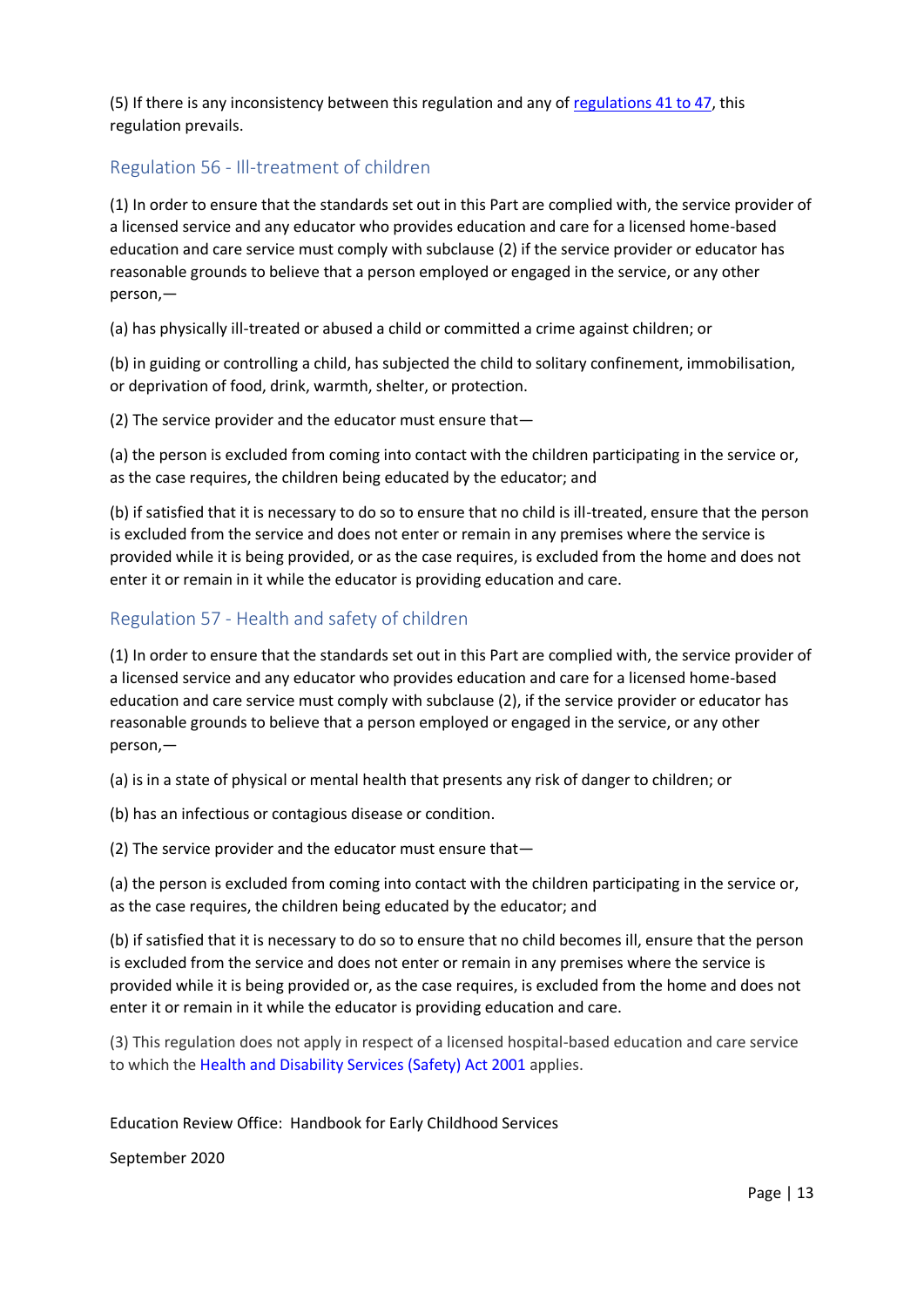# Regulation 58 - Collection of children from centres and home-based education and care services

(1) The service provider of a centre must ensure that no child leaves the centre with any person, unless the person—

(a) has the role of providing day-to-day care for the child; or

(b) is authorised in writing to take the child by a person who has the role of providing day-to-day care for the child.

(2) The service provider of a home-based education and care service must ensure that no child leaves the care of the educator with any person, unless the person—

(a) has the role of providing day-to-day care for the child; or

Children's Act 2014 – refer H4 of Handbook

Food safety for ECE services – refer H5 of Handbook

# H2 CURRICULUM FRAMEWORK

# education (early childhood education curriculum framework) notice 2008<sup>1</sup>

Pursuant to section 314 of the Education Act 1989 (as amended by the Education Amendment Act 2006), the Minister of Education gives the following notice:

1 Title and commencement –

This notice may be cited as the Education (Early Childhood Education Curriculum Framework) Notice 2008.

This notice shall come into force on 1 December 2008.

2 Early Childhood Education Curriculum Framework ('Curriculum Framework') as set out in clause 6 of this notice is the Curriculum Framework prescribed for all licensed early childhood education and care services and certificated playgroups in accordance with section 314 of the Education Act 1989.

3 Every service provider for a licensed early childhood education and care service or certificated playgroup must implement the Curriculum Framework in accordance with the requirements (if any) prescribed in regulations made under Part 26 of the Education Act 1989.

4 Licensed early childhood education and care services and certificated playgroups must implement the Principles and the Strands, and can opt to use either the English or the te reo Māori versions set out in Part A or Part B of clause 6, or both. Kōhanga reo affiliated with Te Kōhanga Reo National Trust must implement Part C of clause 6.

5 The purpose of the Curriculum Framework is to provide the basis and context underpinning specific curriculum regulatory requirements in the Education (Early Childhood Services) Regulations

September 2020

**.** 

<sup>1</sup> *NZ Gazette* 4 September 2008, No 136, page 3617.

Education Review Office: Handbook for Early Childhood Services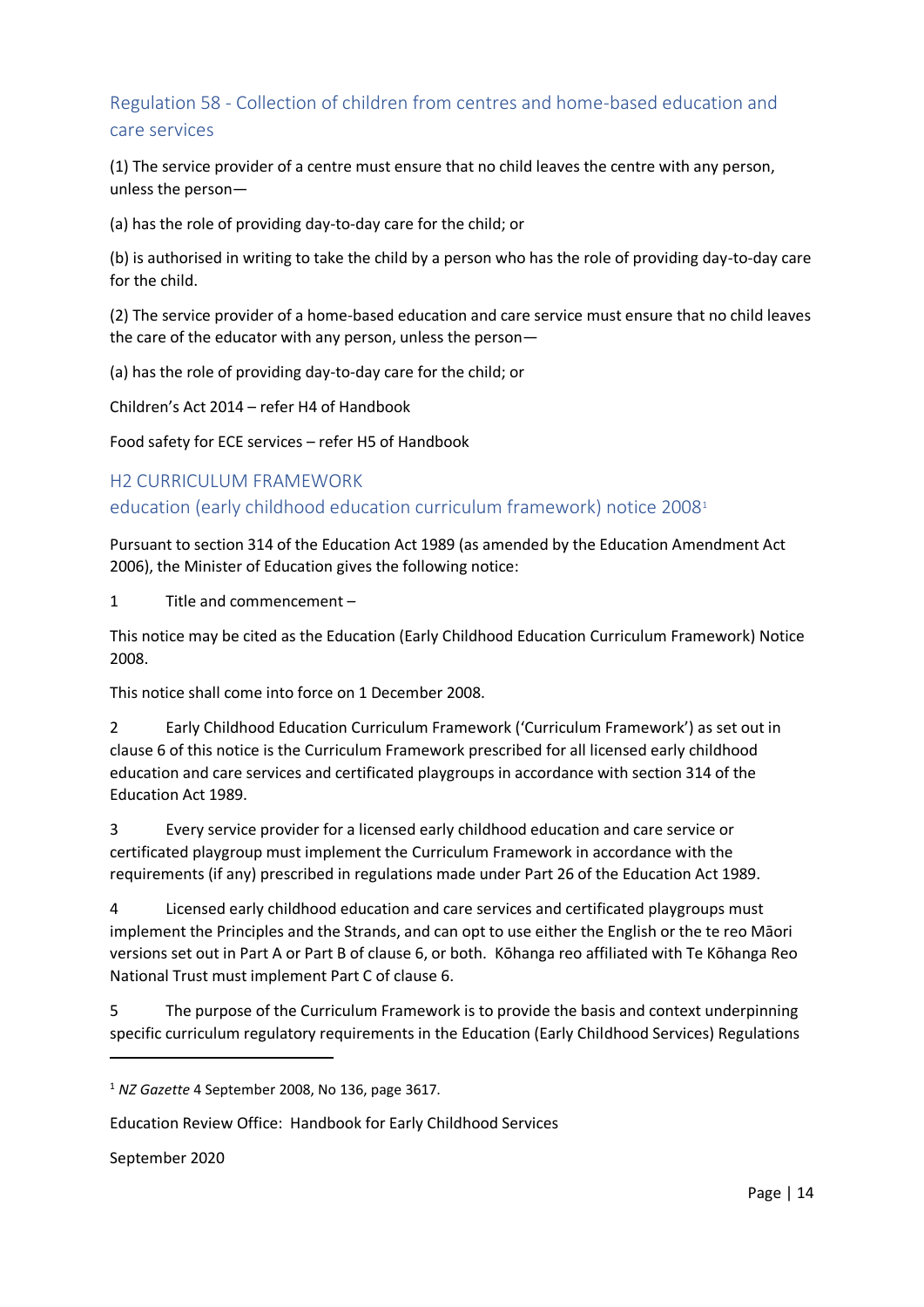2008 or the Education (Playgroups) Regulations 2008 relating to the standards of education and care and to the associated curriculum criteria*.*

6 The Curriculum Framework [see next page]:

Education Review Office: Handbook for Early Childhood Services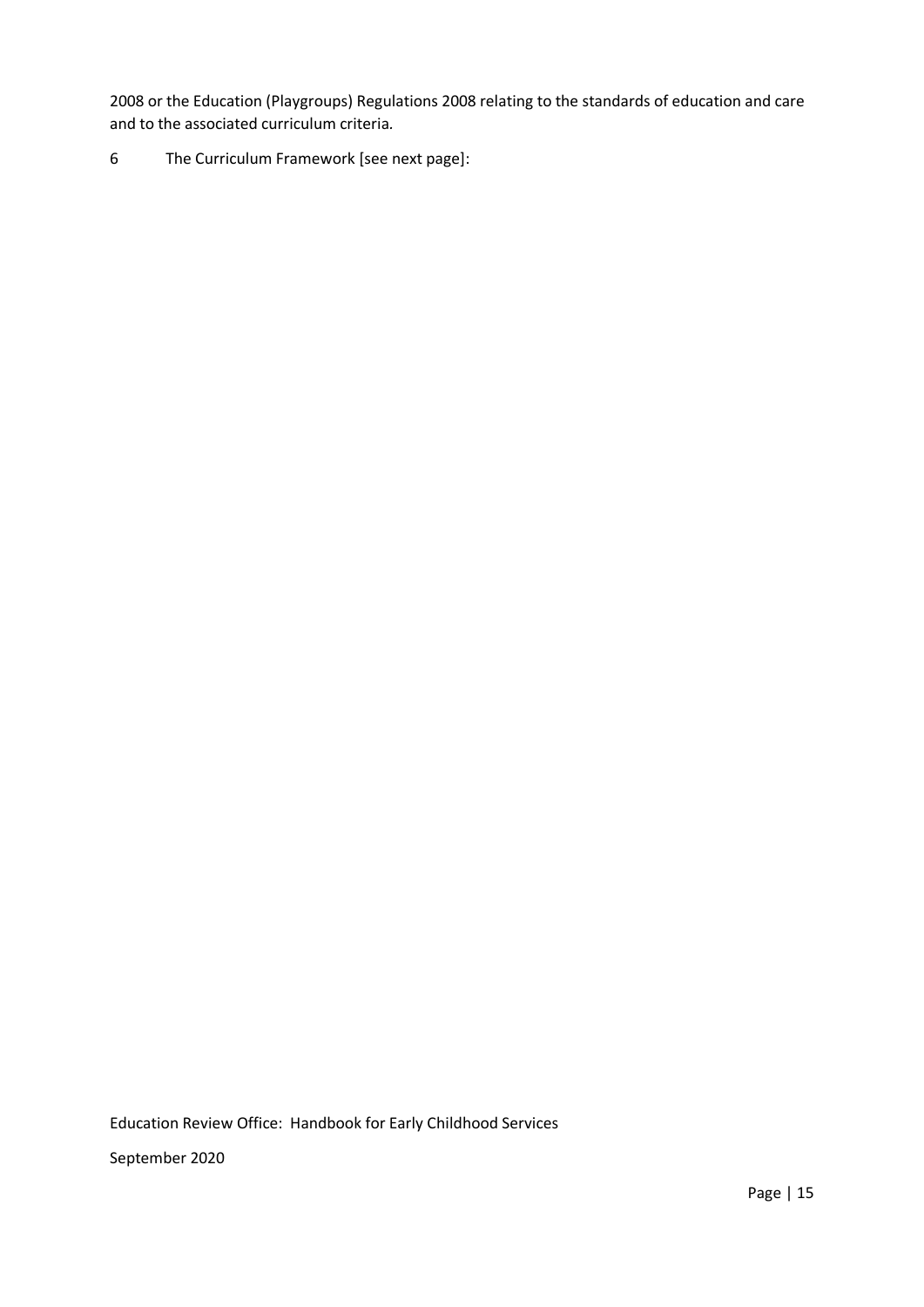| Early Childhood Education Curriculum Framework                                                                                    |                                                                                                                                                                                                                    |                                                                                                                                                                                                                                         |  |  |  |
|-----------------------------------------------------------------------------------------------------------------------------------|--------------------------------------------------------------------------------------------------------------------------------------------------------------------------------------------------------------------|-----------------------------------------------------------------------------------------------------------------------------------------------------------------------------------------------------------------------------------------|--|--|--|
| PART A                                                                                                                            | <b>PART B</b>                                                                                                                                                                                                      | <b>PART C</b>                                                                                                                                                                                                                           |  |  |  |
| <b>The Principles</b>                                                                                                             | Ngā Kaupapa Whakahaere                                                                                                                                                                                             | Ngā Kaupapa<br>Whakahaere<br>mō te kōhanga reo                                                                                                                                                                                          |  |  |  |
| Empowerment                                                                                                                       | Whakamana                                                                                                                                                                                                          | Whakamana                                                                                                                                                                                                                               |  |  |  |
| Early childhood<br>curriculum empowers the<br>child to learn and grow                                                             | Mā te whāriki e whakatō te<br>kaha ki roto i te mokopuna,<br>ki te ako, kia pakari ai tana<br>tipu                                                                                                                 | Mā te whāriki o Te<br>Kōhanga Reo e whakatō<br>te kaha ki roto i te<br>mokopuna ki te ako, kia<br>pakari ai tana tipu.                                                                                                                  |  |  |  |
| <b>Holistic Development</b><br>Early childhood<br>curriculum reflects the<br>holistic way children learn<br>and grow              | Kotahitanga<br>Mā te whāriki e whakaata<br>te kotahitanga o ngā<br>whakahaere katoa mō te<br>ako a te mokopuna, mō te<br>tipu o te mokopuna                                                                        | Kotahitanga<br>Mā te whāriki o Te<br>Kōhanga Reo e whakaāta<br>te kotahitanga o ngā<br>whakahaere katoa mō te<br>ako a te mokopuna, mō<br>te tipu o te mokopuna.                                                                        |  |  |  |
| <b>Family and Community</b><br>The wider world of family<br>and community is an<br>integral part of early<br>childhood curriculum | Whanau Tangata<br>Me whiri mai te whānau, te<br>hapū, te iwi, me tauiwi, me<br>ō rātou wāhi nohonga, ki<br>roto i te whāriki, hei<br>āwhina, hei tautoko i te<br>akoranga, i te<br>whakatipuranga o te<br>mokopuna | Whānau - Tangata<br>Me whiri mai te whānau,<br>te hapū, te iwi, me<br>tauiwi, me o rātou wāhi<br>nohonga ki roto i te<br>whāriki o te kōhanga reo,<br>hei awhina, hei tautoko i<br>te akoranga, i te<br>whakatipuranga o te<br>mokopuna |  |  |  |
| Relationships<br>Children learn through<br>responsive and reciprocal<br>relationships with people,<br>places and things           | Ngā Hononga<br>Mā roto i ngā piringa, i ngā<br>whakahaere i waenganui o<br>te mokopuna me te katoa,<br>e whakatō te kaha ki roto i                                                                                 | Ngā Honotanga<br>Mā roto i ngā piringa, i<br>ngā whakahaere i<br>waenganui o te<br>mokopuna me te katoa, e<br>whakatō te kaha ki roto i                                                                                                 |  |  |  |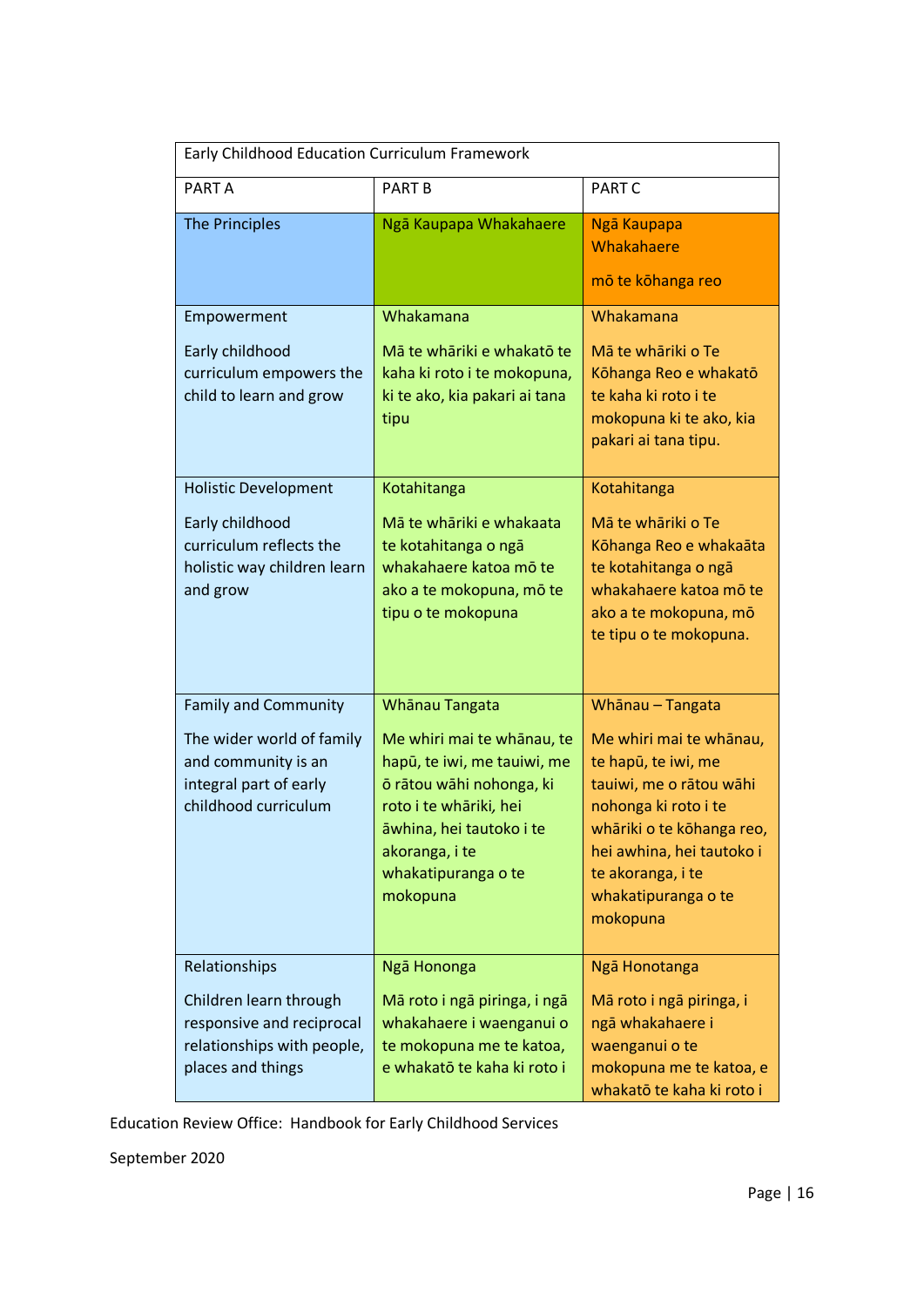|                                            | te mokopuna ki te ako                                                                             | te mokopuna ki te ako.                                                  |
|--------------------------------------------|---------------------------------------------------------------------------------------------------|-------------------------------------------------------------------------|
| The Strands                                | Ngā Taumata<br>Whakahirahira                                                                      | Ngā Taumata<br>Whakahirahira o te<br>kōhanga reo                        |
| Well-being                                 | Mana Atua                                                                                         | Mana Atua                                                               |
| The health and well-being                  | Ko tēnei te whakatipuranga                                                                        | Kia mōhio ki te:                                                        |
| of the child are protected<br>and nurtured | o te tamaiti i roto i tōna<br>oranga nui, i runga hoki i<br>tōna mana motuhake,<br>mana atuatanga | Whakapono, wairua,<br>Aroha, manaaki,<br>whakakoakoa, whakahira<br>hira |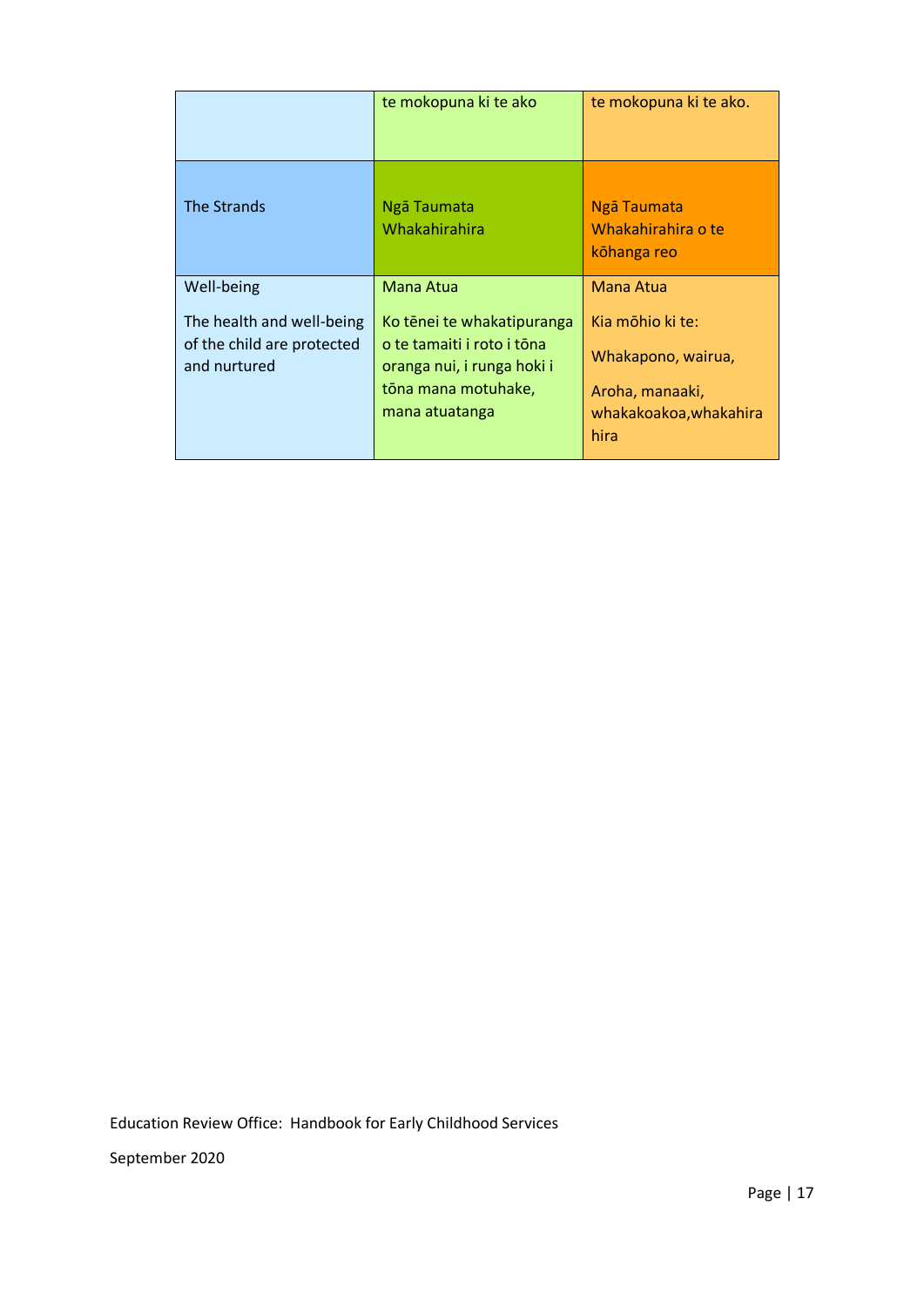| <b>Belonging</b>                                                                                                    | Mana Whenua                                                                                                                                                    | <b>Mana Whenua</b>                                                                                                                                                                                   |
|---------------------------------------------------------------------------------------------------------------------|----------------------------------------------------------------------------------------------------------------------------------------------------------------|------------------------------------------------------------------------------------------------------------------------------------------------------------------------------------------------------|
| Children and their<br>families feel a sense of<br>belonging                                                         | Ko te whakatipuranga tēnei<br>o te mana ki te whenua, te<br>mana tūrangawaewae, me<br>te mana toi whenua o te<br>tangata                                       | Kia mōhio ki ōna<br>tūrangawaewae, ki ōna<br>marae, ki ngā pepeha o<br>ōna iwi<br>Kia mōhio ki te mana o<br>ngā awa, whenua, o ngā<br>maunga.<br>Kia mōhio ki te manaaki,<br>ki te tiaki i te whenua |
| Contribution<br>Opportunities for learning<br>are equitable and each<br>child's contribution is<br>valued.          | Mana Tangata<br>Ko te whakatipuranga tēnei<br>o te kiritau tangata i roto i<br>te mokopuna kia tū māia ai<br>ia ki te manaaki, ki te tuku<br>whakaaro ki te ao | <b>Mana Tangata</b><br>Kia mohio ki ōna<br>whakapapa, ki te pātahi o<br>te whänau, ki ōna hoa,<br>whānau whānui.<br>Kia mōhio ki ōna<br>kaumātua<br>Kia mōhio ki a Ranginui<br>raua ko Papatūanuku   |
| Communication<br>The languages and<br>symbols of children's own<br>and other cultures are<br>promoted and protected | <b>Mana Reo</b><br>Ko te whakatipuranga tēnei<br>o te reo. Mā roto i tēnei ka<br>tipu te mana tangata me te<br>oranga nui                                      | <b>Mana Reo</b><br>Kia mōhio i te<br>rangatiratanga, i te tapu<br>me te noa o tōna ake reo<br>Kia matatau te tamaiti ki<br>te whakahua i te kupu<br>Kia mōhio ki tōna ao, te<br>ao Māori             |
| Exploration<br>The child learns through<br>active exploration of the<br>environment                                 | Mana Aotūroa<br>Ko te whakatipuranga tēnei<br>o te mana rangahau, me<br>ngā mātauranga katoa e pā<br>ana ki te aotūroa me te<br>taiao                          | Mana Aotūroa<br>Kia mōhio he wairua o<br>ngā mea katoa<br>Te whenua<br>Te moana<br>Te Ao whānui<br>Ngā whetu, te hau, ngā                                                                            |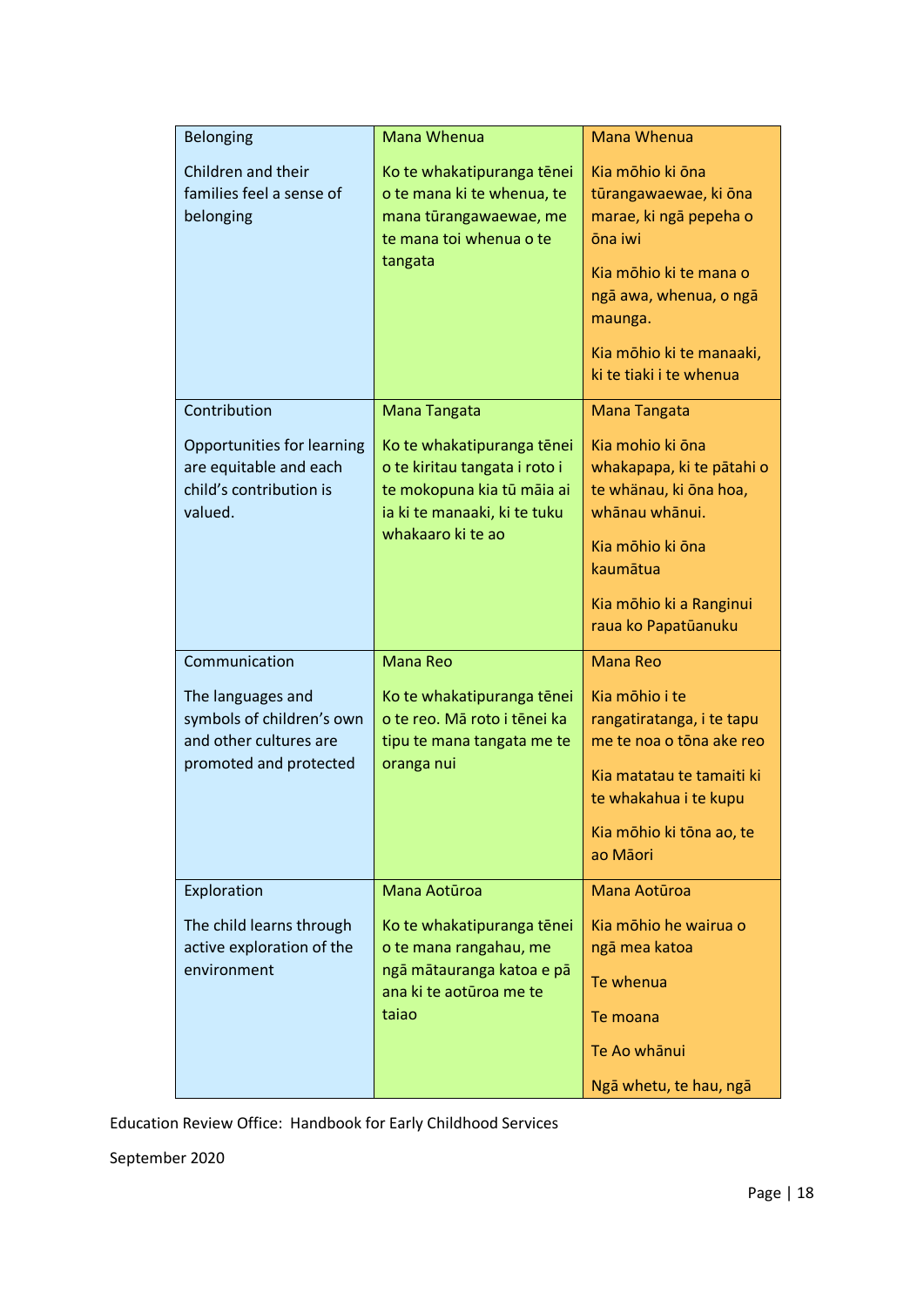| Te reo Māori version                                                                                                                                                                    |                                                                                                                                                                                                                   |
|-----------------------------------------------------------------------------------------------------------------------------------------------------------------------------------------|-------------------------------------------------------------------------------------------------------------------------------------------------------------------------------------------------------------------|
| Part B                                                                                                                                                                                  | <b>Translation</b>                                                                                                                                                                                                |
| Ngā Kaupapa Whakahaere                                                                                                                                                                  | <b>The Operating Principles</b>                                                                                                                                                                                   |
| Whakamana                                                                                                                                                                               | Empowerment                                                                                                                                                                                                       |
| Mā te whāriki e whakatō te kaha ki<br>roto i te mokopuna, ki te ako, kia<br>pakari ai tana tipu.                                                                                        | The early childhood curriculum will<br>instil in the child the ability to learn, so<br>that he/she grows strongly.                                                                                                |
| Kotahitanga                                                                                                                                                                             | Unity                                                                                                                                                                                                             |
| Mā te whāriki e whakaata te<br>kotahitanga o ngā whakahaere katoa<br>mō te ako a te mokopuna, mō te tipu<br>o te mokopuna                                                               | The early childhood curriculum will<br>reflect that all aspects of the child's<br>learning and growing are unified                                                                                                |
| Whanau Tangata                                                                                                                                                                          | <b>Human Family</b>                                                                                                                                                                                               |
| Me whiri mai te whānau, te hapū, te<br>iwi, me tauiwi, me ō rātou wāhi<br>nohonga, ki roto i te whāriki, hei<br>āwhina, hei tautoko i te akoranga, i te<br>whakatipuranga o te mokopuna | The family, the sub-tribe, the tribe, non-<br>Mäori, and the communities they live in<br>must be woven into the early childhood<br>curriculum, to assist and support the<br>learning and development of the child |
| Ngā Hononga                                                                                                                                                                             | Relationships                                                                                                                                                                                                     |
| Mā roto i ngā piringa, i ngā<br>whakahaere i waenganui o te<br>mokopuna me te katoa, e whakatō te<br>kaha ki roto i te mokopuna ki te ako                                               | Through close connections and other<br>relationships between the child and all<br>others, the child will have instilled in<br>him/her the ability to learn                                                        |
| Ngā Taumata Whakahirahira                                                                                                                                                               | The Important Levels                                                                                                                                                                                              |
| Mana Atua                                                                                                                                                                               | Spirituality                                                                                                                                                                                                      |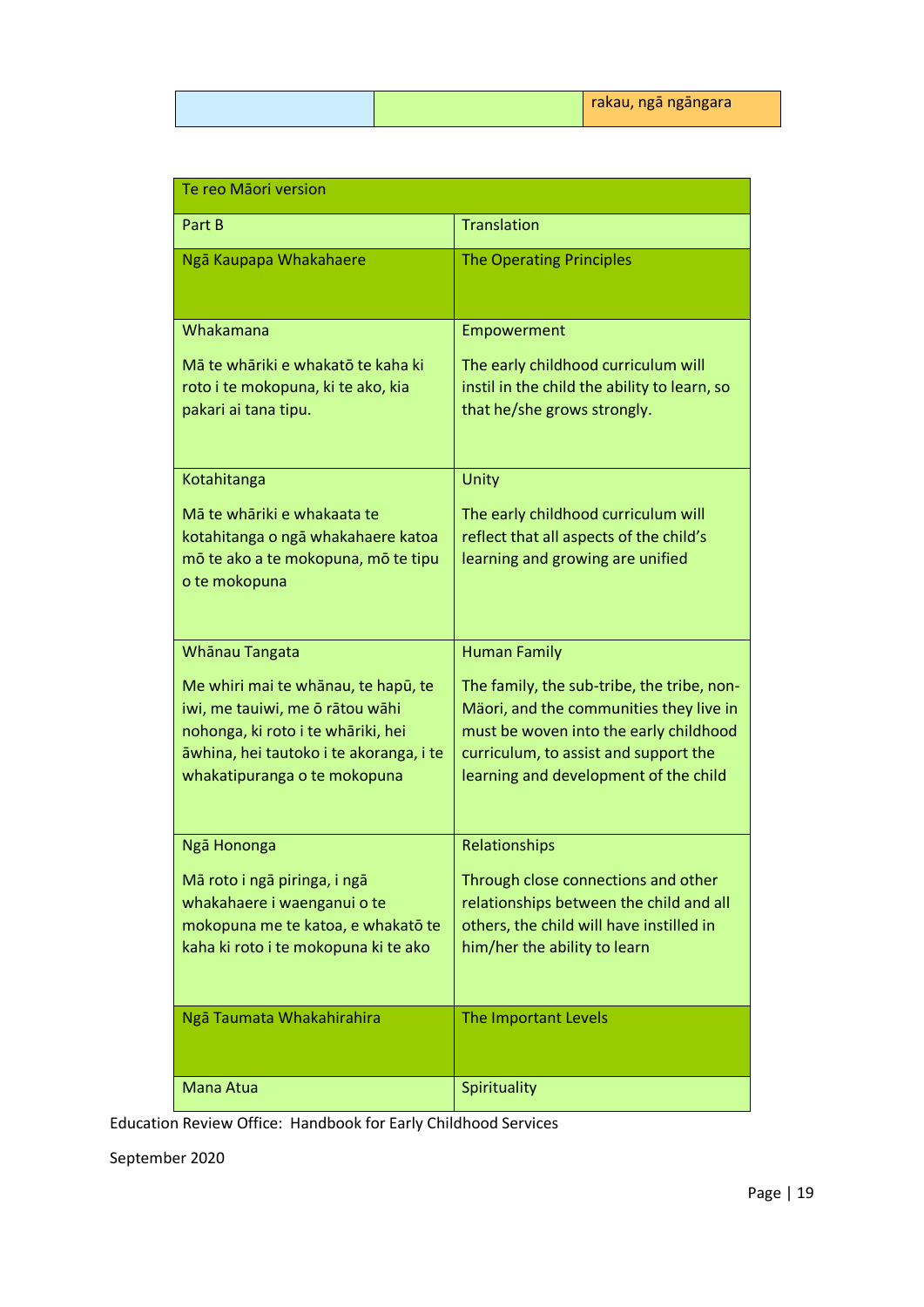| Ko tēnei te whakatipuranga o te<br>tamaiti i roto i tōna oranga nui, i<br>runga hoki i tōna mana motuhake,<br>mana atuatanga                | This is the development of the overall<br>well-being of the child, along with their<br>sense of self and spirituality              |
|---------------------------------------------------------------------------------------------------------------------------------------------|------------------------------------------------------------------------------------------------------------------------------------|
| Mana Whenua                                                                                                                                 | Belonging (to the land)                                                                                                            |
| Ko te whakatipuranga tēnei o te<br>mana ki te whenua, te mana<br>tūrangawaewae, me te mana toi<br>whenua o te tangata                       | This is the development of a sense of<br>self, of belonging to the land ('having a<br>place to stand'), and indigenousness         |
| Mana Tangata                                                                                                                                | <b>Personal Strength</b>                                                                                                           |
| Ko te whakatipuranga tēnei o te<br>kiritau tangata i roto i te mokopuna<br>kia tū māia ai ia ki te manaaki, ki te<br>tuku whakaaro ki te ao | This is the development of self-esteem<br>in the child, so that he/she can<br>confidently care for and contribute to<br>the world. |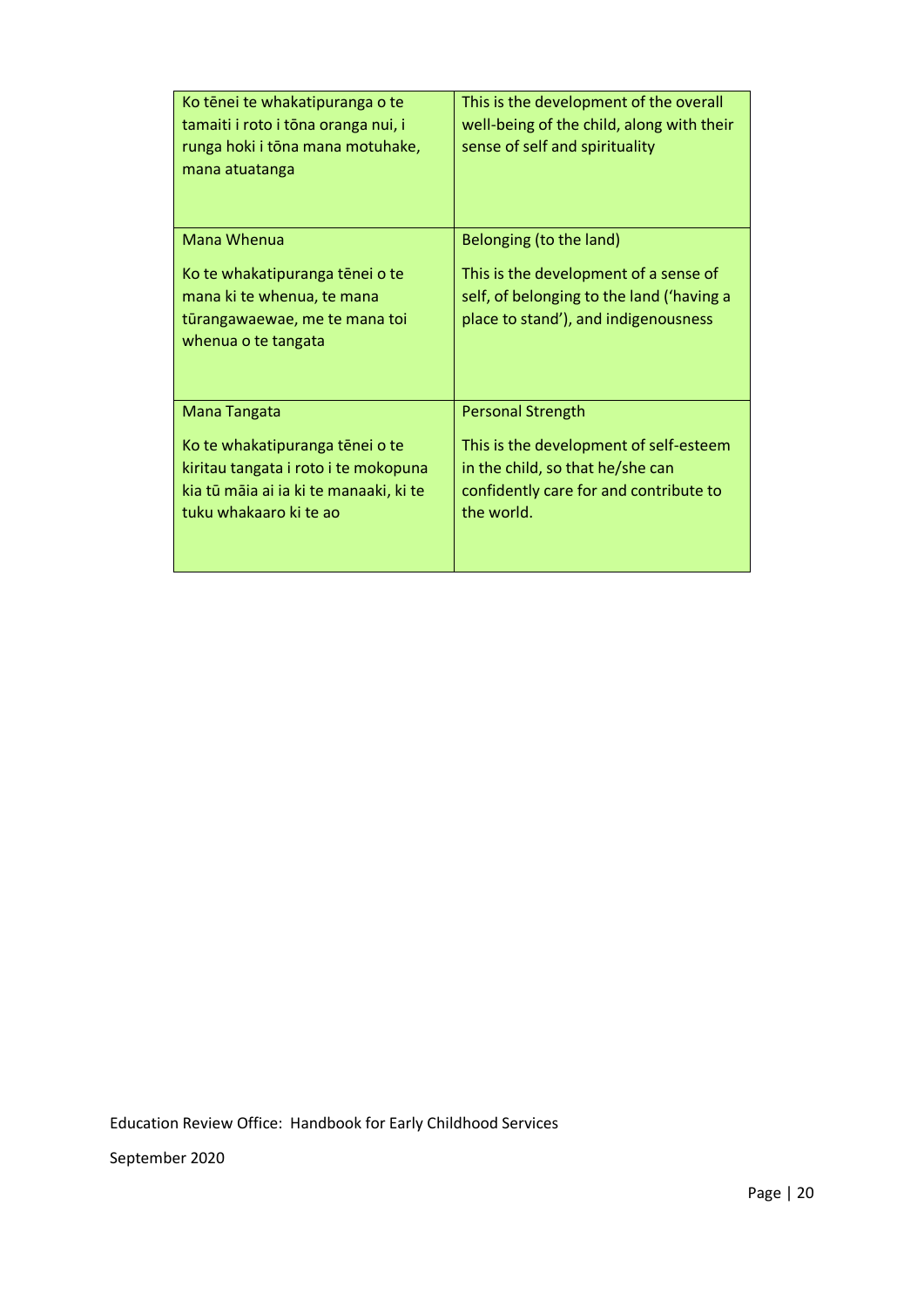| <b>Mana Reo</b>                                                                                                    | <b>Language Status</b>                                                                                              |
|--------------------------------------------------------------------------------------------------------------------|---------------------------------------------------------------------------------------------------------------------|
| Ko te whakatipuranga tēnei o te reo.<br>Mā roto i tēnei ka tipu te mana<br>tangata me te oranga nui                | This is the development of language.<br>Out of this will grow personal strength<br>and general well-being           |
| Mana Aotūroa                                                                                                       | Place of the Natural World                                                                                          |
| Ko te whakatipuranga tēnei o te<br>mana rangahau, me ngā mātauranga<br>katoa e pā ana ki te aotūroa me te<br>tajao | This is the development of exploration<br>and all forms of knowledge about the<br>natural world and the environment |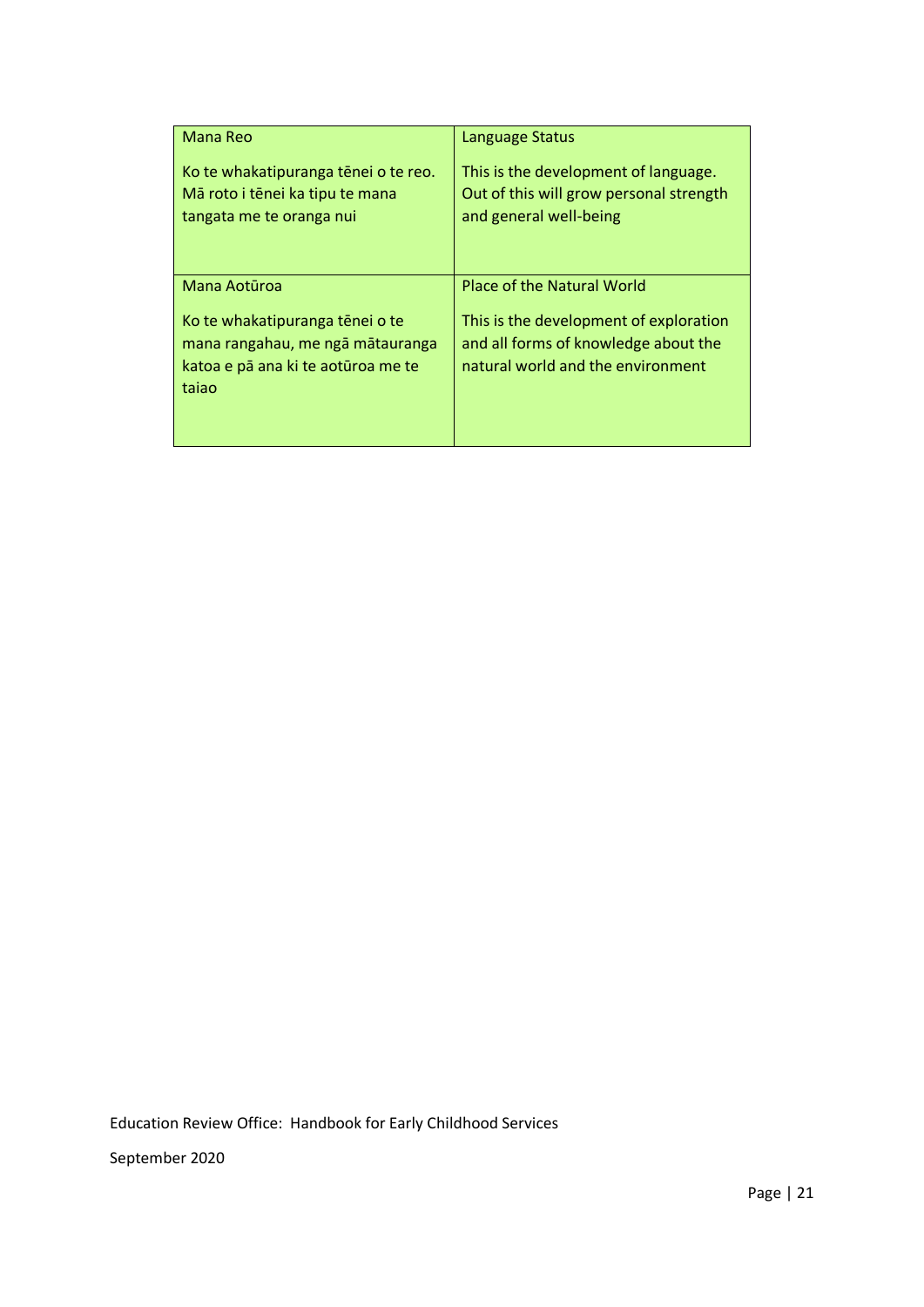# H3 LICENSING CRITERIA FOR EARLY CHILDHOOD EDUCATION AND CARE CENTRES 2008

*SOURCE: Licensing Criteria for Early Childhood Education and Care Services 2008 [Ministry of Education publication]<sup>2</sup>*

*PURSUANT to regulation 41 of the Education (Early Childhood Services) Regulations 2008, the Minister of Education prescribes the following criteria.*

1 **Title and commencement** – these criteria may be cited as the Licensing Criteria for Early Childhood Education and Care Centres 2008.

These criteria come into force on 1 December 2008. Since then, there have been 3 sets of amendments. These took place on 28 August 2009, 21 July 2011 and 21 May 2015, 26 February 2016 and 27 May 2016

- 2 **Application** these criteria apply to all early childhood education and care centres (centrebased ECE services) as defined in Section 310 of the Education Act 1989, EXCEPT for centres operating under Limited Attendance Conditions, and Kōhanga Reo affiliated with Te Kōhanga Reo National Trust.
- 3 Explanatory information in these criteria:
- (a) a copy of the minimum standard in each regulation is set out, followed by the criteria against which compliance will be assessed;
- (b) any specific documentation requirements to demonstrate compliance with a criterion are set out below the relevant criterion;
- (c) a hash symbol (#) indicates a requirement upon which a service provider may be required under regulation 55 to obtain a report from a Public Health Unit; and
- (d) a sun symbol ( $\circledcirc$ ) indicates a requirement that may be located outside the premises (as defined in the interpretations section, clause 4(j)), if services can demonstrate they have adequate access to the required facilities. Adequate access in this context means that the facility:
	- i) can perform its function to the same level as if it were located on the premises;
	- ii) can be used by the service whenever they require it;
	- iii) is located close enough to the premises to ensure that people who need to use it can do so without difficulty, taking into account distance and comfort (such as not getting wet in bad weather); and
	- iv) if it is to be used by children, may be used by them in a manner that ensures their safety, supervision, and dignity can be assured.

September 2020

-

<sup>2</sup> *[Licensing Criteria for Centre Based Education and Care Services 2008](http://www.education.govt.nz/assets/Documents/Early-Childhood/Licensing-criteria/Centre-based-ECE-services/CentreBased2008LicensingCriteriaECECareCentresBookletUpdatedMay2016.pdf)*

Education Review Office: Handbook for Early Childhood Services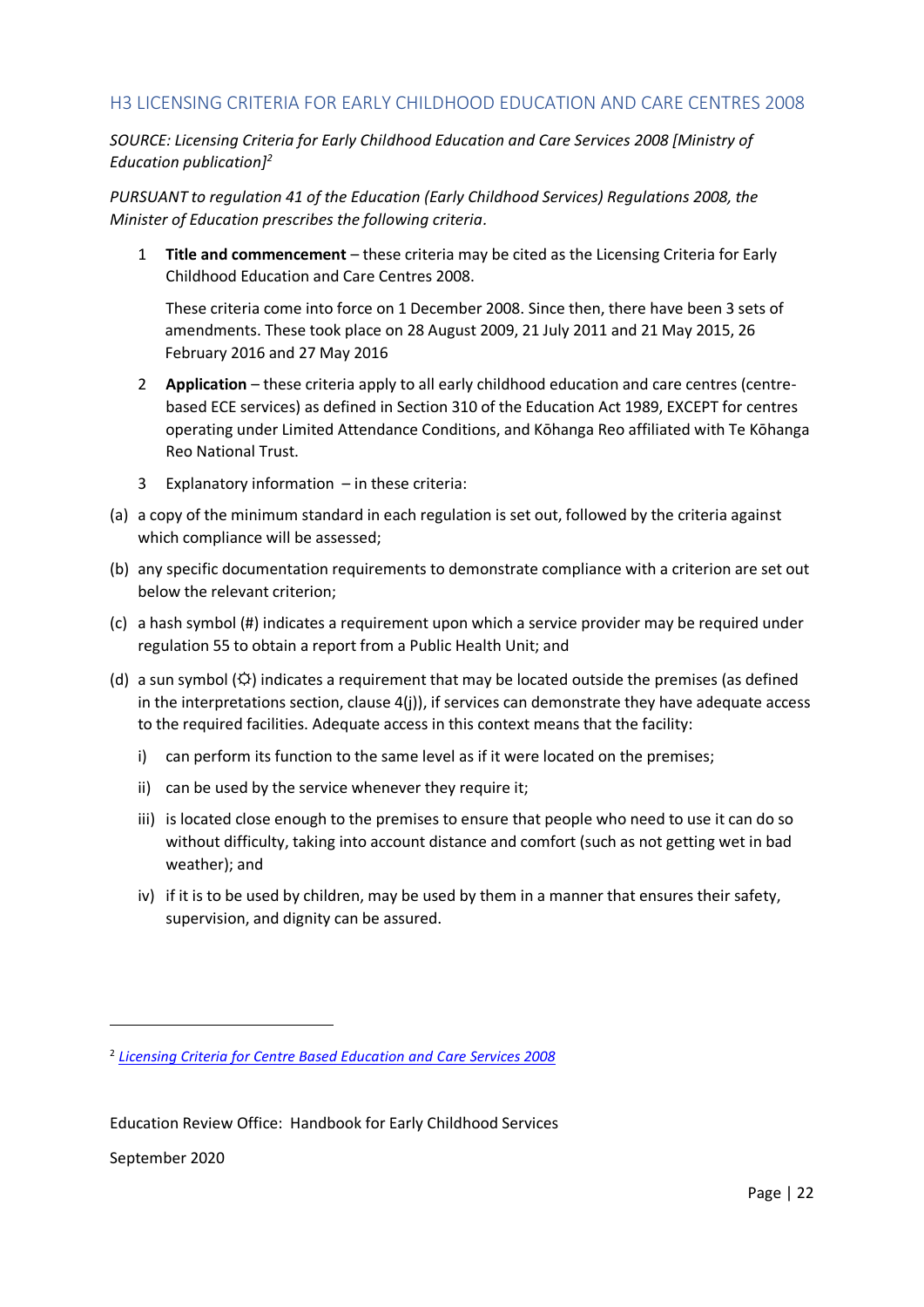- 4 **Interpretation –** for the purpose of these criteria, unless the context indicates otherwise:
	- (a) *adults providing education and care* means kaiako, teachers, supervisors, parent helpers, kaiawhina, fa'iaoga, or other adults who have a designated role of providing education and care to children at a service and are included in required adult:child ratios;
	- (b) *assessment* means the process of noticing children's learning, recognising its significance, and responding in ways that foster further learning. It includes documenting some, but not necessarily all, of what and how children are learning in order to inform teaching, and make learning visible;
	- (c) *culture* means the understandings, patterns of behaviour, practices, and values shared by a group of people;
	- (d) excursion means
		- i. being outside the licensed premises whilst receiving education and care from the service; but
		- ii. does not include an excursion for the purposes of emergency evacuations, drills or the receipt of urgent medical attention.
		- iii. regular excursion means excursions that parents have agreed to at the time of their child's enrolment, that are part of an ongoing planned and consistent routine of education and care.
		- iv. Special excursion means excursions that parents have agreed to prior to the excursion taking place, that are not a regular excursion
	- (e) *existing service* means an early childhood service deemed to have been issued a licence under section 319K(1) of the Education Act 1989 at 1 December 2008;
	- (f) *medicine* means any substance used for a therapeutic purpose and includes prescription and non prescription preparations having the meaning assigned to these under Appendix 3;
	- (g) *parent* means
		- i. the person (or people) responsible for having the role of providing day to day care for the child; and
		- ii. may include a biological or adoptive parent, step parent, partner of a parent of a child, legal guardian or member of the child's family, whānau or other culturally recognised family group.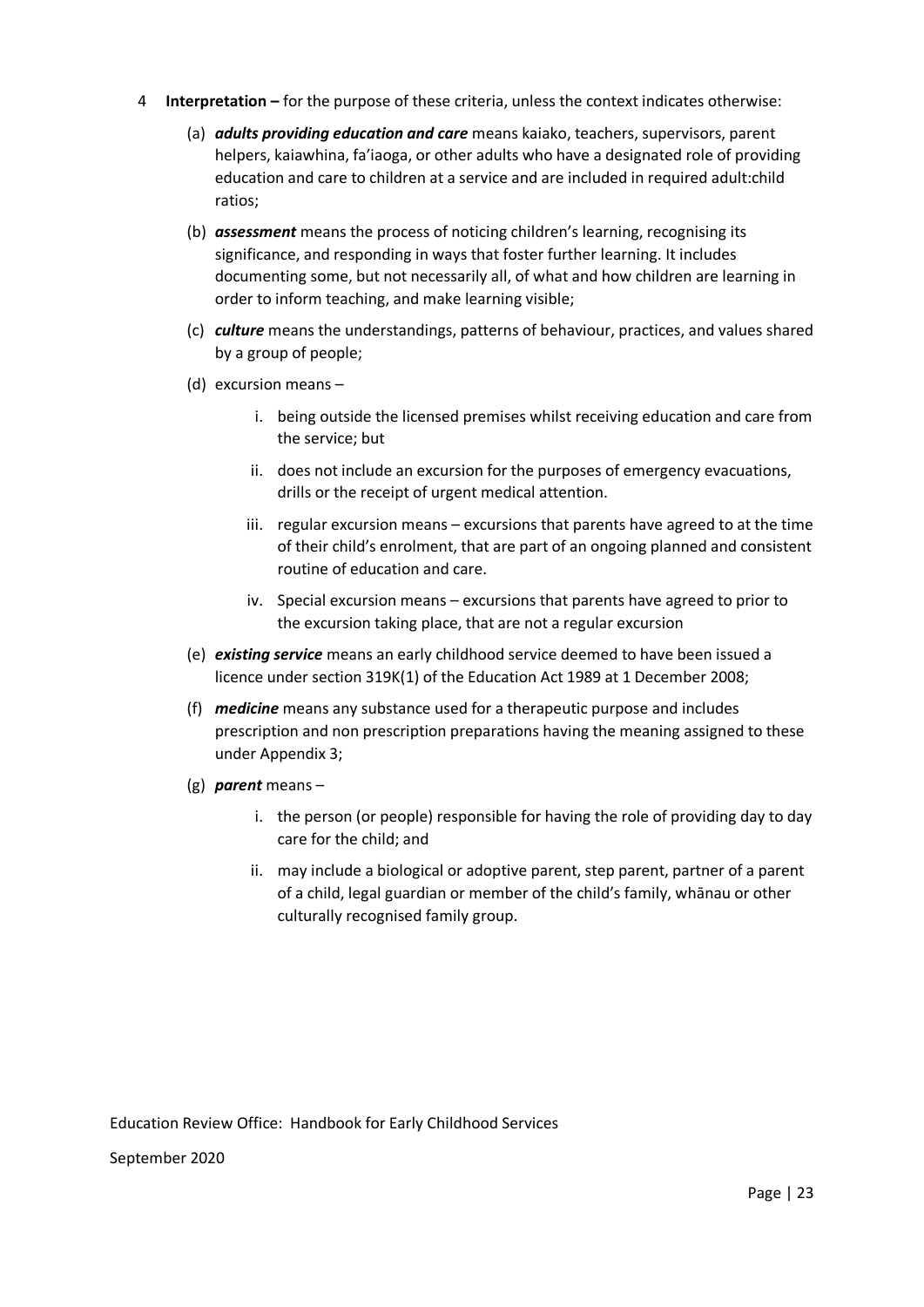- (h) *philosophy* means a statement that
	- i. outlines the fundamental beliefs, values, and ideals that are important to the people involved in the service – management, adults providing education and care, parents, families/whānau, and perhaps the wider community;
	- ii. identifies what is special about the service; and
	- iii. is intended to be the basis for decisions about the way the service is managed and about its direction in the future;
- (i) *policy* means a statement intended to influence and determine decisions, actions, and other matters;
- (j) *premises* means the land and buildings (or parts of buildings) intended for the exclusive use as a licensed early childhood education and care centre during hours of operation;
- (k) *procedure* means a particular and established way of doing something;
- (l) *process* means a goal-directed, interrelated series of actions, events, procedures, or steps;
- (m) *records* means information or data on a particular subject collected and preserved;
- (n) *regulation* means a regulation under the Education (Early Childhood Services) Regulations 2008;
- (o) *required adult:child ratio* means the adult:child ratio with which the service provider is required to comply under regulation 44(1)(b) or any direction by the Secretary under regulation 54(2);
- (p) *service* means an early childhood education and care centre;
- (q) *service curriculum* means all of the experiences, interactions, activities and events both direct and indirect, planned and spontaneous – that happen at the service. Teaching practices including planning, assessment, and evaluation form part of the service curriculum; and
- (r) *service provider* means the body, agency, or person who or that operates the early childhood education and care centre.
- (s) *specified agency* means any government agency or statutory body that an early childhood education and care service is required to notify if there is a serious (or as defined) injury, illness, incident or allegation. This may include but is not limited to: the New Zealand Police; the Ministry of Health; Child, Youth and Family; WorkSafe New Zealand; and the Education Council.

## 5 Purpose of criteria

(1) The criteria are to be used by the Secretary of Education to assess compliance with the minimum standards set out under regulations 43 and 45 to 47 of the Education (Early Childhood Services) Regulations 2008.

Education Review Office: Handbook for Early Childhood Services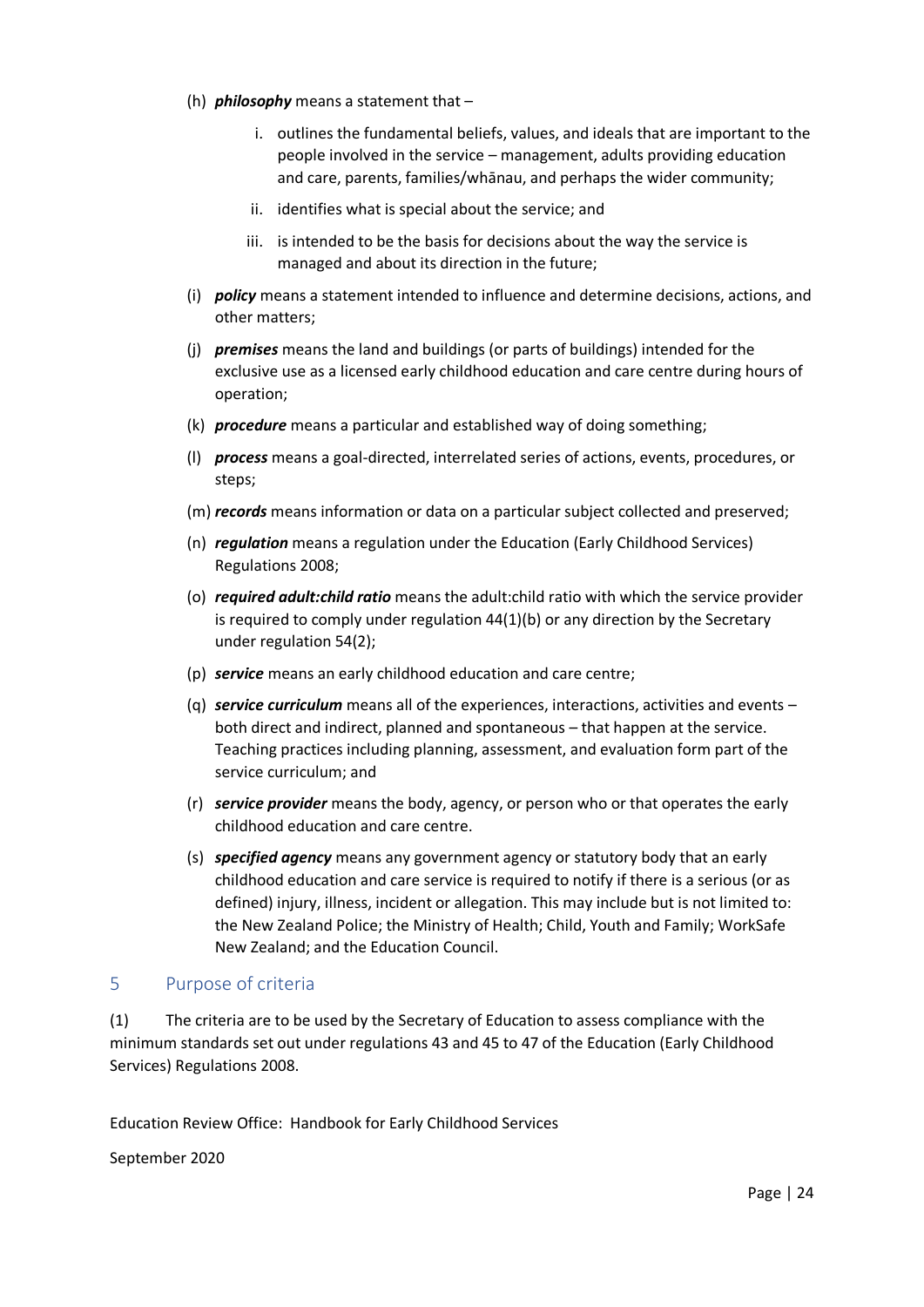(2) Regulations 43 and 45 to 47 impose minimum standards that each licensed service provider is required to comply with, and are set out in these criteria so that readers can see how the regulations and criteria fit together.

Education Review Office: Handbook for Early Childhood Services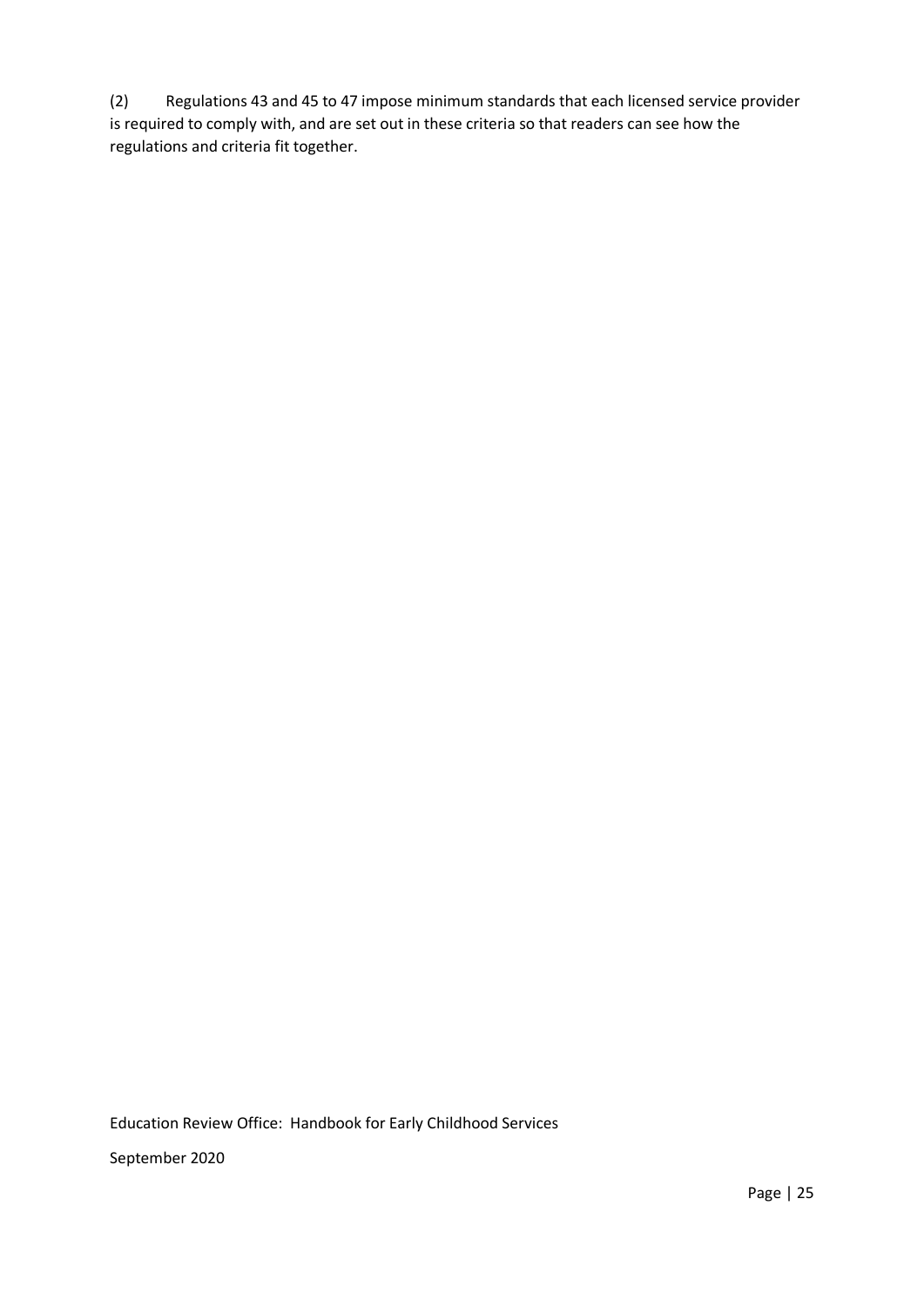# CURRICULUM Regulation 43 – Curriculum standard: general

- 1. The curriculum standard: general is the standard that requires every licensed service provider to whom this regulation applies to—
- (a) Plan, implement, and evaluate a curriculum that is designed to enhance children's learning and development through the provision of learning experiences and that is consistent with any curriculum framework prescribed by the Minister that applies to the service; and that
	- (i) Responds to the learning interests, strengths, and capabilities of enrolled children; and
	- (ii) Provides a positive learning environment for those children; and
	- (iii) Reflects an understanding of learning and development that is consistent with current research, theory, and practices in early childhood education; and
	- (iv) Encourages children to be confident in their own culture and develop an understanding, and respect for, other cultures; and
	- (v) Acknowledges and reflects the unique place of Māori as tangata whenua; and
	- (vi) Respects and acknowledges the aspirations of parents, family and whānau; and
- (b) Make all reasonable efforts to ensure that the service provider collaborates with the parents and, where appropriate, the family or whānau of the enrolled children in relation to the learning and development of, and decision making about, those children; and
- (c) Obtain information and guidance from agencies with expertise in early childhood learning and development, to the extent necessary, to—
	- (i) Support the learning and development of enrolled children; and
	- (ii) Work effectively with parents and, where appropriate, family or whānau.
- 2. Each licensed service provider to whom this regulation applies must comply with the curriculum standard: general.

## 6 Criteria to assess Curriculum standard

## Professional practice

**C1** The service curriculum is consistent with any prescribed curriculum framework that applies to the service.

**C2** The service curriculum is informed by assessment, planning and evaluation (documented and undocumented) that demonstrates an understanding of children's learning, their interests, whānau, and life contexts.

**C3** Adults providing education and care engage in meaningful, positive interactions to enhance children's learning and nurture reciprocal relationships.

Education Review Office: Handbook for Early Childhood Services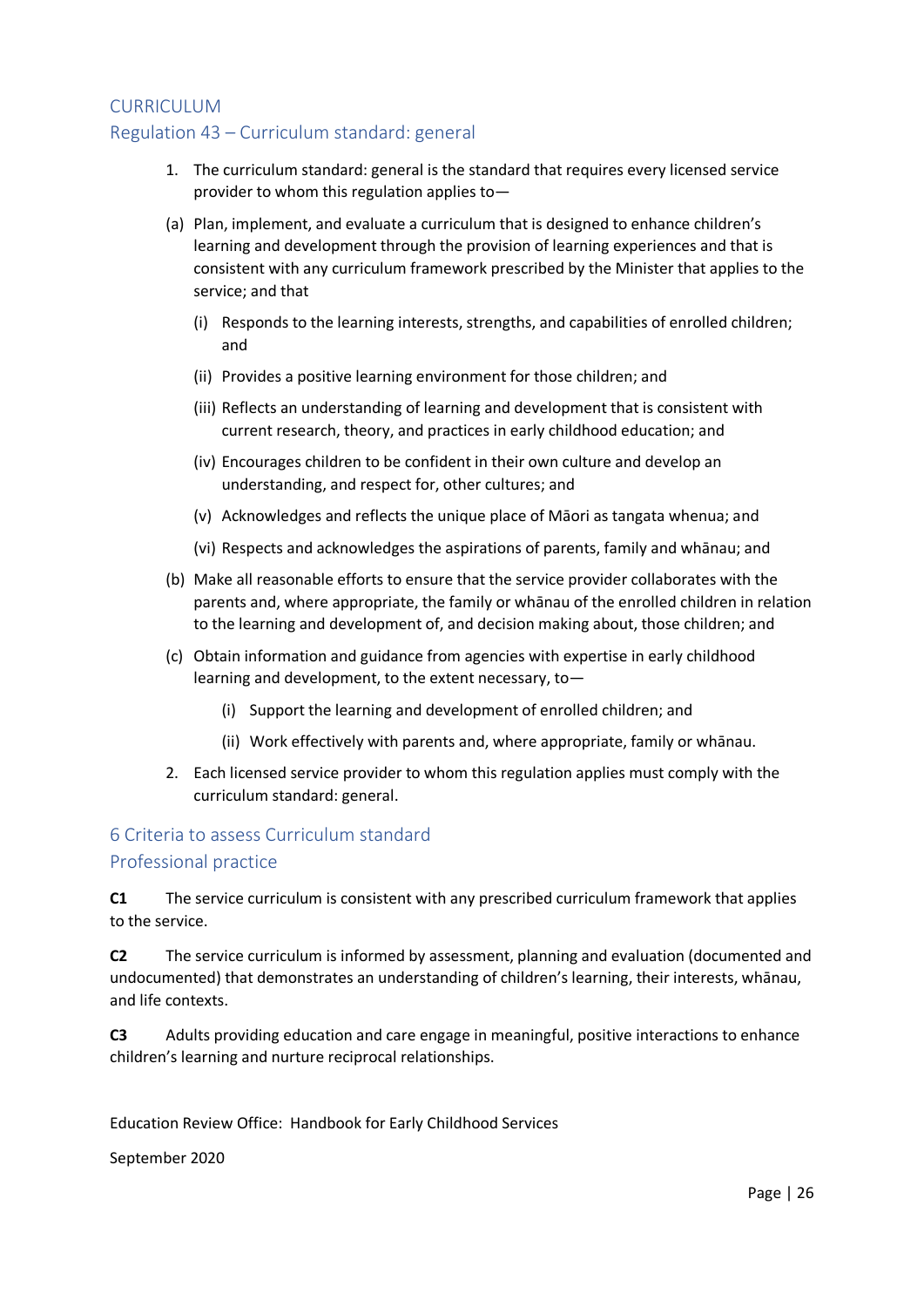**C4** The practices of adults providing education and care demonstrate an understanding of children's learning and development, and knowledge of relevant theories and practice in early childhood education.

# Culture and identity

**C5** The service curriculum acknowledges and reflects the unique place of Māori as tangata whenua. Children are given the opportunity to develop knowledge and an understanding of the cultural heritages of both parties to Te Tiriti o Waitangi.

**C6** The service curriculum respects and supports the right of each child to be confident in their own culture and encourages children to understand and respect other cultures.

# Children as learners

**C7** The service curriculum is inclusive, and responsive to children as confident and competent learners. Children's preferences are respected, and they are involved in decisions about their learning experiences.

**C8** The service curriculum provides a language-rich environment that supports children's learning.

**C9** The service curriculum provides children with a range of experiences and opportunities to enhance and extend their learning and development – both indoors and outdoors, individually, and in groups.

**C10** The service curriculum supports children's developing social competence and understanding of appropriate behaviour.

## Working with others

**C11** Positive steps are taken to respect and acknowledge the aspirations held by parents and whānau for their children.

**C12** Regular opportunities (formal and informal) are provided for parents to:

• communicate with adults providing education and care about their child, and share specific evidence of the child's learning; and

• be involved in decision-making concerning their child's learning.

**C13** Information and guidance is sought when necessary from agencies/services to enable adults providing education and care to work effectively with children and their parents.

## Documentation required

Documentation that provides evidence of the service's compliance with criteria  $C1 - C13$ . Documentation may take a variety of forms to suit the service's operation (such as portfolios, wall displays, policies and procedures) but must include:

> 1. A process for providing positive guidance to encourage social competence in children (C10);

Education Review Office: Handbook for Early Childhood Services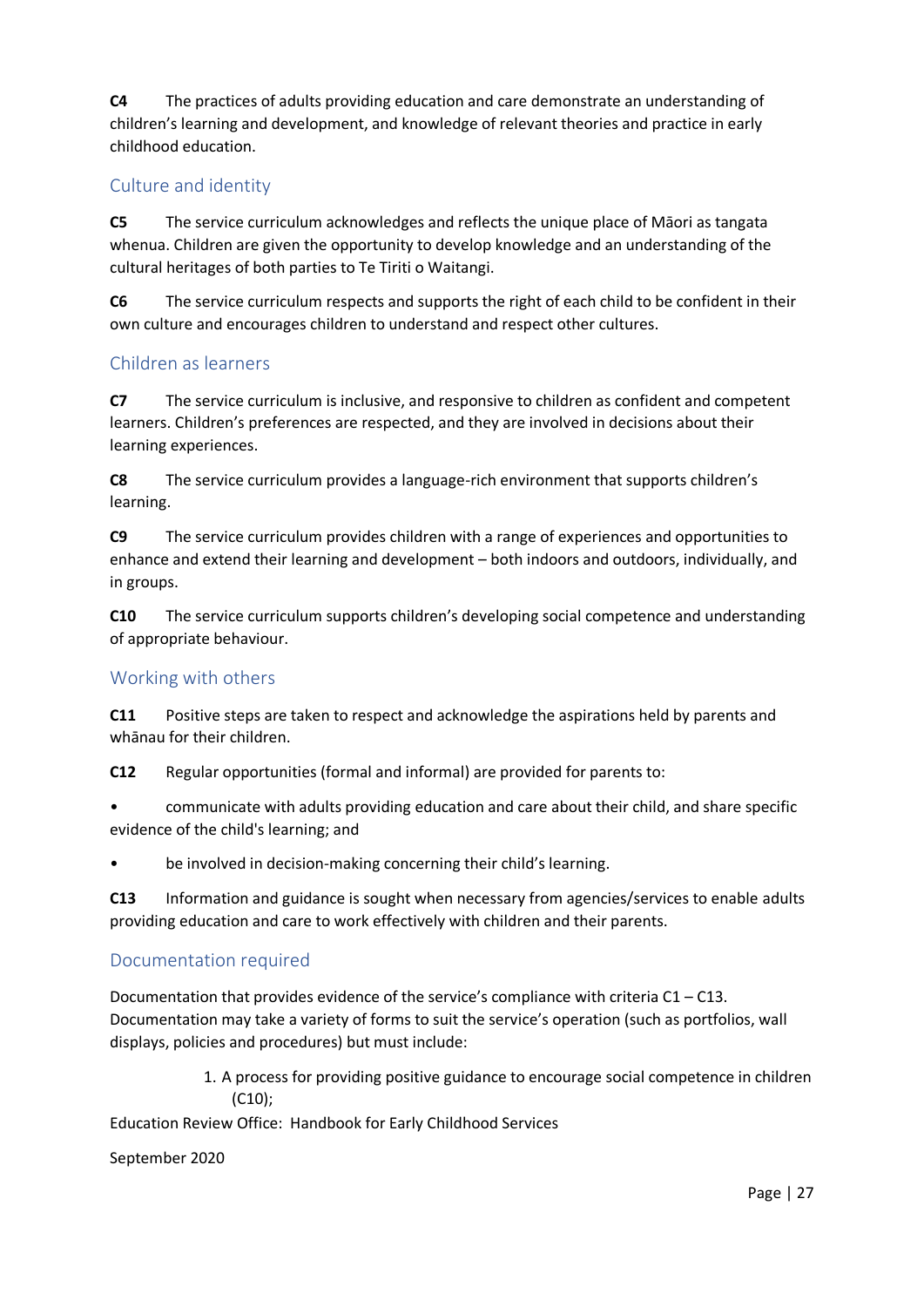- 2. A process for providing formal and informal opportunities for parents to:
- communicate with adults providing education and care about their child, and share specific evidence of the child's learning; and
- be involved in decision-making concerning their child's learning (C12); and
	- 3. A record of information and guidance sought from agencies and/or services (C13).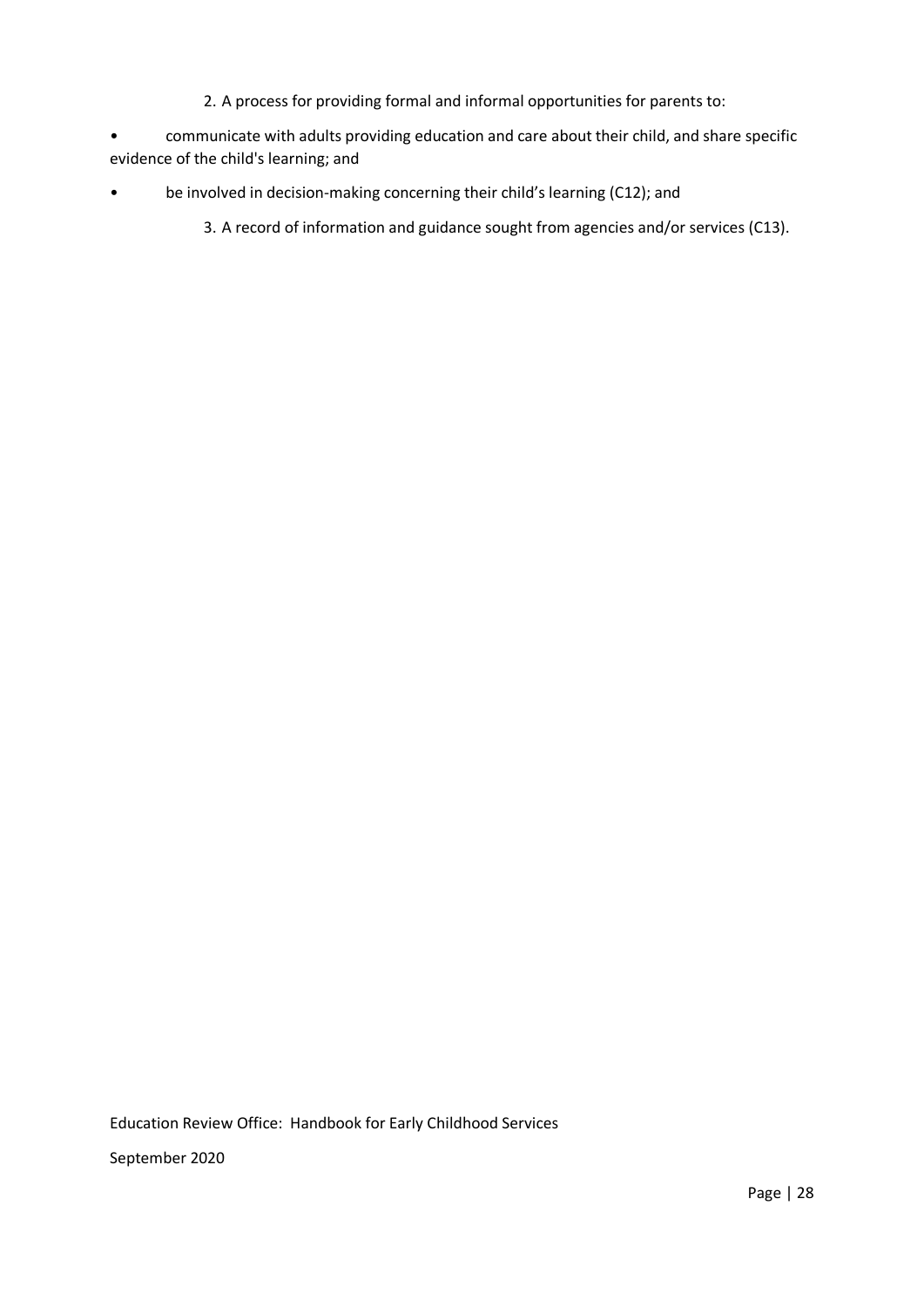# PREMISES AND FACILITIES

# Regulation 45 – Premises and facilities standard: general

- 1. The premises and facilities standard: general is the standard that requires every licensed service provider to whom this regulation applies—
	- (a) To use premises and facilities that, having regard to the number and age range of the children attending the premises, provide sufficient and suitable space for a range of activities, facilities for food preparation, eating, sleeping, storage, toileting, and washing, and sufficient and suitable heating, lighting, noise control, ventilation, and equipment to support—
		- (i) Appropriate curriculum implementation by the service provider; and
		- (ii) Safe and healthy practices by the service provider; and
	- (b) To comply with the requirements of Schedule 4 (which relates to activity spaces).
- 2. Each licensed service provider to whom this regulation applies must comply with the premises and facilities standard: general.

# 7 Criteria to assess premises and facilities standard General

**PF1** The design and layout of the premises:

support the provision of different types of indoor and outdoor experiences; and

• include quiet spaces, areas for physically active play, and space for a range of individual and group learning experiences appropriate to the number, ages, and abilities of children attending.

**PF2** The design and layout of the premises support effective adult supervision so that children's access to the licensed space (indoor and outdoor) is not unnecessarily limited.

**PF3** The premises conform to any relevant bylaws of the local authority and the Building Act 2004.

## Documentation required:

1. Code Compliance Certificate issued under Section 95 of the Building Act 2004 for any building work undertaken, or alternatively any other documentation that shows evidence of compliance.

2. Current Annual Building Warrant of Fitness (if the premises require a compliance schedule under Section 100 of the Building Act 2004).

**PF4** A sufficient quantity and variety of (indoor and outdoor) furniture, equipment, and materials is provided that is appropriate for the learning and abilities of the children attending.

Education Review Office: Handbook for Early Childhood Services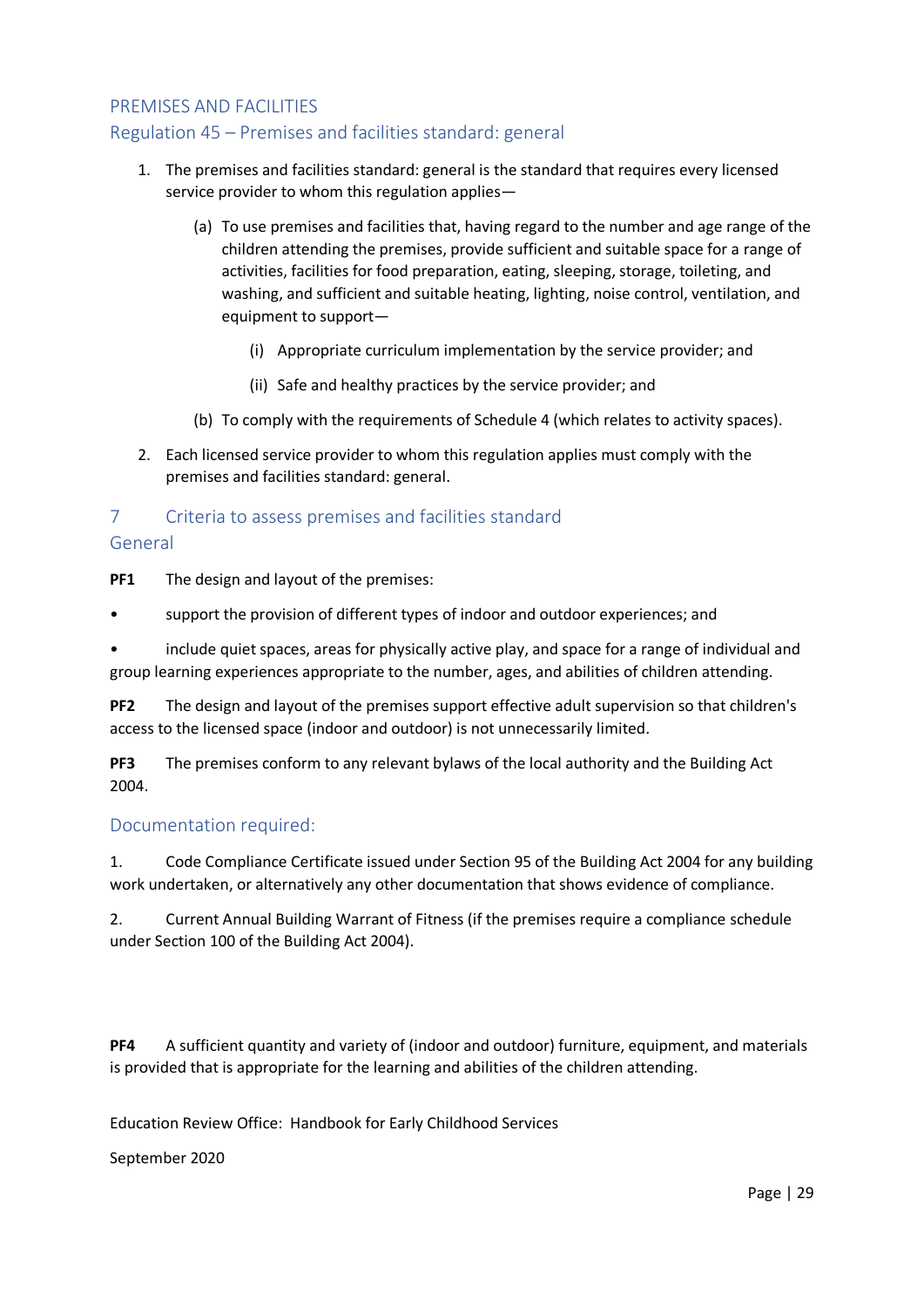**PF5** All indoor and outdoor items and surfaces, furniture, equipment and materials are safe and suitable for their intended use.

**PF6** Floor surfaces are durable, safe, and suitable for the range of activities to be carried out at the service (including wet and messy play), and can easily be kept clean.

**PF7** Any windows or other areas of glass accessible to children are either:

• made of safety glass; or

• covered by an adhesive film designed to hold the glass in place in the event of it being broken; or

• effectively guarded by barriers which prevent a child striking or falling against the glass.

**PF8** There are sufficient spaces for equipment and material to be stored safely. Stored equipment and materials can be easily and safely accessed by adults, and where practicable, by children.

**PF9** There is space for adults working at the service to:

- use for planned breaks;
- meet privately with parents and colleagues;
- store curriculum support materials; and
- assess, plan, and evaluate.

**PF10** There are facilities (other than those required for PF26) or alternative arrangements available for the preparation and cleaning up of paint and other art materials.

**PF11** There is a telephone on which calls can be made to and from the service.

**PF12** Parts of the building or buildings used by children have:

lighting (natural or artificial) that is appropriate to the activities offered or purpose of each room;

• ventilation (natural or mechanical) that allows fresh air to circulate (particularly in sanitary and sleep areas);

• a safe and effective means of maintaining a room temperature of no lower than 16°C; and

• acoustic absorption materials if necessary to reduce noise levels that may negatively affect children's learning or wellbeing.

**PF13** Outdoor activity space is:

- connected to the indoor activity space and can be easily and safely accessed by children;
- safe, well-drained, and suitably surfaced for a variety of activities;

• enclosed by structures and/or fences and gates designed to ensure that children are not able to leave the premises without the knowledge of adults providing education and care;

Education Review Office: Handbook for Early Childhood Services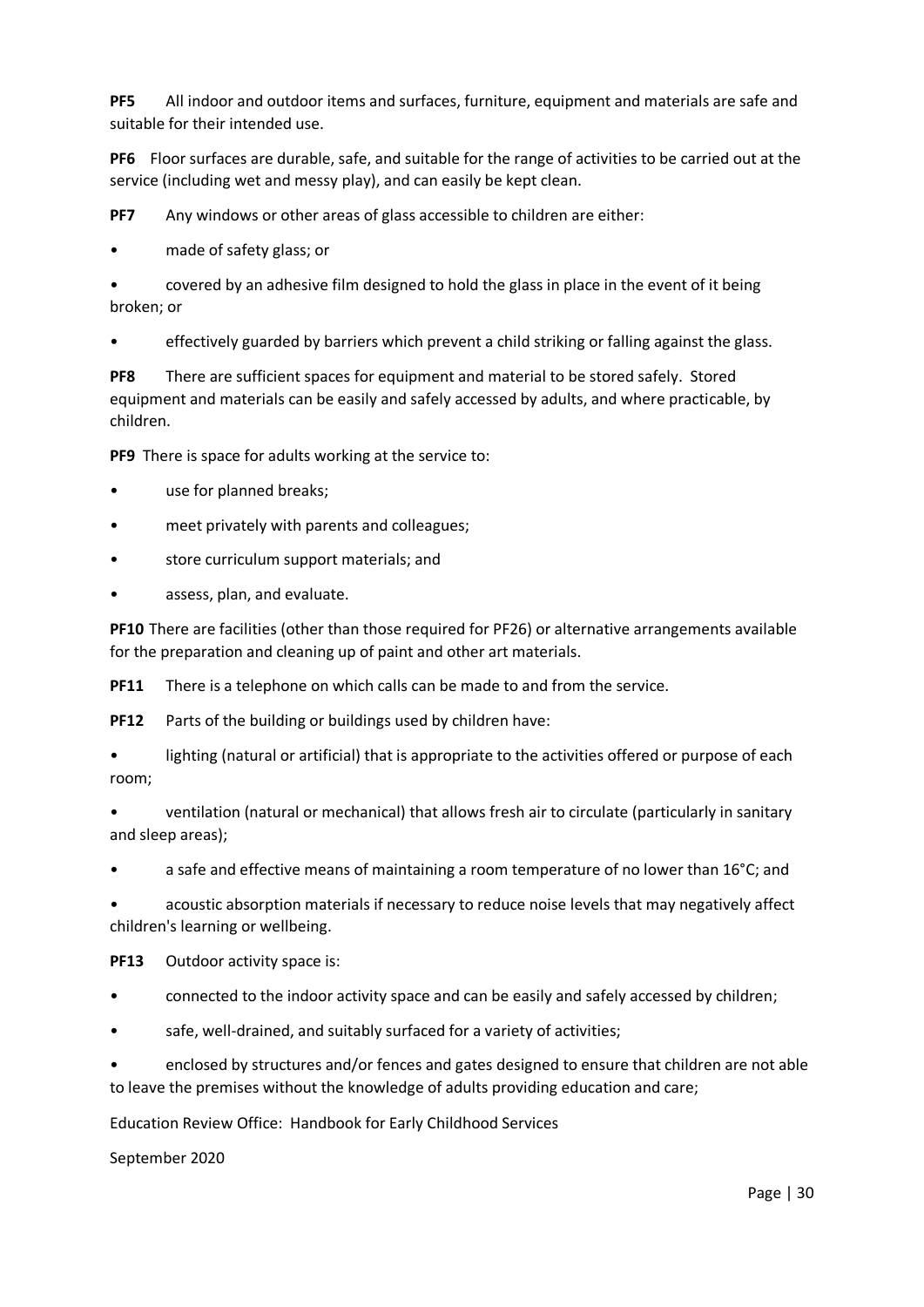• not unduly restricted by Resource Consent conditions with regards to its use by the service to provide for outdoor experiences; and

• available for the exclusive use of the service during hours of operation.

**PF14** APPLIES ONLY TO SERVICES LICENSED FOR UNDER 2 YEAR OLDS:

There are safe and comfortable (indoor and outdoor) spaces for infants, toddlers or children not walking to lie, roll, creep, crawl, pull themselves up, learn to walk, and to be protected from more mobile children.

Education Review Office: Handbook for Early Childhood Services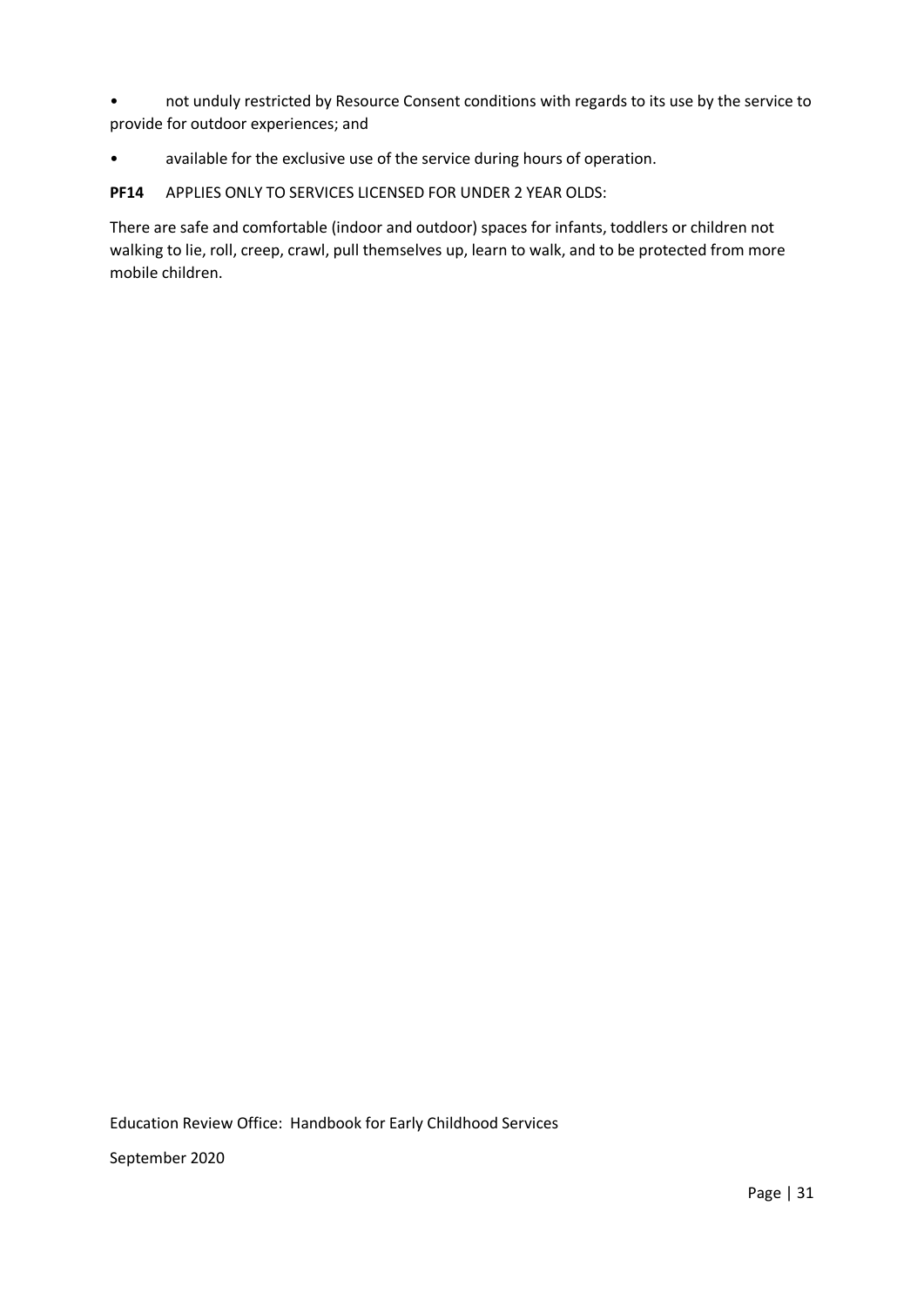# Food preparation and eating spaces

**PF15** There is a safe and hygienic place for children attending to sit when eating.

**PF16** There are facilities for the hygienic preparation, storage and/or serving of food and drink that contain:

• a means of keeping perishable food at a temperature at or below 4°C and protected from vermin and insects;

- a means of cooking and/or heating food;
- a means of hygienically washing dishes;
- a sink connected to a hot water supply;
- storage; and

• food preparation surfaces that are impervious to moisture and can be easily maintained in a hygienic condition.

**PF17** Kitchen and cooking facilities or appliances are designed, located, or fitted with safety devices to ensure that children cannot access them without adult assistance or supervision.

## Toilet and handwashing facilities

**PF18** There is at least 1 toilet for every 1-15 persons. Persons are defined as children aged two and older and teaching staff that count towards the required adult:child ratio.

**PF19** There is at least 1 tap delivering warm water (over an individual or shared handbasin) for every 15 persons (or part thereof) at the service (that is to say, children attending and adults counting towards the required adult:child ratio).

**PF20** Toilet and associated handwashing/drying facilities intended for use by children are:

• designed and located to allow children capable of independent toileting to access them safely without adult help; and

• adequately separated from areas of the service used for play or food preparation to prevent the spread of infection.

**PF21** There is means of drying hands for children and adults that prevents the spread of infection.

**PF22** At least one of the toilets for use by children is designed to provide them with some sense of privacy.

**PF23** There is a toilet suitable for adults to use.

## Other sanitary facilities

**PF24** A tempering valve or other accurate means of limiting hot water temperature is installed for the requirements of criterion HS13 to be met.

Education Review Office: Handbook for Early Childhood Services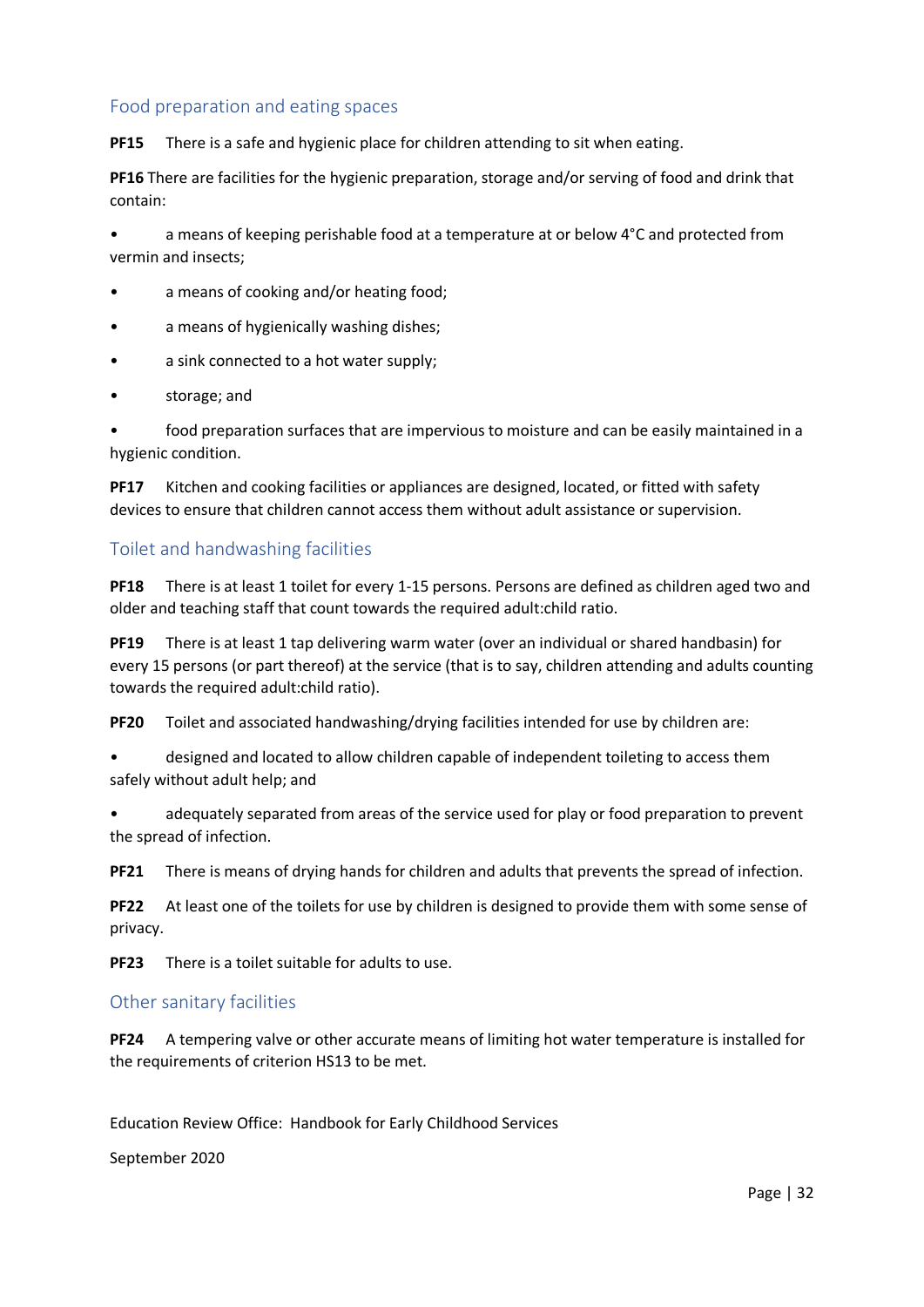**PF25** There are safe and stable nappy changing facilities that can be kept hygienically clean. These facilities are located in a designated area near to handwashing facilities, and are adequately separated from areas of the service used for play or food preparation to prevent the spread of infection. The design, construction, and location of the facilities ensure that:

• they are safe and appropriate for the age/weight and number of children needing to use them;

- children's independence can be fostered as appropriate;
- children's dignity and right to privacy is respected;
- some visibility from another area of the service is possible.

**PF26** There are suitable facilities provided for washing sick or soiled children and a procedure outlining how hygiene and infection control outcomes will be met when washing sick and soiled children.

## Documentation required

A procedure outlining how the service will ensure hygiene and infection control outcomes are met when washing sick or soiled children.

**PF27** There is space (away from where food is stored, prepared, or eaten) where a sick child can:

- be temporarily kept at a safe distance from other children (to prevent cross-infection);
- lie down comfortably; and
- be supervised.

**PF28** There is a first aid kit that:

- complies with the requirements of Appendix 1; and
- is easily recognisable and readily accessible to adults; and
- is inaccessible to children.

### Sleep

**PF29 #** Furniture and items intended for children to sleep on (such as cots, beds, stretchers, or mattresses) are of a size that allows children using them to lie flat, and are of a design to ensure their safety.

**PF30 #** Furniture and items intended for children to sleep on (such as cots, beds, stretchers, or mattresses) that will be used by more than one child over time are securely covered with or made of a non-porous material (that is, a material that does not allow liquid to pass through it) that:

- protects them from becoming soiled;
- allows for easy cleaning (or is disposable); and
- does not present a suffocation hazard to children.

Education Review Office: Handbook for Early Childhood Services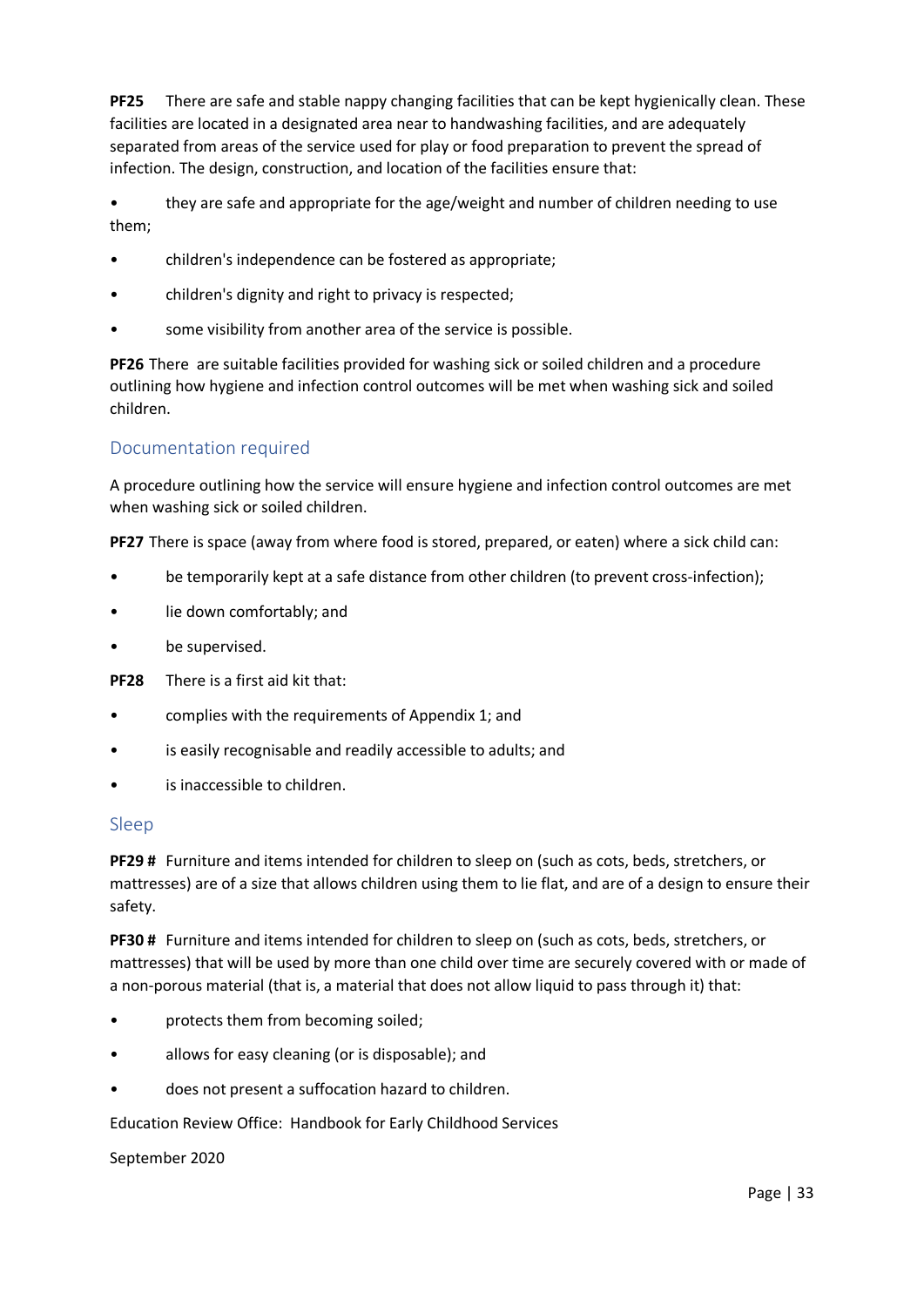**PF31** Clean individual bedding (such as blankets, sheets, sleeping bags, and pillowslips) is provided for sleeping or resting children that is sufficient to keep them warm.

**PF32** SESSIONAL SERVICES ONLY: A safe and comfortable place to sleep (such as a bed, stretcher, mattress, or couch) is available for children aged two and older that require sleep or rest during a session.

**PF33** ALL-DAY SERVICES ONLY: Space is available for children aged two and older to sleep or rest for a reasonable period of time each day. If the space used for sleeping or resting is part of the activity space, there are alternative activity spaces for children not sleeping or resting as necessary.

**PF34** ALL-DAY SERVICES ONLY: Furniture or items intended for children to sleep on (such as cots, beds, stretchers, or mattresses) are available for the sleep or rest of children aged two and older.

**PF35** SESSIONAL SERVICES ONLY: A designated space is available to support the provision of restful sleep for children under the age of two at any time they are attending. This space is located and designed to:

- minimise fluctuations in temperature, noise and lighting levels;
- allow adequate supervision; and

• accommodate at least the requirements of criterion PF36, when arranged in accordance with criterion HS10.

**PF36** SESSIONAL SERVICES ONLY: Furniture or items intended for children to sleep on (such as cots, beds, stretchers, or mattresses) are provided at a ratio of at least one to every 5 children under the age of two.

**PF37** ALL-DAY SERVICES ONLY: A designated space is available to support the provision of restful sleep for children under the age of two at any time they are attending. This space is located and designed to:

- minimise fluctuations in temperature, noise and lighting levels;
- allow adequate supervision; and

• accommodate at least the requirements of criterion PF38, when arranged in accordance with criterion HS10.

**PF38** ALL-DAY SERVICES ONLY: Furniture or items intended for children to sleep on (such as cots, beds, stretchers, or mattresses) are provided at a ratio of at least one to every 2 children under the age of two.

Education Review Office: Handbook for Early Childhood Services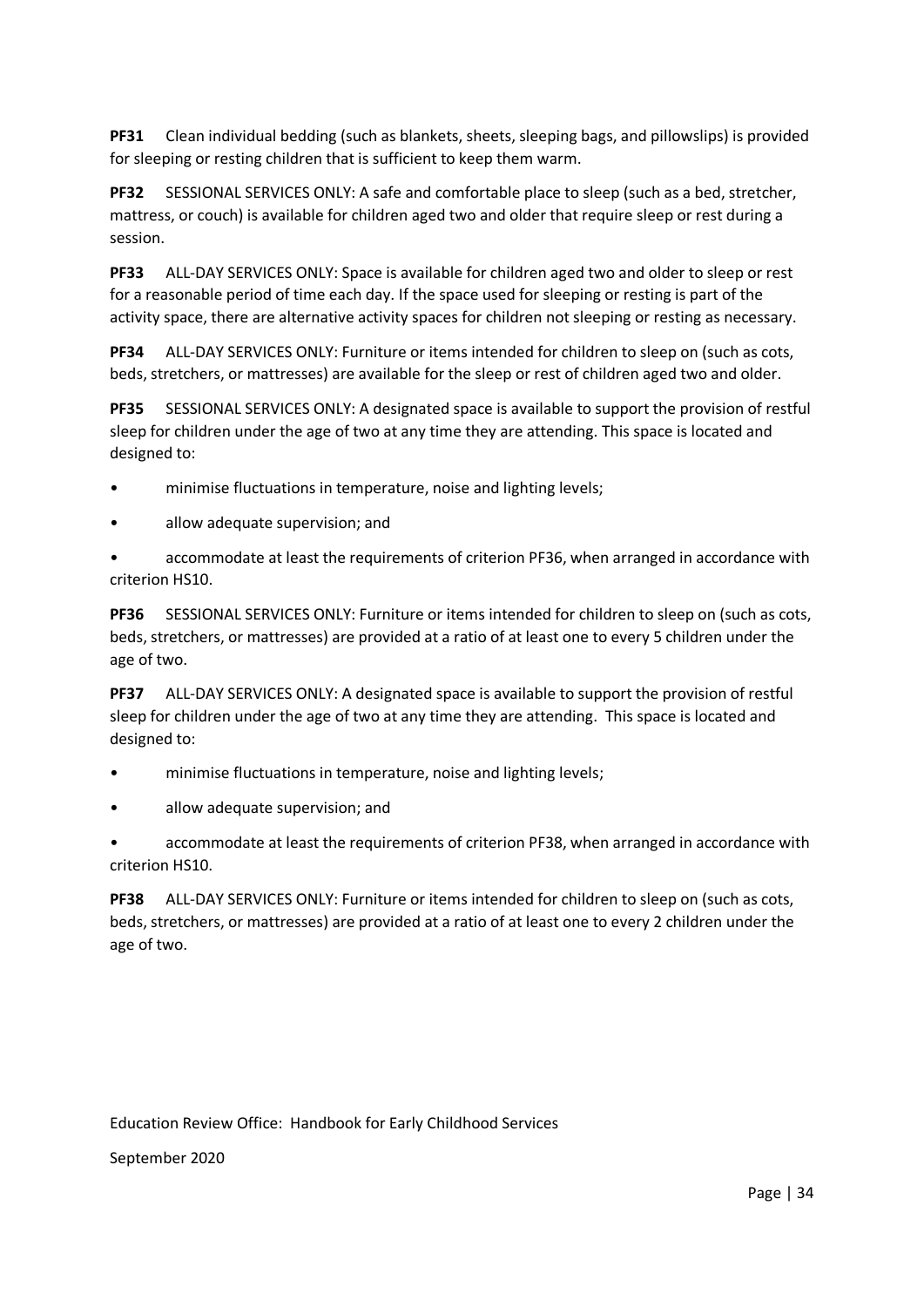# HEALTH AND SAFETY

Regulation 46 – Health and safety practices standard: general

- (1) The health and safety practices standard: general is the standard that requires every licensed service provider to whom this regulation applies to—
	- (a) Take all reasonable steps to promote the good health and safety of children enrolled in the service; and
	- (b) Take all reasonable precautions to prevent accidents and the spread of infection among children enrolled in the service; and
	- (c) Take all reasonable precautions to ensure that the premises, facilities, and other equipment on those premises are—
		- (i) kept in good repair; and
		- (ii) maintained regularly; and
		- (iii) used safely and kept free from hazards; and
	- (d) take all reasonable steps to ensure that appropriate procedures are in place to deal with fires, earthquakes, and other emergencies.
- (2) Each licensed service provider to whom this regulation applies must comply with the health and safety practices standard: general.

# 8 Criteria to assess health and safety practices standard Hygiene

**HS1 #** Premises, furniture, furnishings, fittings, equipment, and materials are kept safe, hygienic, and maintained in good condition.

**HS2** # Linen used by children or adults is hygienically laundered.

### Documentation required

A procedure for the hygienic laundering (off-site or on-site) of linen used by the children or adults.

**HS3** # A procedure for the changing (and disposal, if appropriate) of nappies is displayed near the nappy changing facilities and consistently implemented.

## Documentation required

A procedure for the changing (and disposal, if appropriate) of nappies.

The procedure aims to ensure:

- safe and hygienic practices; and
- that children are treated with dignity and respect.

Education Review Office: Handbook for Early Childhood Services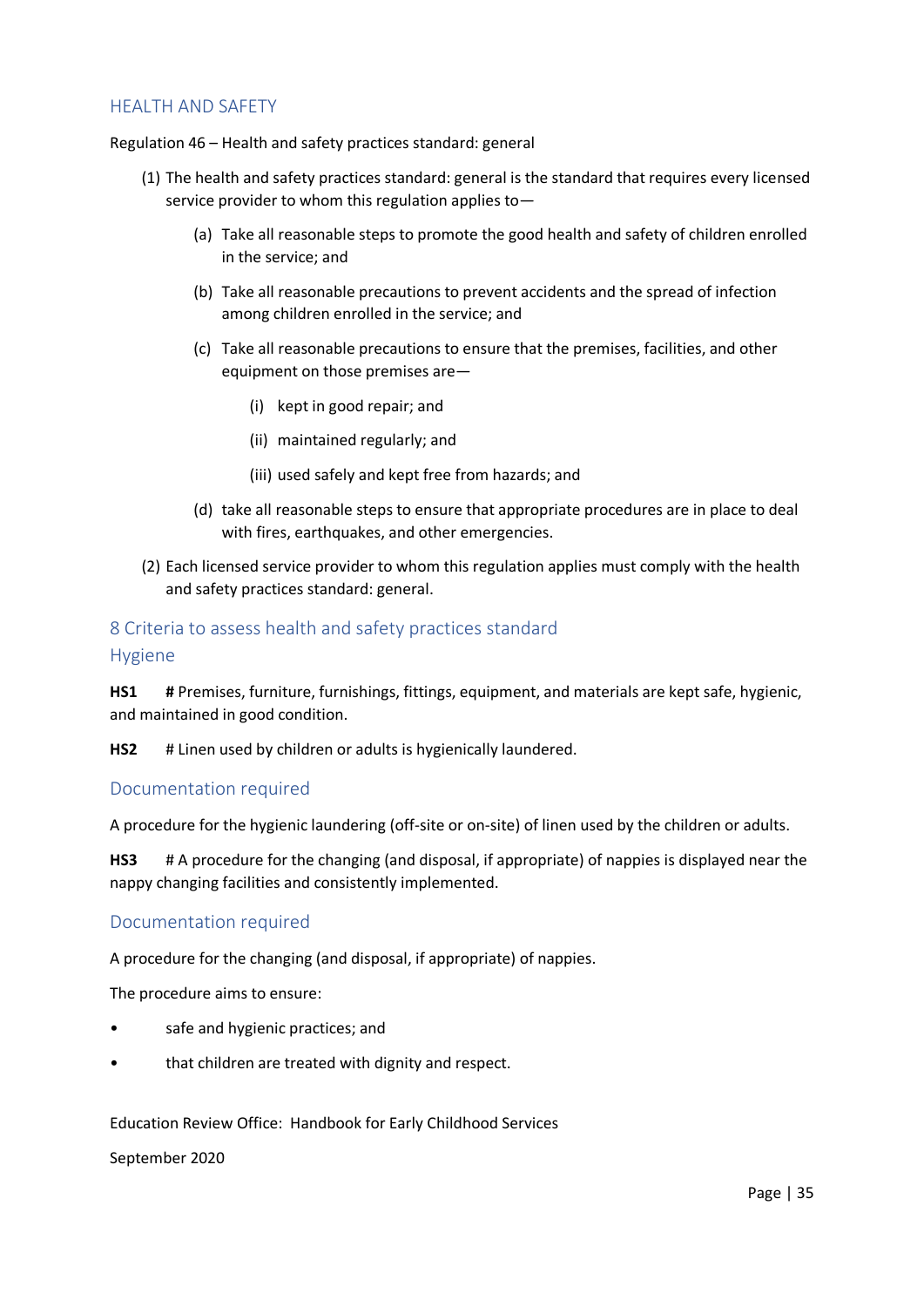### Emergencies

**HS4** The premises are located in a building that has a current Fire Evacuation Scheme approved by the New Zealand Fire Service.

### Documentation required:

A current Fire Evacuation Scheme approved by the New Zealand Fire Service.

**HS5** Designated assembly areas for evacuation purposes do not unnecessarily place children at further risk.

**HS6** Heavy furniture, fixtures, and equipment that could fall or topple and cause serious injury or damage are secured.

**HS7** There are a written emergency plan and supplies to ensure the care and safety of children and adults at the service. The plan must include evacuation procedures for the service's premises, which apply in a variety of emergency situations and which are consistent with the Fire Evacuation Scheme for the building.

### Documentation required:

A written emergency plan that includes at least:

- An evacuation procedure for the premises.
- A list of safety and emergency supplies and resources sufficient for the age and number of children and adults at the service and details of how these will be maintained and accessed in an emergency.
- Details of the roles and responsibilities that will apply during an emergency situation.
- A communication plan for families and support services.
- Evidence of review of the plan on an, at least, annual basis and implementation of improved practices as required.

**HS8** Adults providing education and care are familiar with relevant emergency drills and regularly carry these out with the children on an at least three-monthly basis.

## Documentation required:

A record of the emergency drills carried out and evidence of how evaluation of the drills has informed the annual review of the service's emergency plan.

### Sleep

**HS9** A procedure for monitoring children's sleep is displayed and implemented and a record of children's sleep times is kept.

Education Review Office: Handbook for Early Childhood Services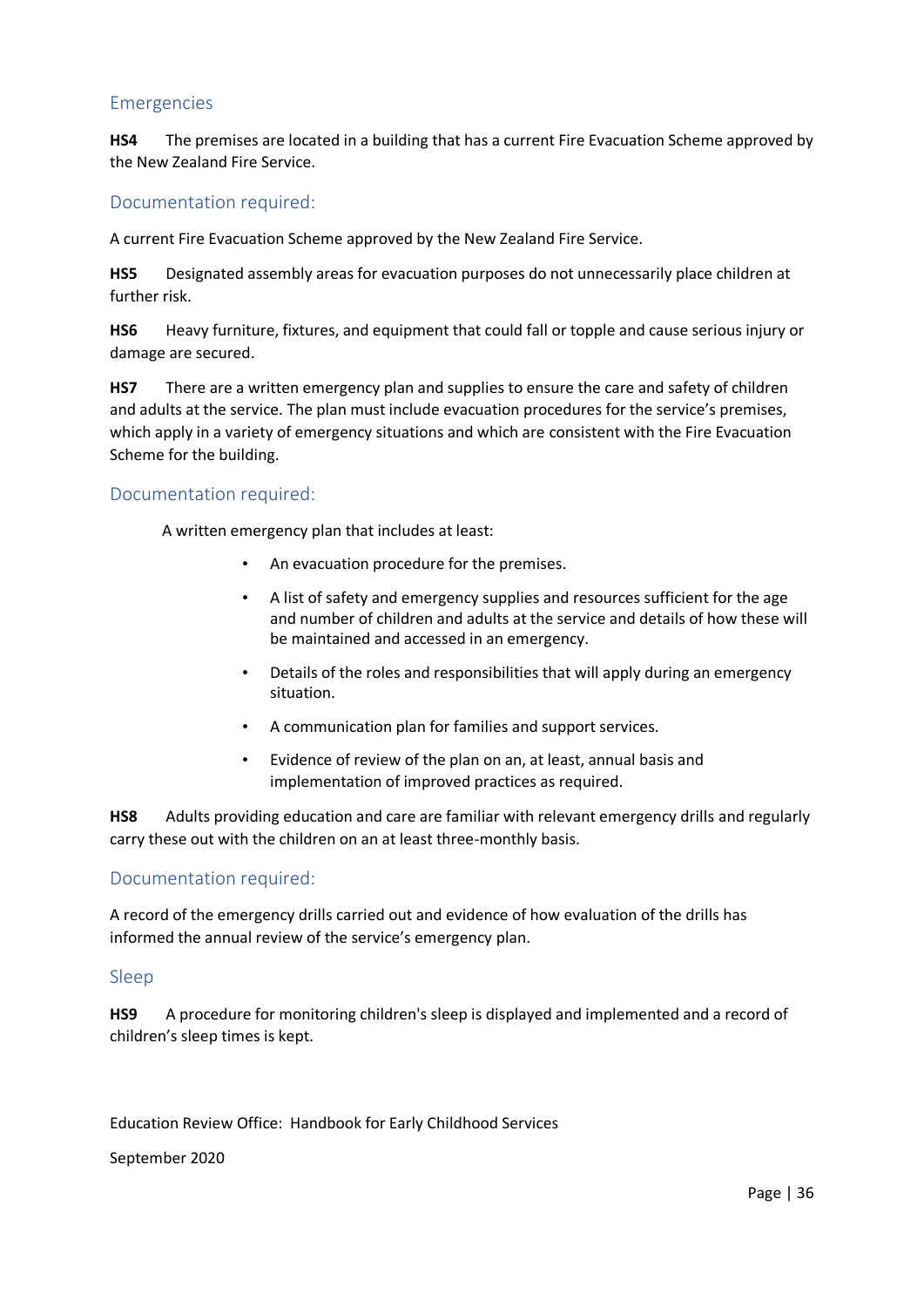1. A procedure for monitoring children's sleep.

The procedure ensures that children:

• do not have access to food or liquids while in bed; and

• are checked for warmth, breathing, and general well-being at least every 5-10 minutes, or more frequently according to individual needs.

2. A record of the time each child attending the service sleeps, and checks made by adults during that time.

**HS10#** Furniture or items intended for children to sleep on (such as cots, beds, stretchers, or mattresses) are arranged and spaced when in use so that:

adults have clear access to at least one side (meaning the length, not the width);

• the area surrounding each child allows sufficient air movement to minimise the risk of spreading illness; and

• children able to sit or stand can do so safely as they wake.

**HS11#** If not permanently set up, furniture or items intended for children to sleep on (such as cots, beds, stretchers, or mattresses) and bedding is hygienically stored when not in use.

### Hazards and Excursions

**HS12** Equipment, premises, and facilities are checked on every day of operation for hazards to children.

Accident/incident records are analysed to identify hazards and appropriate action is taken. Hazards to the safety of children are eliminated, isolated or minimised.

Consideration of hazards must include but is not limited to:

- cleaning agents, medicines, poisons, and other hazardous materials;
- electrical sockets and appliances (particularly heaters);
- hazards present in kitchen or laundry facilities;
- vandalism, dangerous objects, and foreign materials (e.g. broken glass, animal droppings);
- the condition and placement of learning, play and other equipment;
- windows and other areas of glass;
- poisonous plants; and
- bodies of water.

Education Review Office: Handbook for Early Childhood Services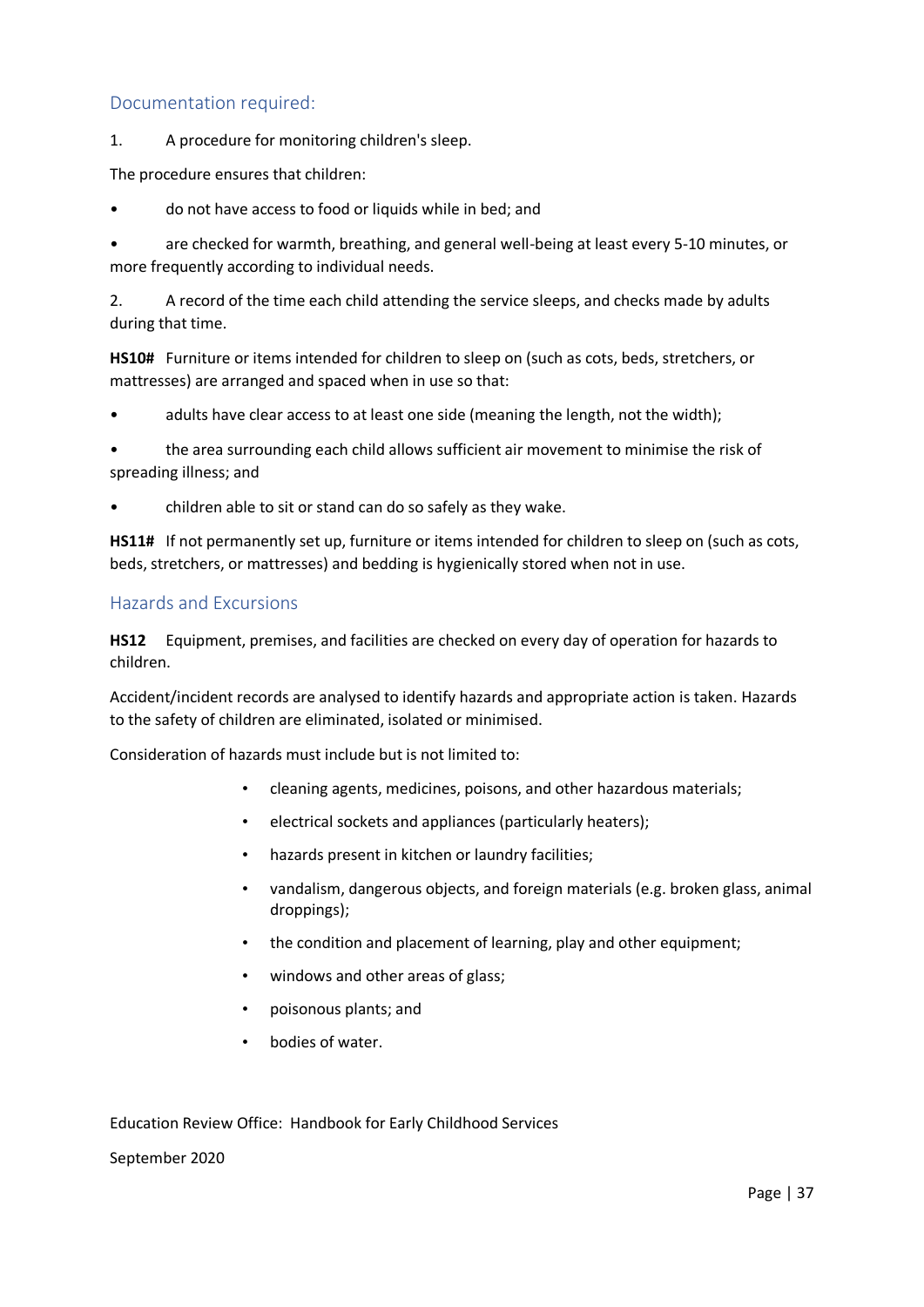A documented risk management system.

**HS13 #** The temperature of warm water delivered from taps that are accessible to children is no higher than 40°C, and comfortable for children at the centre to use.

**HS14 #** Water stored in any hot water cylinder is kept at a temperature of at least 60°C.

**HS15 #** All practicable steps are taken to ensure that noise levels do not unduly interfere with normal speech and/or communication, or cause any child attending distress or harm.

**HS16 #** Safe and hygienic handling practices are implemented with regard to any animals at the service. All animals are able to be restrained.

**HS17** Whenever children leave the premises on an excursion:

• assessment and management of risk is undertaken, and adult:child ratios are determined accordingly. Ratios are not less than the required adult:child ratio;

• the first aid requirements in criterion HS25 are met in relation to those children and any children remaining at the premises;

• parents/caregivers have given prior written approval of their child's participation and of the proposed ratio for

- i. regular excursions at the time of enrolment; and
- ii. special excursions prior to the excursion taking place; and

• there are communication systems in place so that people know where the children are, and adults can communicate with others as necessary.

When children leave the premises on a regular or special excursion, the excursion must be approved by the Person Responsible.

Education Review Office: Handbook for Early Childhood Services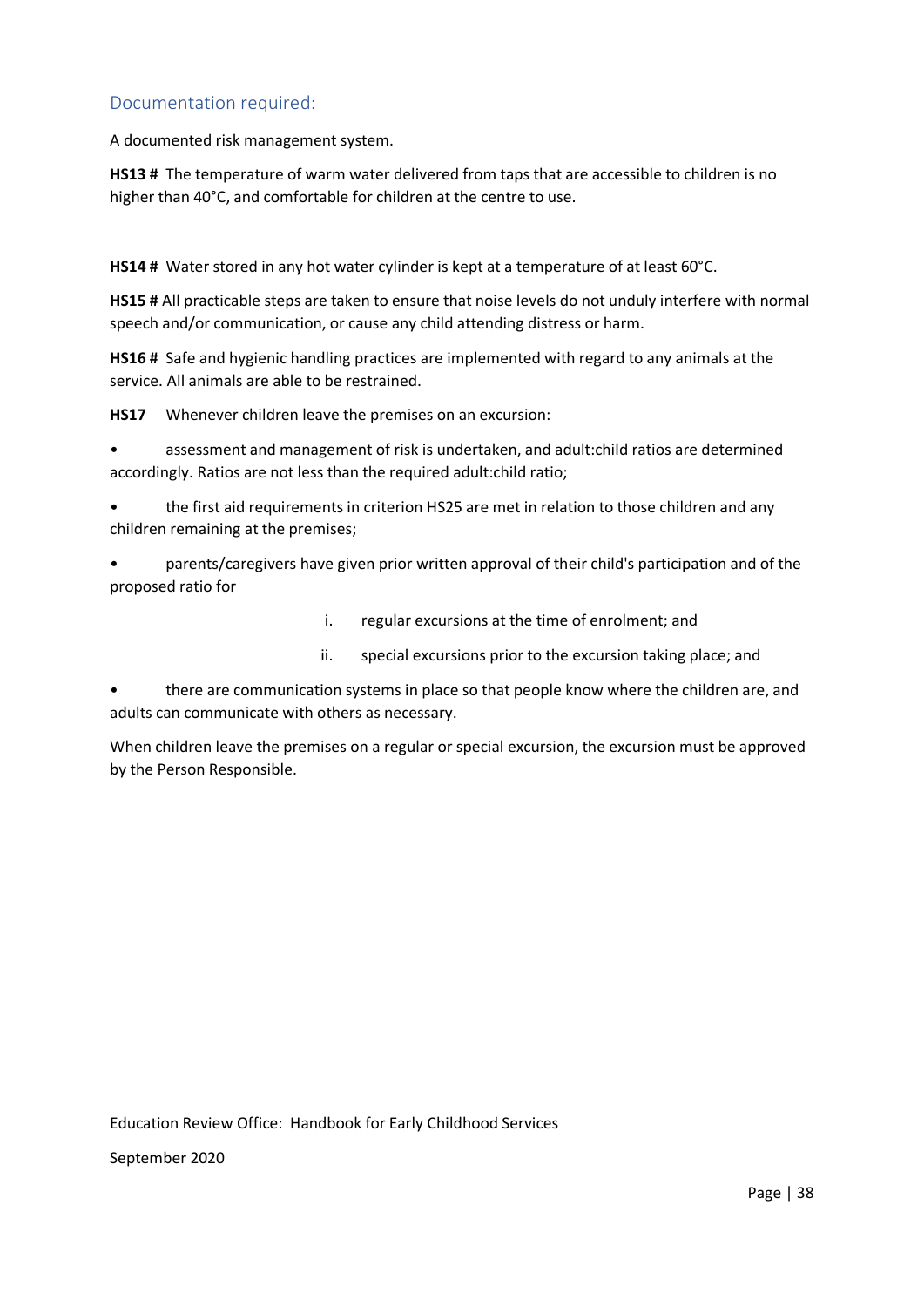A record of excursions that includes:

- the names of adults and children involved;
- the time and date of the excursion;
- the location and method of travel;
- assessment and management of risk;
- adult:child ratios;
- evidence of parental permission and approval of adult:child ratios for regular excursions;
- evidence of parental permission and approval of adult:child ratios for special excursions; and
	- the signature of the Person Responsible giving approval for the excursion to take place.
	- **HS18** If children travel in a motor vehicle while in the care of the service:
- each child is restrained as required by Land Transport legislation;
- required adult: child ratios are maintained; and

• the written permission of a parent of the child is obtained before the travel begins (unless the child is traveling with their parent).

## Documentation required:

Evidence of parental permission for any travel by motor vehicle. In most cases, this requirement will be met by the excursion records required for criterion HS17. However, services that provide transport for children to and/or from the service must also gain written permission from a parent upon enrolment.

### Food and drink

**HS19** Food is served at appropriate times to meet the nutritional needs of each child while they are attending. Where food is provided by the service, it is of sufficient variety, quantity, and quality to meet these needs. Where food is provided by parents, the service encourages and promotes healthy eating guidelines.

### Documentation required

A record of all food served during the service's hours of operation (other than that provided by parents for their own children). Records show the type of food provided, and are available for inspection for 3 months after the food is served.

**HS20** #Food is prepared, served, and stored hygienically.

Education Review Office: Handbook for Early Childhood Services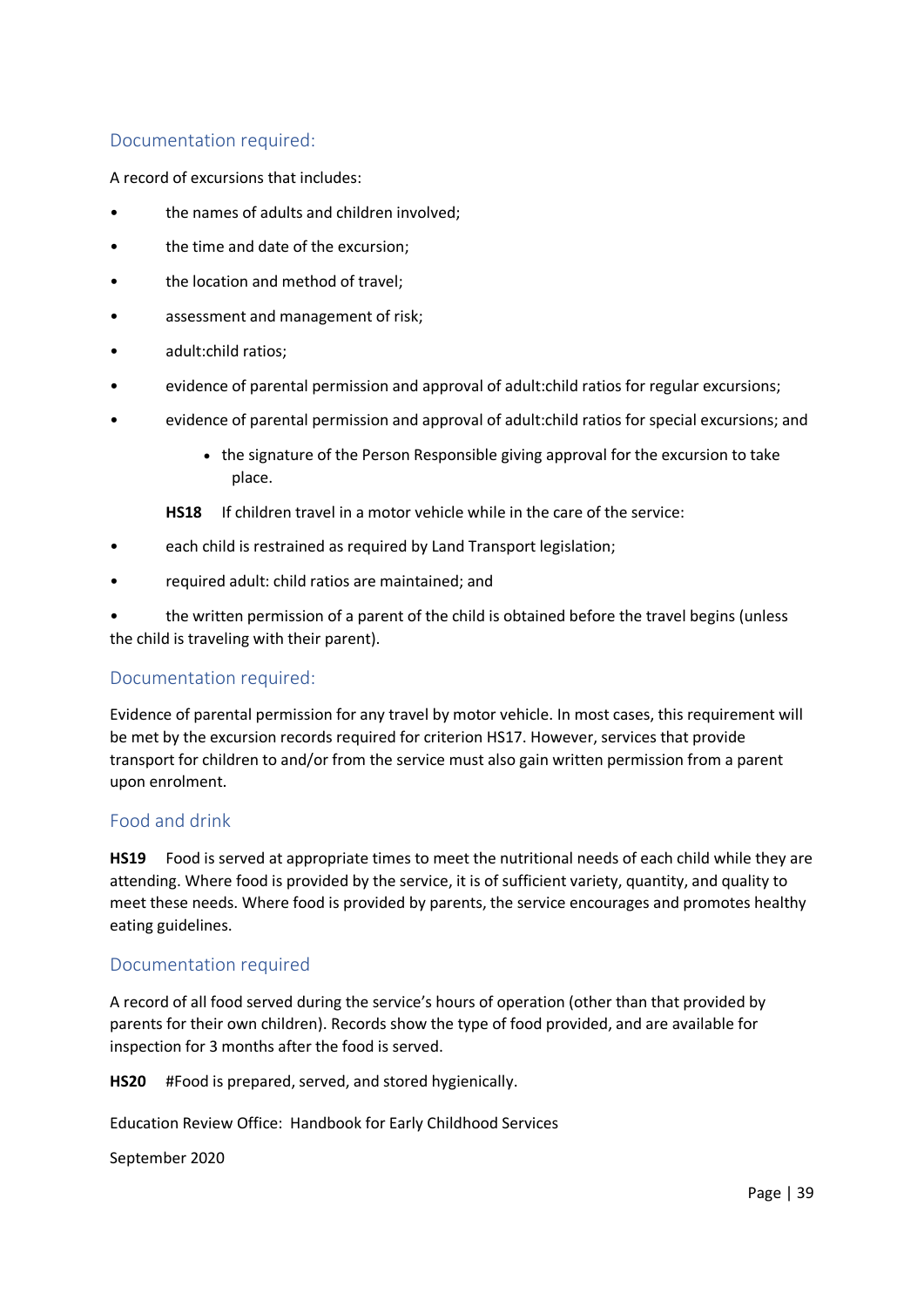**HS21** #An ample supply of water that is fit to drink is available to children at all times, and older children are able to access this water independently.

**HS22** Children are supervised while eating.

**HS23** APPLIES ONLY TO SERVICES LICENSED FOR UNDER 2 YEAR OLDS: Infants under the age of 6 months and other children unable to drink independently are held semi-upright when being fed. Any infant milk food given to a child under the age of 12 months is of a type approved by the child's parent.

# Child health and wellbeing

**HS24 #** Rooms used by children are kept at a comfortable temperature no lower than 16°C (at 500mm above the floor) while children are attending.

**HS25** There is an adult present at all times for every 50 children attending (or part thereof) that:

- holds a current first aid qualification gained from a New Zealand Qualifications Authority accredited first aid training provider; or
- is a registered medical practitioner or nurse with a current practising certificate; or
- is a qualified ambulance officer or paramedic.

If a child is injured, any required first aid is administered or supervised by an adult meeting these qualification requirements.

### Documentation required:

Copies of current first aid (or medical practising) certificates for adults counting towards this requirement.

**HS26#**All practicable steps are taken to ensure that children do not come into contact with any person (adult or child) on the premises who is suffering from a disease or condition likely to be passed on to children and likely to have a detrimental effect on them.

### Specifically:

• the action specified in Appendix 2 is taken for any person (adult or child) suffering from particular infectious diseases; and

• children who become unwell while attending the service are kept at a safe distance from other children (to minimise the spread of infection) and returned to the care of a parent or other person authorised to collect the child without delay.

**HS27** All practicable steps are taken to get immediate medical assistance for a child who is seriously injured or becomes seriously ill, and to notify a parent of what has happened.

### Documentation required:

Education Review Office: Handbook for Early Childhood Services 1 A record of all injuries, illnesses and incidents that occur at the service.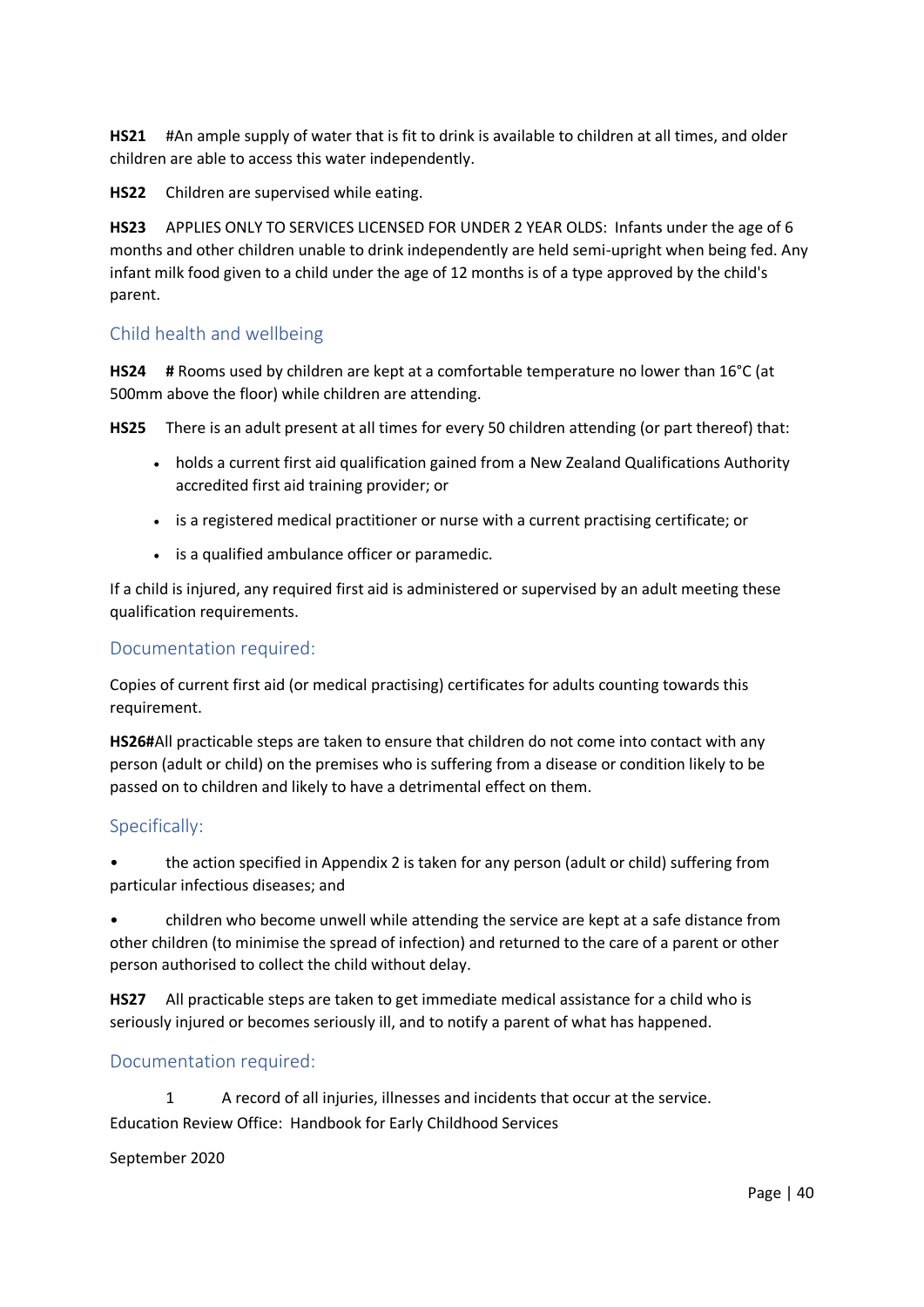Records include:

- the child's name;
- the date, time, and description of the injury, incident or illness;
- actions taken and by whom; and
- evidence that the parents have been informed.
- 2 A procedure outlining the service's response to injury, illness and incident, including the review and implementation of practices as required.

**HS28** Medicine (prescription and non-prescription) is not given to a child unless it is given:

- by a doctor or ambulance personnel in an emergency; or
- by the parent of the child; or
- with the written authority (appropriate to the category of medicine) of a parent.

Medicines are stored safely and appropriately, and are disposed of, or sent home with a parent (if supplied in relation to a specific child) after the specified time.

Education Review Office: Handbook for Early Childhood Services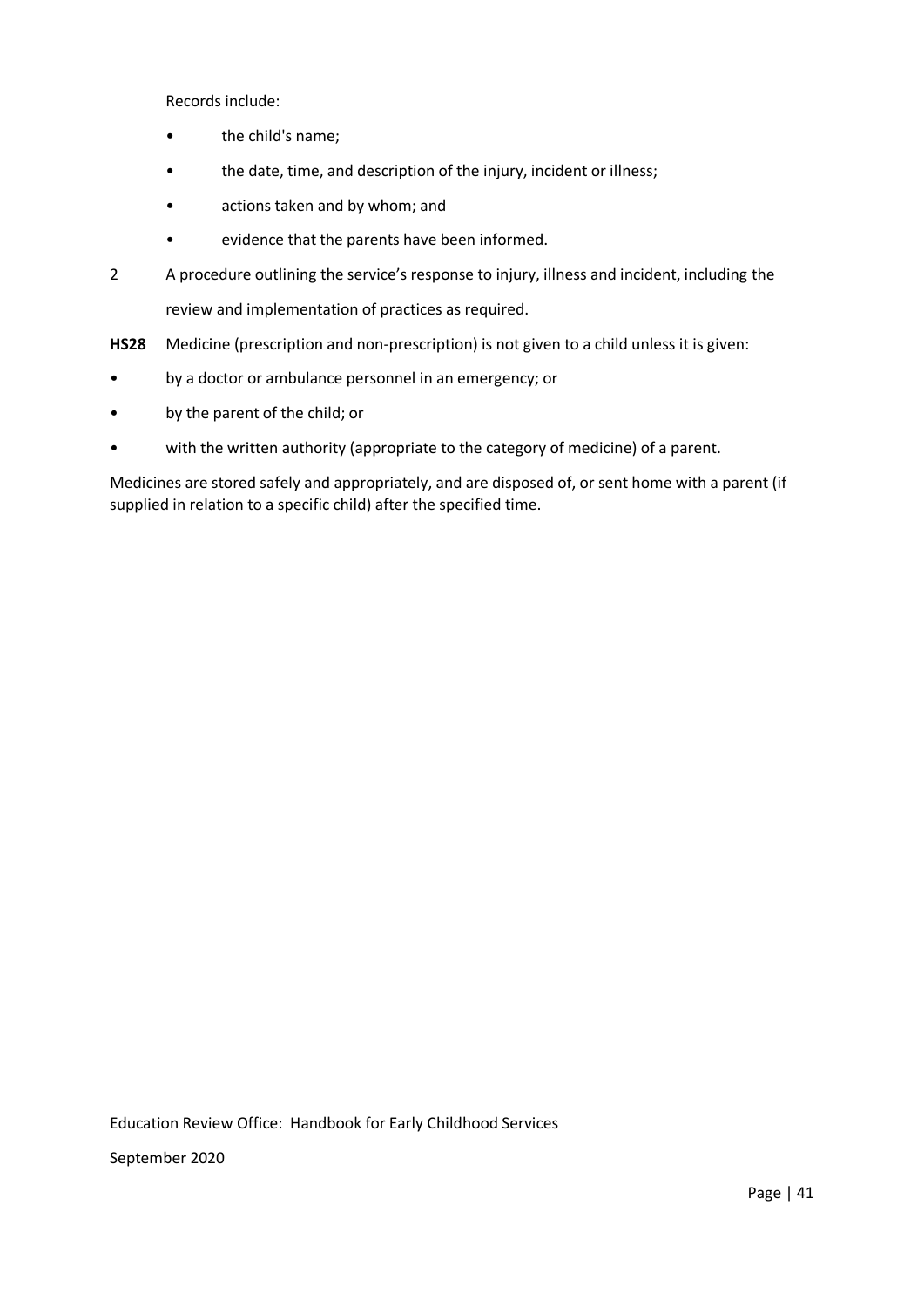1. A record of the written authority from parents for the administration of medicine in accordance with the requirement for the category of medicine outlined in Appendix 3.

2. A record of all medicine (prescription and non-prescription) given to children attending the service. Records include:

- name of the child;
- name and amount of medicine given;
- date and time medicine was administered and by whom; and

• evidence of parental acknowledgement.**HS29** Adults who administer medicine to children (other than their own) are provided with information and/or training relevant to the task.

## Documentation required:

A record of training and/or information provided to adults who administer medicine to children (other than their own) while at the service

**HS30** Children are washed when they are soiled or pose a health risk to themselves or others.

### Child protection

**HS31** There is a written child protection policy that meets the requirements of the Vulnerable Children Act 2014. The policy contains provisions for the identification and reporting of child abuse and neglect, and information about how the service will keep children safe from abuse and neglect, and how it will respond to suspected child abuse and neglect.

The policy must be reviewed every three years.

### Documentation required:

1. A written child protection policy that contains:

a. provisions for the service's identification and reporting of child abuse and neglect;

b. information about the practices the service employs to keep children safe from abuse and neglect; and

c. information about how the service will respond to suspected child abuse and neglect.

2. A procedure that sets out how the service will identify and respond to suspected child abuse and/or neglect.

**HS32** All practicable steps are taken to protect children from exposure to inappropriate material (for example, of an explicitly sexual or violent nature).

Education Review Office: Handbook for Early Childhood Services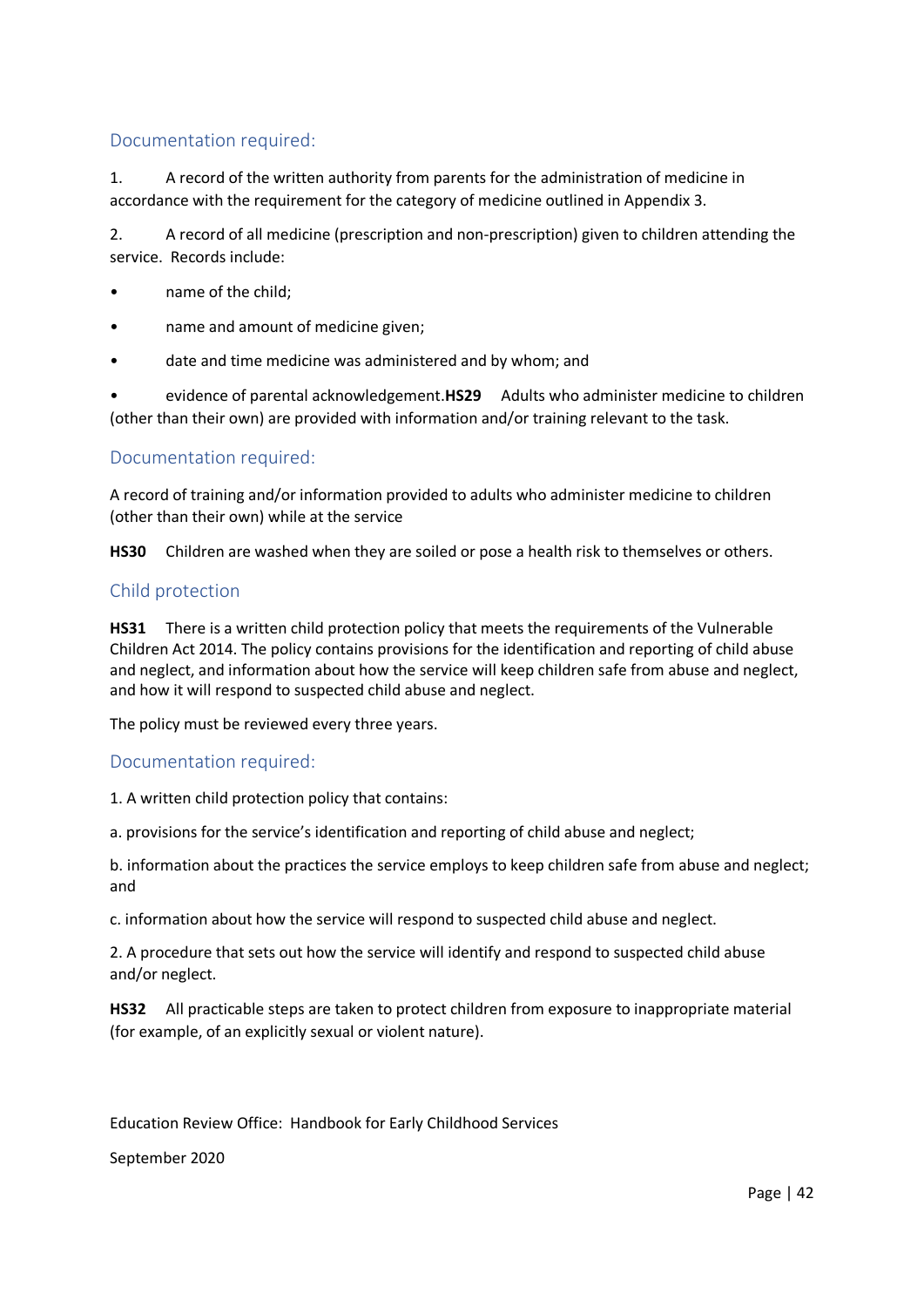**HS33** No person on the premises uses, or is under the influence of, alcohol or any other substance that has a detrimental effect on their functioning or behaviour during the service's hours of operation.

# Notification

**HS34** Where there is a serious injury or illness or incident involving a child while at the service that is required to be notified to a specified agency, the service provider must also notify the Ministry of Education at the same time.

### Documentation required:

A copy of the notification sent to the specified agency.

Education Review Office: Handbook for Early Childhood Services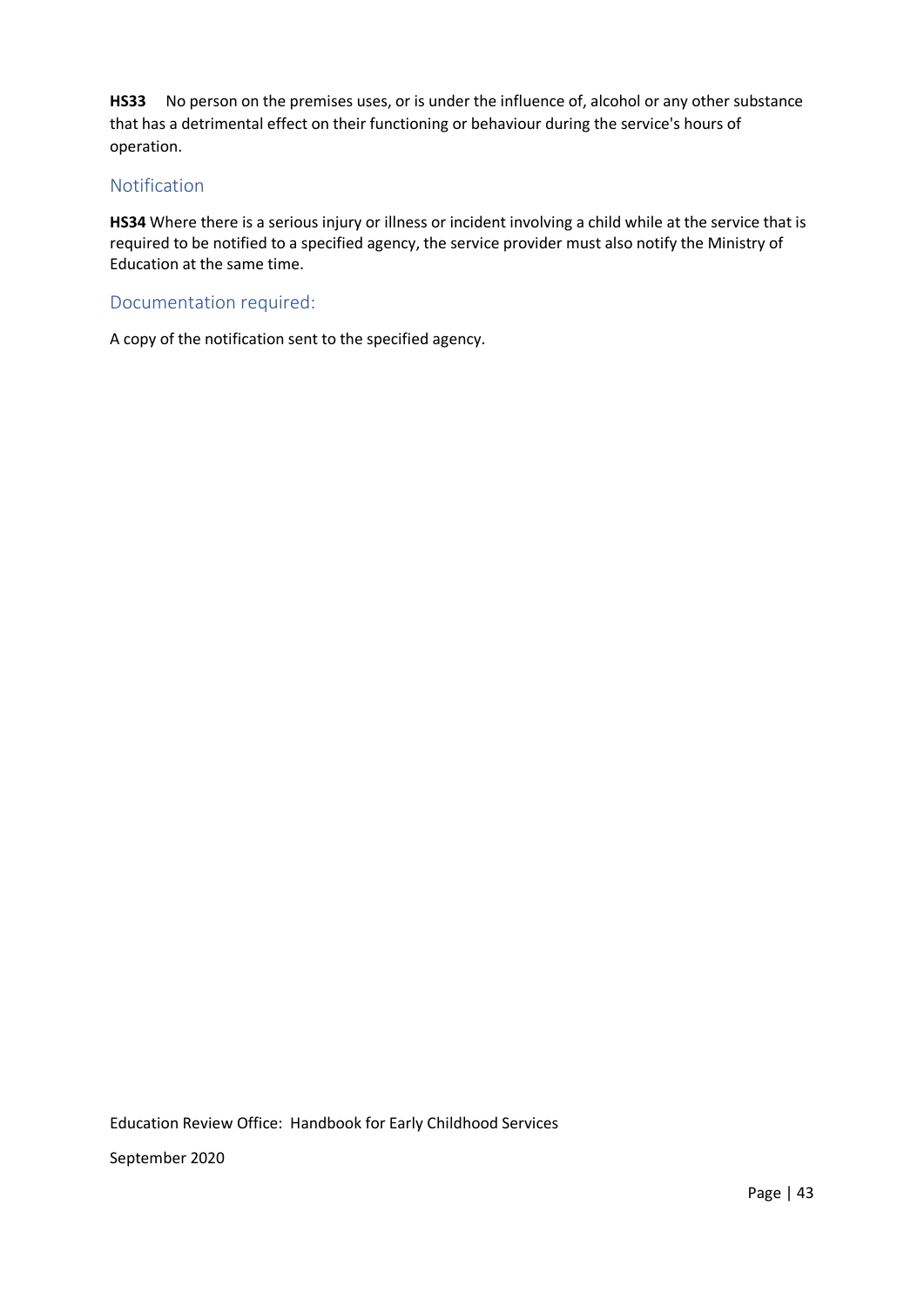### GOVERNANCE, MANAGEMENT AND ADMINISTRATION

# Regulation 47 – Governance, management, and administration standard: general

- (1) The governance, management, and administration standard: general is the standard that requires every licensed service provider to whom this regulation applies to ensure that—
	- (a) the service is effectively governed and is managed in accordance with good management practices; and
	- (b) the service provider regularly collaborates with—
		- (i) parents and family or whānau of children enrolled in the service; and
		- (ii) the adults responsible for providing education and care as part of the service; and
	- (c) appropriate documentation and records are—
		- (i) developed, maintained, and regularly reviewed; and
		- (ii) made available where appropriate—
		- (A) at any reasonable time on request by a parent of a child enrolled in the service; and
		- (B) at any time on request by any person exercising powers or carrying out functions under Part 26 of the Act; and
	- (d) adequate information is made available to parents of enrolled children and, where appropriate, to the families or whānau of those children about the operation of the service; and
	- (e) all reasonable steps are taken to provide staff employed or engaged in the service with adequate professional support, professional development opportunities, and resources.
- (2) Each licensed service provider to whom this regulation applies must comply with the governance, management, and administration standard: general.

# 9 Criteria to assess governance, management and administration standard Parent involvement and information

**GMA1** The following are prominently displayed at the service for parents and visitors:

• the Education (Early Childhood Services) Regulations 2008, and the Licensing Criteria for Early Childhood Education and Care Centres 2008;

- the full names and qualifications of each person counting towards regulated qualification requirements;
- the service's current licence certificate; and

Education Review Office: Handbook for Early Childhood Services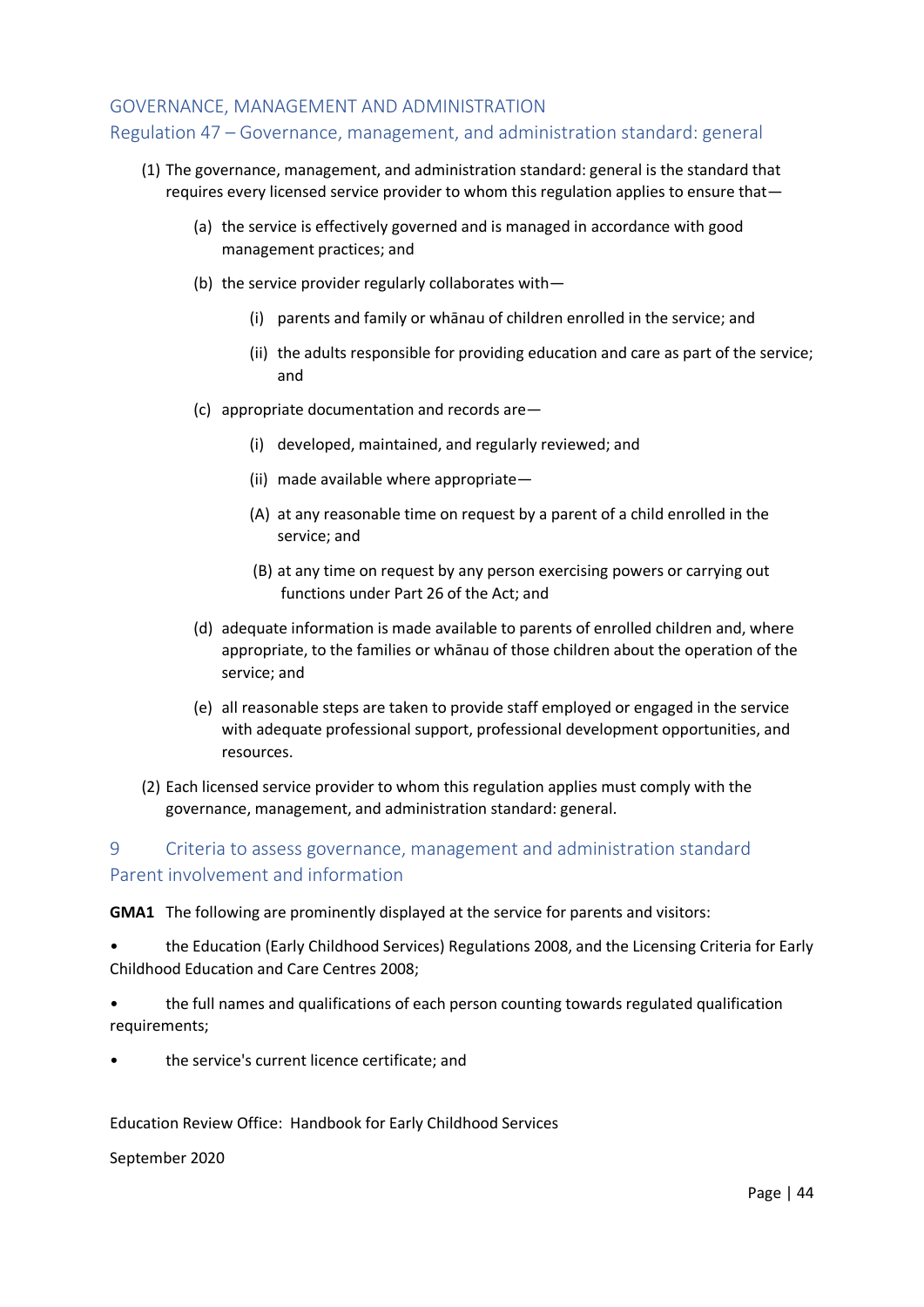• a procedure people should follow if they wish to complain about non-compliance with the Regulations or criteria.

# Documentation required:

A procedure people should follow if they wish to complain about non-compliance with the Regulations or criteria. The procedure includes the option to contact the local Ministry of Education office and provides contact details.

**GMA2** Parents are advised how to access:

• information concerning their child;

• the service's operational documents (such as its philosophy, policies, and procedures and any other documents that set out how day to day operations will be conducted); and

the most recent Education Review Office report regarding the service.

## Documentation required:

Written information letting parents know how to access:

- information concerning their child;
- the service's operational documents; and
- the most recent Education Review Office report regarding the service.

**GMA3** Information is provided to parents about:

- how they can be involved in the service;
- any fees charged by the service;
- the amount and details of the expenditure of any Ministry of Education funding received by the service; and
- any planned reviews and consultation.

## Documentation required:

Written information letting parents know:

- how they can be involved in the service;
- any fees charged by the service;
- the amount and details of the expenditure of any Ministry of Education funding received by the service; and
- about any planned reviews and consultation.

### Education Review Office: Handbook for Early Childhood Services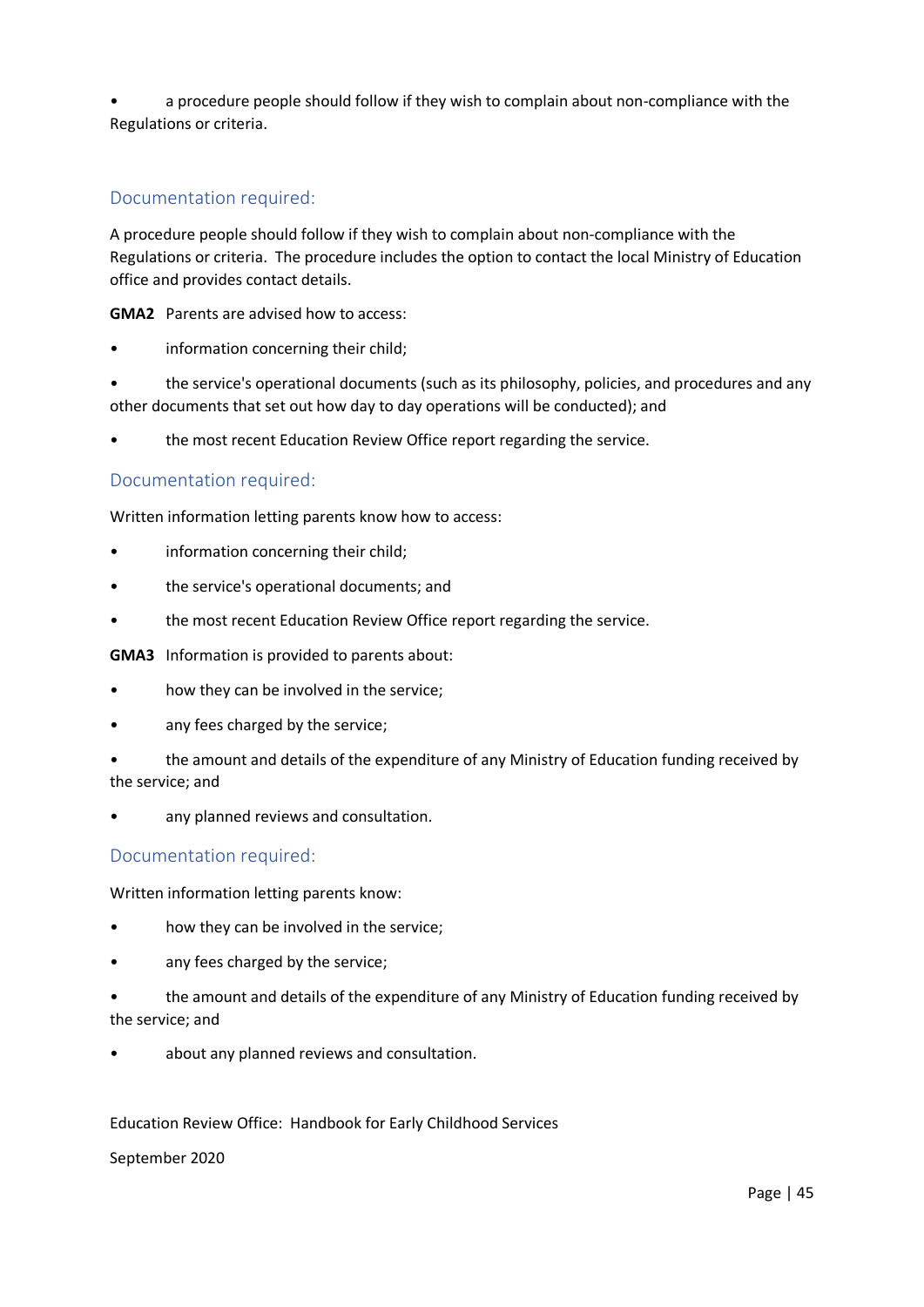**GMA4** Parents of children attending the service and adults providing education and care are provided with opportunities to contribute to the development and review of the service's operational documents (such as philosophy, policies, and procedures and any other documents that set out how day to day operations will be conducted).

# Documentation required:

Evidence of opportunities provided for parents and adults providing education and care to contribute to the development and review of the service's operational documents.

Professional practices

**GMA5** A philosophy statement guides the service's operation.

### Documentation required:

A written statement expressing the service's beliefs, values, and attitudes about the provision of early childhood education and care.

**GMA6** An ongoing process of self-review helps the service maintain and improve the quality of its education and care.

### Documentation required:

1. A process for reviewing and evaluating the service's operation (for example, learning and teaching practices, philosophy, policies, and procedures) by the people involved in the service. The process is consistent with criterion GMA4, and includes a schedule showing timelines for planned review of different areas of operation.

2. Recorded outcomes from the review process.

**GMA7** Suitable human resource management practices are implemented.

## Documentation required:

Processes for human resource management; including:

- selection and appointment procedures;
- job/role descriptions;
- induction procedures into the service;
- a system of regular appraisal;
- provision for professional development;
- a definition of serious misconduct; and
- discipline/dismissal procedures.

### Education Review Office: Handbook for Early Childhood Services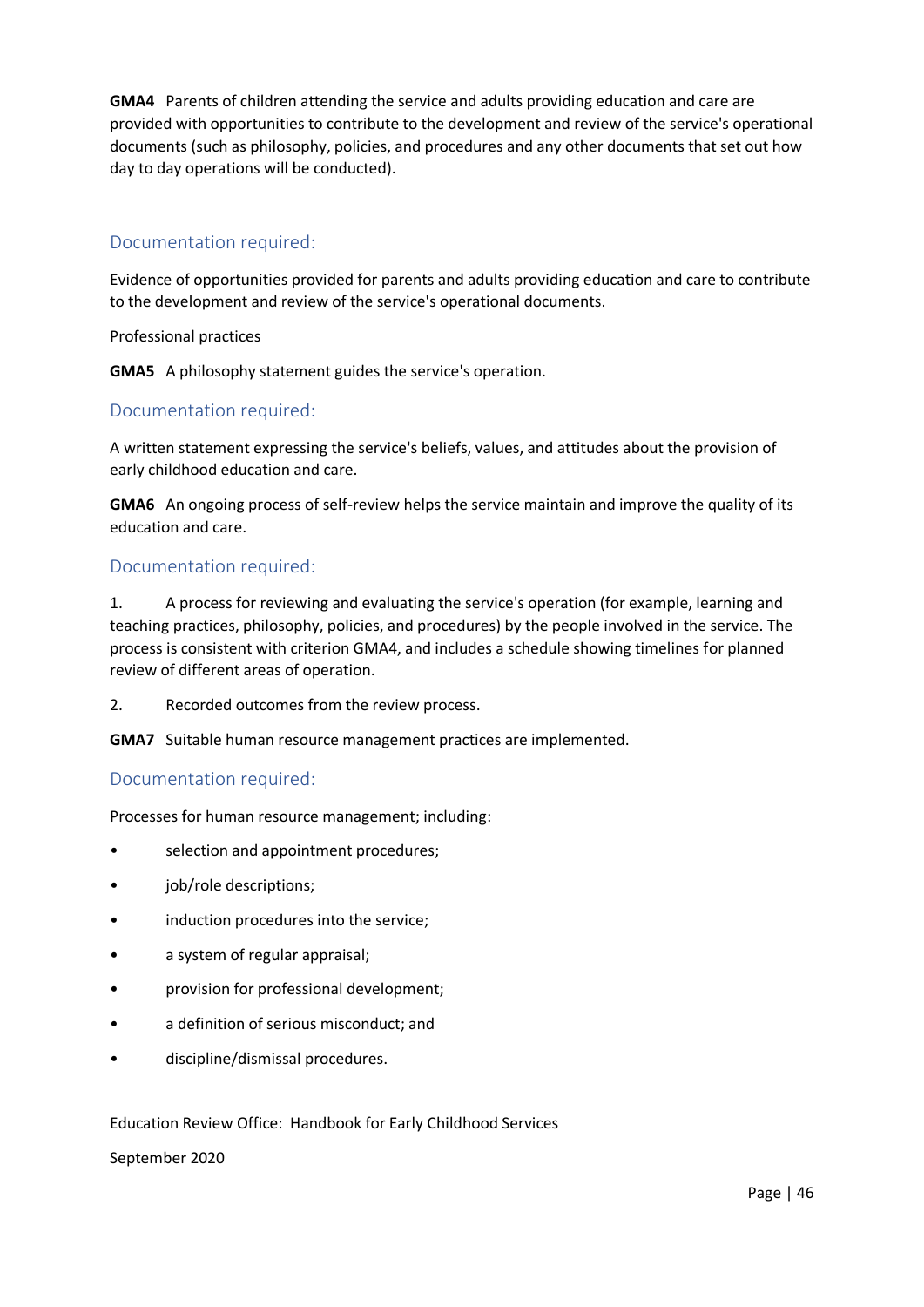**GMA7A** All children's workers who have access to children are safety checked in accordance with the Vulnerable Children Act 2014.

Safety checks must be undertaken and the results obtained before the worker has access to children.

The results of the safety checks must be recorded and the record kept as long as the person is employed at the service.

Every children's worker must be safety checked every three years. Safety checks may be carried out by the employer or another person or organisation acting on their behalf.

### Documentation required:

1. A written procedure for safety checking all children's workers before they have access to children that meets the safety checking requirements of the Vulnerable Children Act 2014; and

2. A record of all safety checks and the results.

Planning and documentation

**GMA8** An annual plan guides the service's operation.

### Documentation required:

An annual plan identifying 'who', 'what', and ,'when' in relation to key tasks undertaken each year.

**GMA9** An annual budget guides financial expenditure.

### Documentation required:

An annual budget setting out the service's estimated revenue and expenses for the year. The budget includes at least:

- staffing costs, including leave entitlements;
- professional development costs;
- equipment and material costs for the ongoing purchase of new equipment and consumable materials; and
- Provision for operational costs (such as electricity, telephone, food purchases, and other day to day items) and maintenance of the premises as appropriate.

**GMA10** Enrolment records are maintained for each child attending. Records are kept for at least 7 years.

Education Review Office: Handbook for Early Childhood Services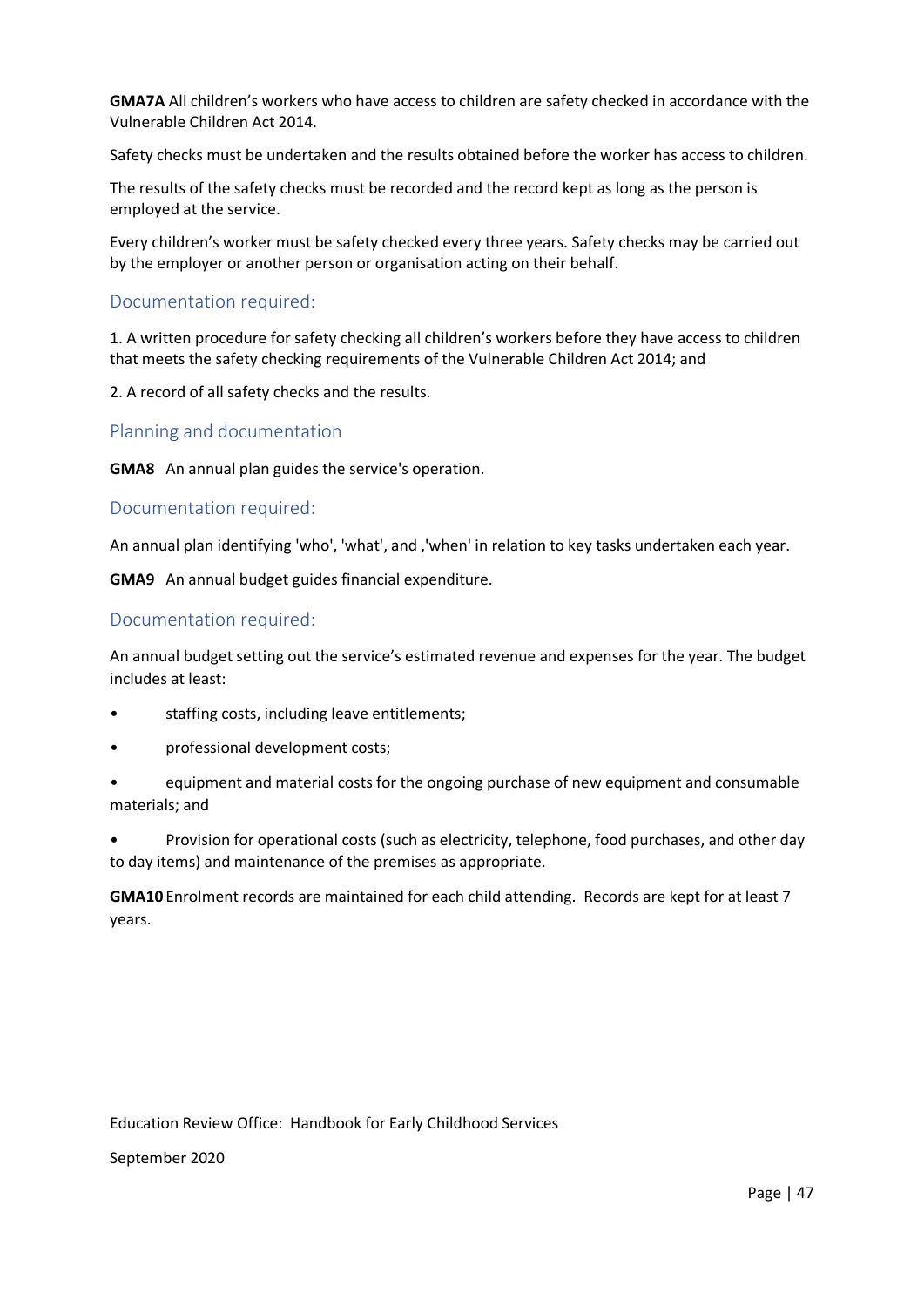Enrolment records for each child currently attending and for those who have attended in the previous 7 years. Records meet the requirements of the Early Childhood Education Handbook and include at least:

- the child's full name, date of birth, and address;
- the name and address of at least 1 parent;
- details of how at least 1 parent (or someone nominated by them) can be contacted while the child attends the service;
- the name of the medical practitioner (or medical centre) who should, if practicable, be consulted if the child is ill or injured;
- details of any chronic illness/condition that the child has, and of any implications or actions to be followed in relation to that illness/condition;
- the names of the people authorised by the parent to collect the child; and
- any court orders affecting day to day care of, or contact with, the child.

**GMA11** An attendance record is maintained that shows the times and dates of every child's attendance at the service. Records are kept for at least 7 years.

## Documentation required:

An attendance record that meets the requirements outlined in the Early Childhood Education Funding Handbook for children currently attending, and children who have attended in the previous 7 years.

**GMA12** Required documentation is made available as appropriate to parents and Government officials having right of entry to the service under Section 319B of the Education Act 1989.

Education Review Office: Handbook for Early Childhood Services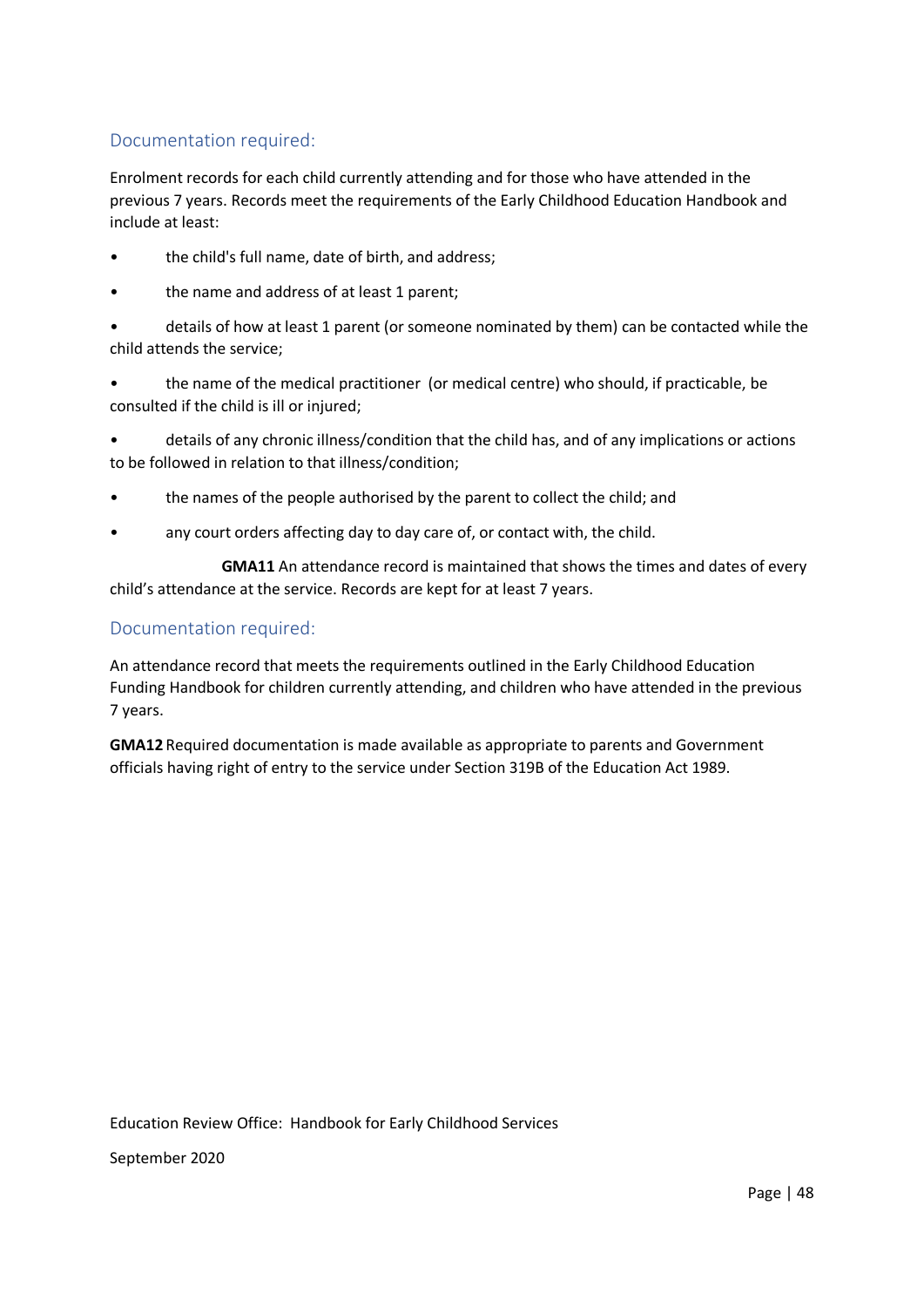# 10 Appendix 1: First Aid kit requirements for criterion PF28

First aid kits should include the following:

- disposable gloves
- sterile saline solution (or some other means of cleansing wounds)
- safety pins, bandage clips or tape (or some other means of holding dressings in place)
- sterile wound dressings, including sticking plasters
- rolls of stretchable bandage
- triangular bandage (or some other means of immobilising an upper limb injury)
- scissors
- tweezers
- cold pack
- first aid manual
- National Poisons Centre phone number
	- 0800 POISON / 0800 764766.
- Healthline phone number
	- 0800 611 116

The first aid kit may also contain any Category (i) medicines the service chooses to use, providing the appropriate written authority has been gained from parents (see criterion HS28).

Education Review Office: Handbook for Early Childhood Services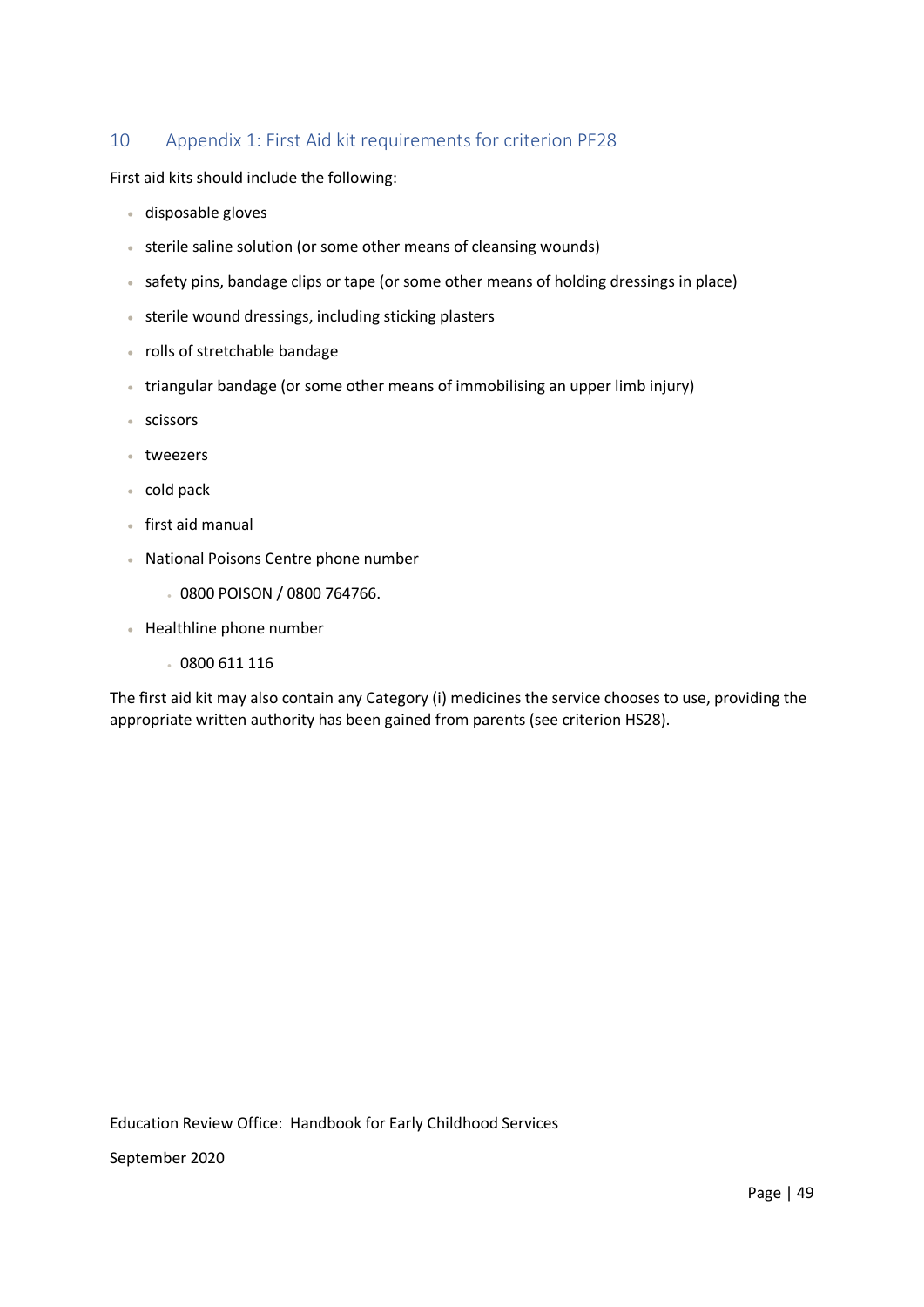| <b>Disease</b>     | <b>Time</b><br>between<br>exposure<br>and sickness    | This disease is spread<br>by                                                                                                     | <b>Early signs</b>                                                                 | <b>Infectious</b><br>period                                                                                                                                                  | <b>Action to be</b><br>taken                                                          |
|--------------------|-------------------------------------------------------|----------------------------------------------------------------------------------------------------------------------------------|------------------------------------------------------------------------------------|------------------------------------------------------------------------------------------------------------------------------------------------------------------------------|---------------------------------------------------------------------------------------|
| <b>Chicken Pox</b> | 10 - 21 days.                                         | Coughing and sneezing.<br>Also direct contact with<br>weeping blisters.                                                          | Fever and<br>spots with a<br>blister on top<br>of each spot.                       | From up to 5<br>days before<br>appearance of<br>rash until<br>lesions have<br>crusted (usually<br>about 5 days).                                                             | <b>Exclude from</b><br>service for one<br>week from date<br>of appearance of<br>rash. |
| * Hepatitis A      | 15 - 50 days<br>(average 28 -<br>30 days.)            | From food or water<br>contaminated with<br>faeces from an infected<br>person; or by direct<br>spread from an infected<br>person. | Nausea,<br>stomach pains,<br>general<br>sickness.<br>Jaundice a few<br>days later. | From about 2<br>weeks before<br>signs appear<br>until 1 week<br>after jaundice<br>starts.                                                                                    | <b>Exclude from</b><br>service for 7 days<br>from onset of<br>jaundice.               |
| * Hepatitis B      | 6 weeks to 6<br>months<br>(Usually 2 to<br>3 months.) | Close physical contact<br>with the blood or body<br>fluids of an infected<br>person.                                             | Similar to<br>Hepatitis A.                                                         | The blood and<br>body fluids may<br>be infectious<br>several weeks<br>before signs<br>appear and until<br>weeks or<br>months later. A<br>few are<br>infectious for<br>years. | <b>Exclude from</b><br>service until well<br>or as advised by<br>GP.                  |

# 11 Appendix 2: Infectious diseases for criterion HS26

Note: Conditions marked with an asterisk (\*) are notifiable diseases.

Education Review Office: Handbook for Early Childhood Services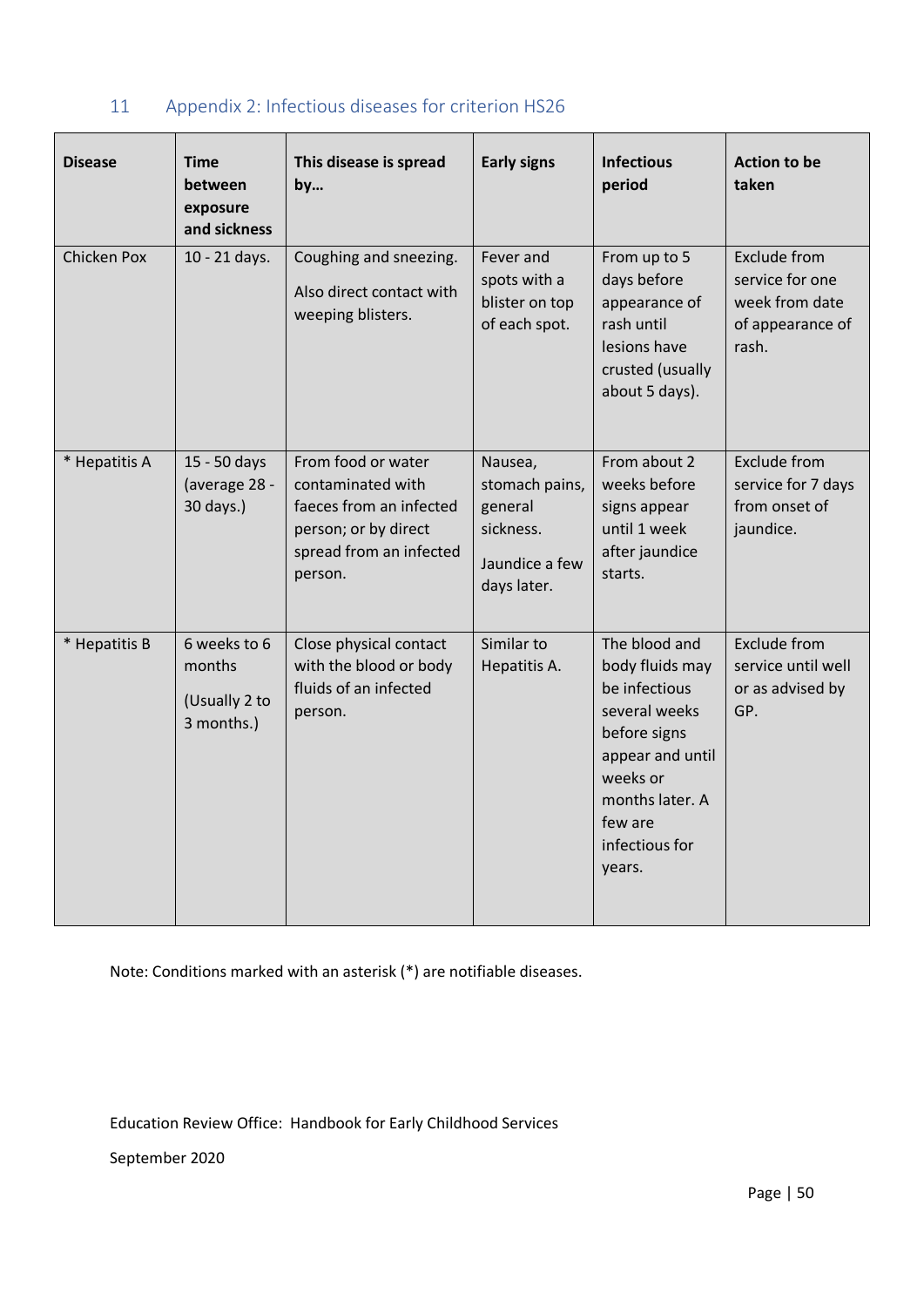| <b>Disease</b>                                                 | Time<br>between<br>exposure<br>and<br>sickness         | This disease is spread<br>by                                                                                                                      | Early signs                                                                                                           | Infectious<br>period                                                                          | Action to be<br>taken                                                                                                        |
|----------------------------------------------------------------|--------------------------------------------------------|---------------------------------------------------------------------------------------------------------------------------------------------------|-----------------------------------------------------------------------------------------------------------------------|-----------------------------------------------------------------------------------------------|------------------------------------------------------------------------------------------------------------------------------|
| *Measles<br>(immunisation<br>usually prevents<br>this illness) | Usually 10<br>days to<br>onset, 14<br>days to<br>rash. | Coughing and sneezing.<br>Also direct contact with<br>the nose/throat<br>secretions of an<br>infected person.                                     | Running nose<br>and eyes,<br>cough, fever<br>and a rash.                                                              | From the first<br>day of illness<br>until 4 days<br>after the rash<br>begins.                 | Exclude from<br>service for at<br>least 5 days from<br>onset of rash.                                                        |
| * Meningitis<br>(Meningococcal)                                | $2 - 10$ days<br>(usually 3<br>to 4 days).             | Close physical contact<br>such as sharing food<br>and drinks, kissing,<br>sleeping in the same<br>room.                                           | Generally<br>unwell, fever,<br>headache,<br>vomiting,<br>sometimes a<br>rash.<br>Urgent<br>treatment is<br>important! | Until 24 hours<br>after starting<br>treatment with<br>antibiotics.                            | <b>Exclude from</b><br>service until well<br>enough to return.<br>With no<br>symptoms for at<br>least 48 hours.              |
| * Mumps<br>(immunisation<br>usually prevents<br>this illness)  | 12-25 days,<br>Usually 16 -<br>18 days.                | Contact with infected<br>saliva -Coughing,<br>sneezing, kissing and<br>sharing food or drink.                                                     | Pain in jaw,<br>then swelling<br>in front of ear,<br>and fever.                                                       | For one week<br>before swelling<br>appears until 9<br>days after.                             | Exclude from<br>service until 9<br>days after<br>swelling<br>develops, or until<br>child is well,<br>whichever is<br>sooner. |
| Ringworm                                                       | $10 - 14$<br>days.                                     | Contact with infected<br>persons skin or with<br>their clothes or personal<br>items.<br>Also through<br>contaminated floors and<br>shower stalls. | Flat spreading<br>ring-shaped<br>lesions.                                                                             | While lesions<br>are present, and<br>while fungus<br>persists on<br>contaminated<br>material. | Restrict contact<br>activities e.g. gym<br>and swimming<br>until lesions clear.                                              |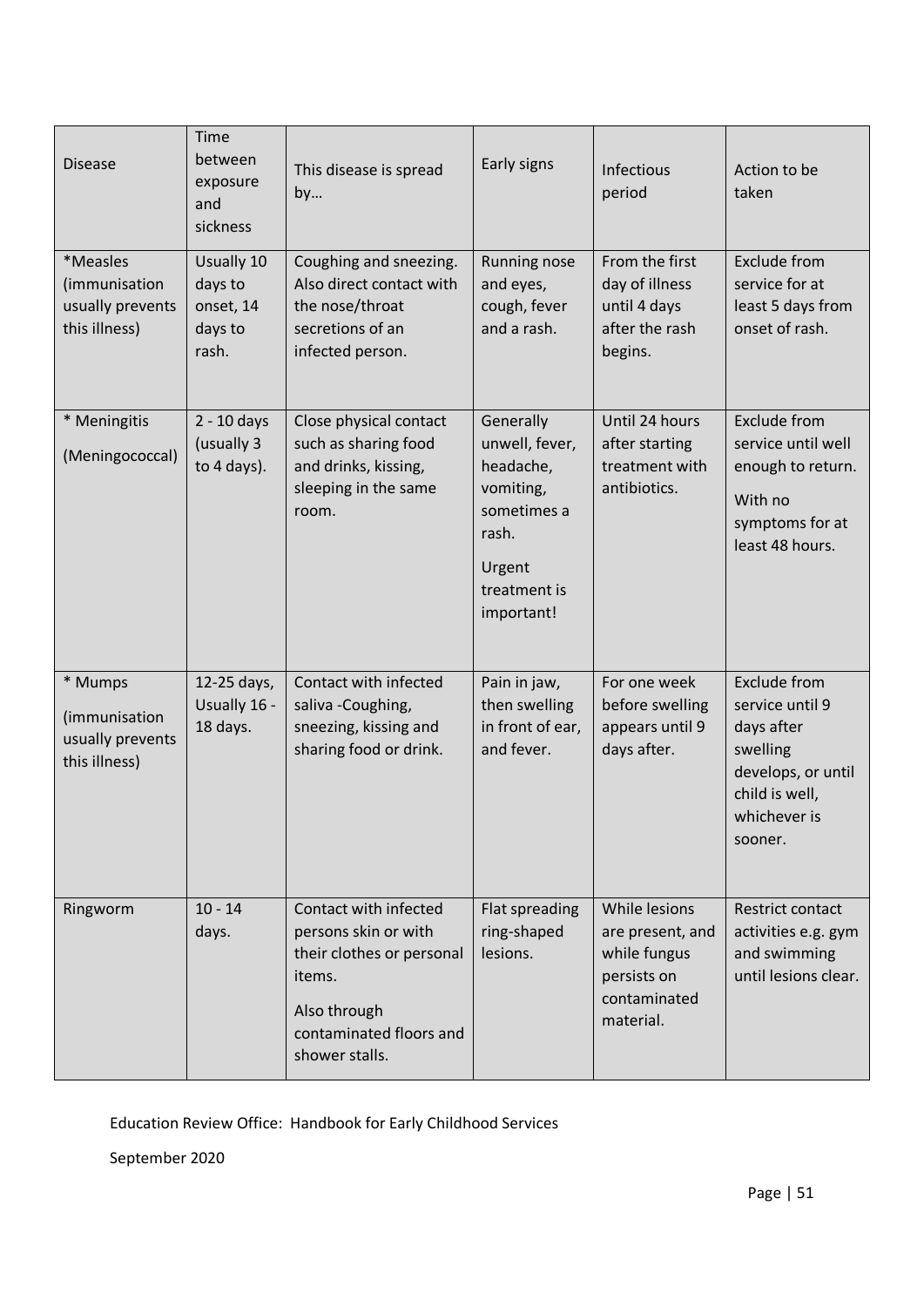Note: Conditions marked with an asterisk (\*) are notifiable diseases.

| <b>Disease</b>                                                            | Time<br>between<br>exposure<br>and<br>sickness | This disease is spread<br>by                                                                                                                                                                        | Early signs                                                                                            | Infectious<br>period                                                                                                                                                 | Action to be<br>taken                                                                                        |
|---------------------------------------------------------------------------|------------------------------------------------|-----------------------------------------------------------------------------------------------------------------------------------------------------------------------------------------------------|--------------------------------------------------------------------------------------------------------|----------------------------------------------------------------------------------------------------------------------------------------------------------------------|--------------------------------------------------------------------------------------------------------------|
| * Salmonella                                                              | 6 - 72 hours<br>(usually 12<br>- 36 hours).    | Undercooked food like<br>chicken, eggs and meat;<br>food or water<br>contaminated with<br>faeces from an infected<br>person or animal; or<br>direct spread from an<br>infected person or<br>animal. | Stomach pain,<br>fever and<br>diarrhoea.                                                               | Until well, and<br>possibly weeks<br>or months after.                                                                                                                | <b>Exclude from</b><br>service until well<br>with no further<br>diarrhoea.                                   |
| Streptococcal<br>Sore Throat                                              | $1 - 5$ days.                                  | Usually contact with the<br>secretions of a strep<br>sore throat.                                                                                                                                   | Headache,<br>vomiting, sore<br>throat.                                                                 | For 24 - 48<br>hours after<br>treatment with<br>antibiotics is<br>started.                                                                                           | <b>Exclude from</b><br>service until 24<br>hours after<br>antibiotics<br>started.                            |
| * Whooping<br>Cough<br>(immunisation<br>usually prevents<br>this illness) | 5-21 days,<br>usually 7 -<br>10 days.          | Coughing. Adults and<br>older children may pass<br>on the infection to<br>babies.                                                                                                                   | Running nose,<br>persistent<br>cough<br>followed by<br>"whoop",<br>vomiting or<br>breathless-<br>ness. | From runny<br>nose stage and<br>for 3 weeks<br>after the onset<br>of cough, if not<br>treated with<br>antibiotics. Or<br>until 5 days of<br>antibiotic<br>treatment. | <b>Exclude from</b><br>service until 21<br>days from onset<br>of coughing or<br>after 5 days<br>antibiotics. |

Education Review Office: Handbook for Early Childhood Services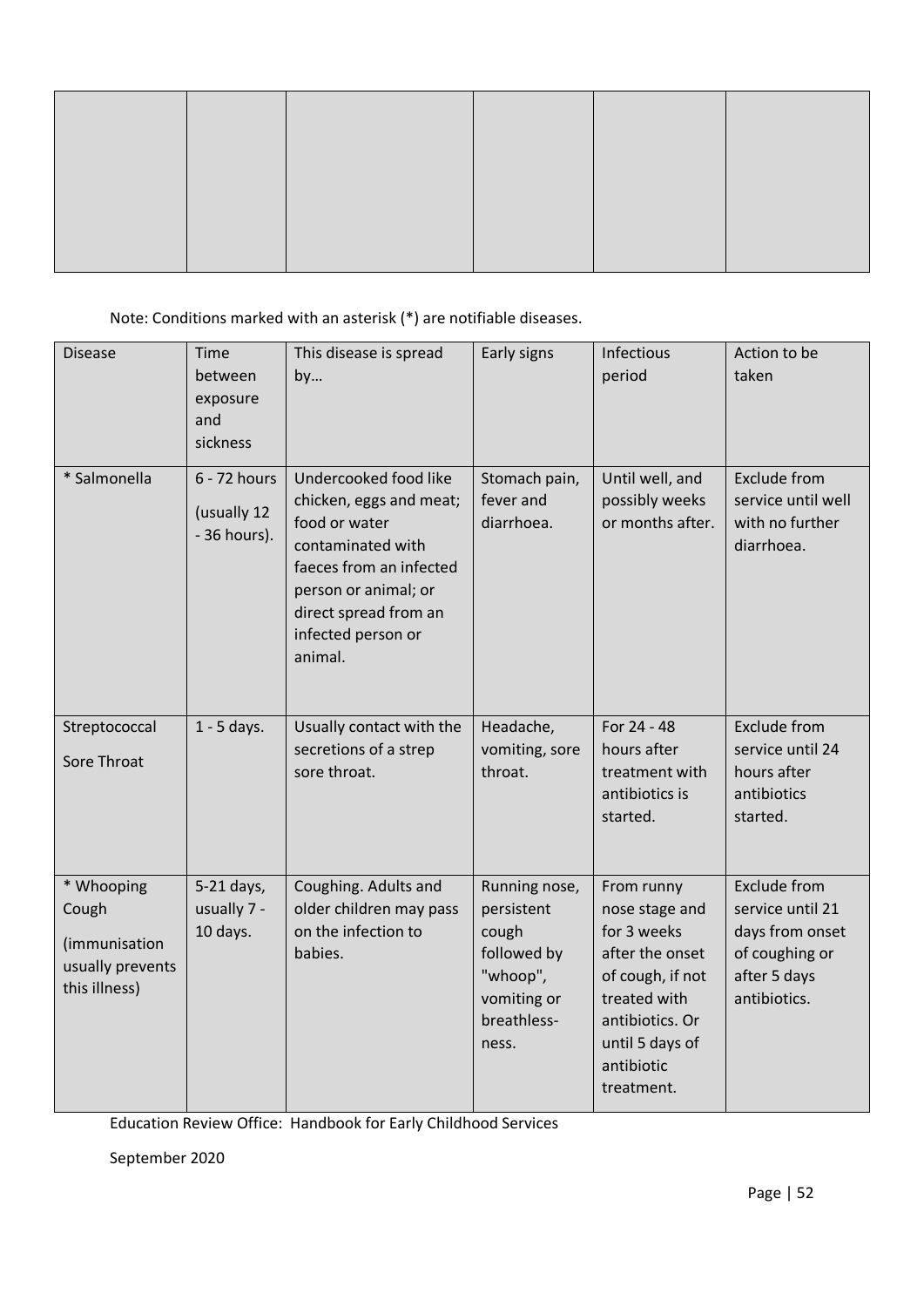Note: Conditions marked with an asterisk (\*) are notifiable diseases.

Education Review Office: Handbook for Early Childhood Services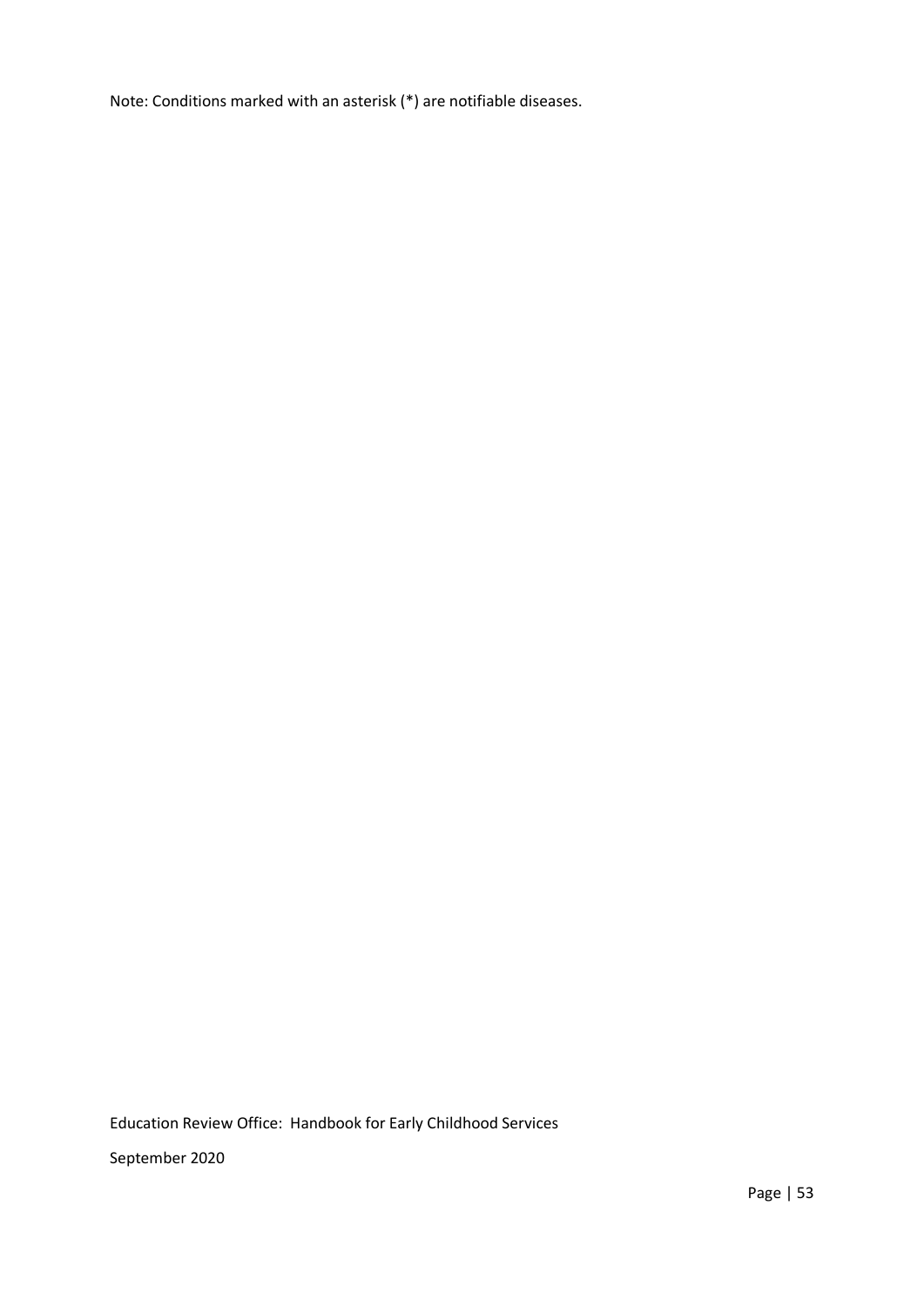# 12 Appendix 3: Categories of medicine and written authority required from parents for criterion HS28 Category (i) medicines

Definition – a non-prescription preparation (such as arnica cream, antiseptic liquid, insect bite treatment spray etc) that is :

- not ingested;
- used for the 'first aid' treatment of minor injuries; and
- provided by the service and kept in the first aid cabinet.

**Authority required –** a written authority from a parent given at enrolment to the use of specific preparations on their child for the period that they are enrolled. The service must provide (at enrolment, or whenever there is a change) specific information to parents about the Category (i) preparations that will be used.

# Category (ii) medicines

Definition – a prescription (such as antibiotics, eye/ear drops etc) or non-prescription (such as paracetamol liquid, cough syrup etc) medicine that is:

- used for a specified period of time to treat a specific condition or symptom; and
- provided by a parent for the use of that child only or, in relation to Rongoa Māori (Māori plant medicines), that is prepared by other adults at the service.

**Authority required –** a written authority from a parent given at the beginning of each day the medicine is administered, detailing what (name of medicine), how (method and dose), and when (time or specific symptoms/circumstances) medicine is to be given.

# Category (iii) medicines

Definition – a prescription (such as asthma inhalers, epilepsy medication etc) or non-prescription (such as antihistamine syrup, lanolin cream etc) medicine that is:

- used for the ongoing treatment of a pre-diagnosed condition (such as asthma, epilepsy, allergic reaction, diabetes, eczema etc); and
- provided by a parent for the use of that child only.

**Authority required –** a written authority from a parent given at enrolment as part of an individual health plan, or whenever there is a change, detailing what (name of medicine), how (method and dose), and when (time or specific symptoms/circumstances) the medicine should be given.

Education Review Office: Handbook for Early Childhood Services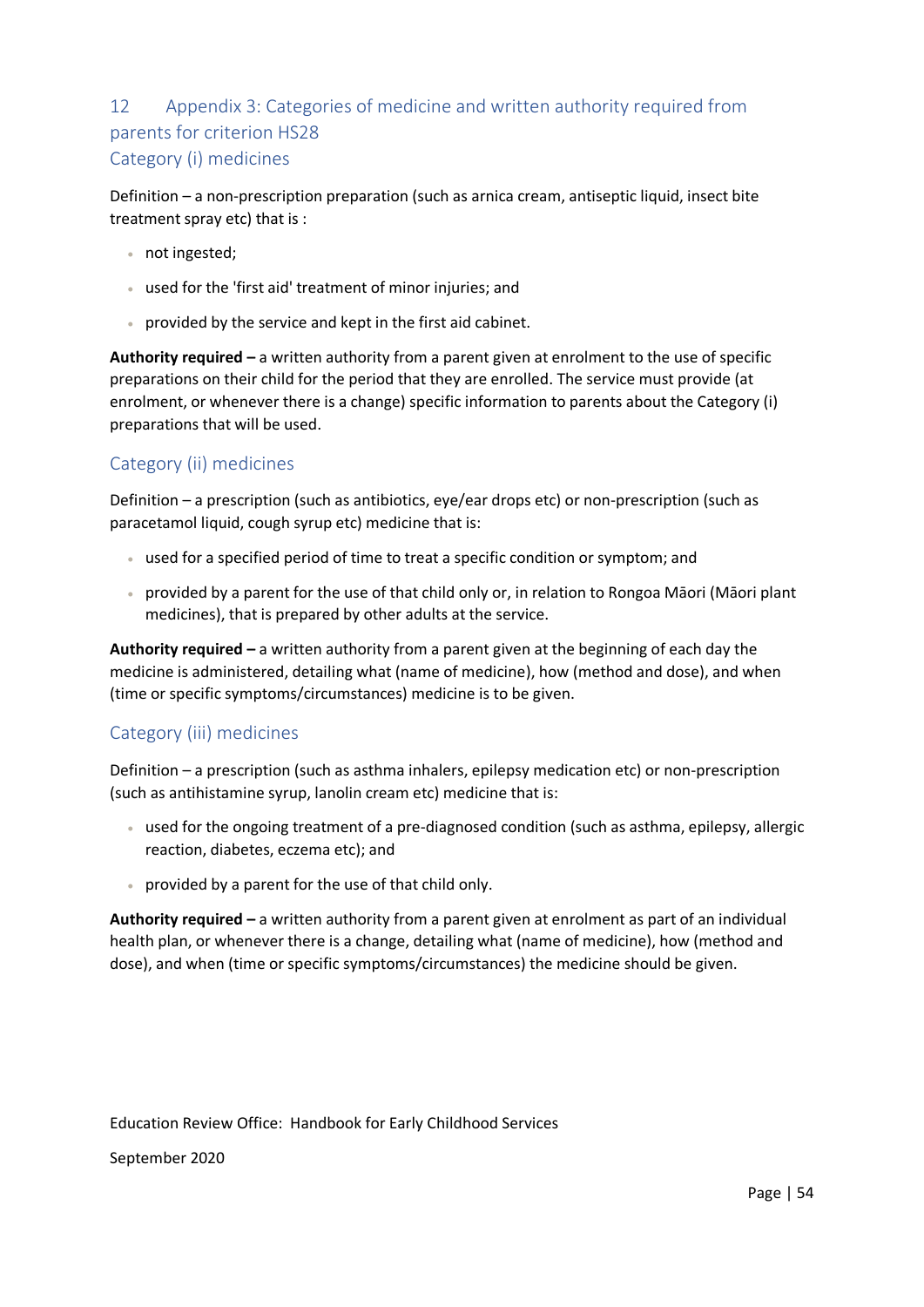# $H4 - Children's Act 2014<sup>3</sup>$

All early learning services must have a child protection policy and safety check their children's workers. These are requirements under the Vulnerable Children Act 2014 (VCA). They are also required under our licensing and certification criteria. As well as applying to early learning services, the VCA requirements also apply to any organisation we fund to provide services to children.

We've developed a guide to help you navigate the VCA. The guide brings together a range of information and resources already published, and complements the advice and guidelines produced by the Children's Action Plan. We recommend you use the guide in conjunction with the other resources and the licensing criteria and guidance, outlined below.

Download Children's Act 2014 - [a practical guide \[PDF, 5.2 MB\]](http://www.education.govt.nz/assets/Uploads/VCAPracticalGuide.pdf)

## Child Protection Policy

All early learning services must have a child protection policy in place now. The policy must:

- contain provisions on the identification and reporting of child neglect and abuse, and
- be written, and
- be reviewed every 3 years.

The child protection policy licensing criteria and guidance provide detailed information on how to meet this requirement:

- [HS31 for centre-based services](http://www.education.govt.nz/early-childhood/running-an-ece-service/the-regulatory-framework-for-ece/licensing-criteria/centre-based-ece-services/health-and-safety/child-protection/hs31-child-protection/)
- [HS28 for home-based services](http://www.education.govt.nz/early-childhood/running-an-ece-service/the-regulatory-framework-for-ece/licensing-criteria/home-based-ece-services/health-and-safety-practices/child-protection/hs28-child-protection/)
- [HS13 for hospital-based services](http://www.education.govt.nz/early-childhood/running-an-ece-service/the-regulatory-framework-for-ece/licensing-criteria/hospital-based-ece-services/health-and-safety-practices/child-protection/hs13-child-protection/)

The guidelines [Safer organisations, Safer children \[PDF; 1.06MB\] \(external link\)](https://www.mvcot.govt.nz/assets/Uploads/Safer-Organisations-safer-children.pdf) also provide information about child protection policies.

## Safety checking

All children's workers must be safety checked according to the standards set out in the Children's Act 2014 and safety checking regulations. This includes a workforce restriction – anyone convicted of a specified offence cannot be employed or engaged as a core children's worker, unless they have an exemption.

The safety checking requirements apply as follows:

- all new core children's workers must be safety checked.
- all new non-core children's workers must be safety checked.

Education Review Office: Handbook for Early Childhood Services

September 2020

**.** 

 $3$  Please note the following is copied from the Ministry of Education's website – [www.education](http://www.education/)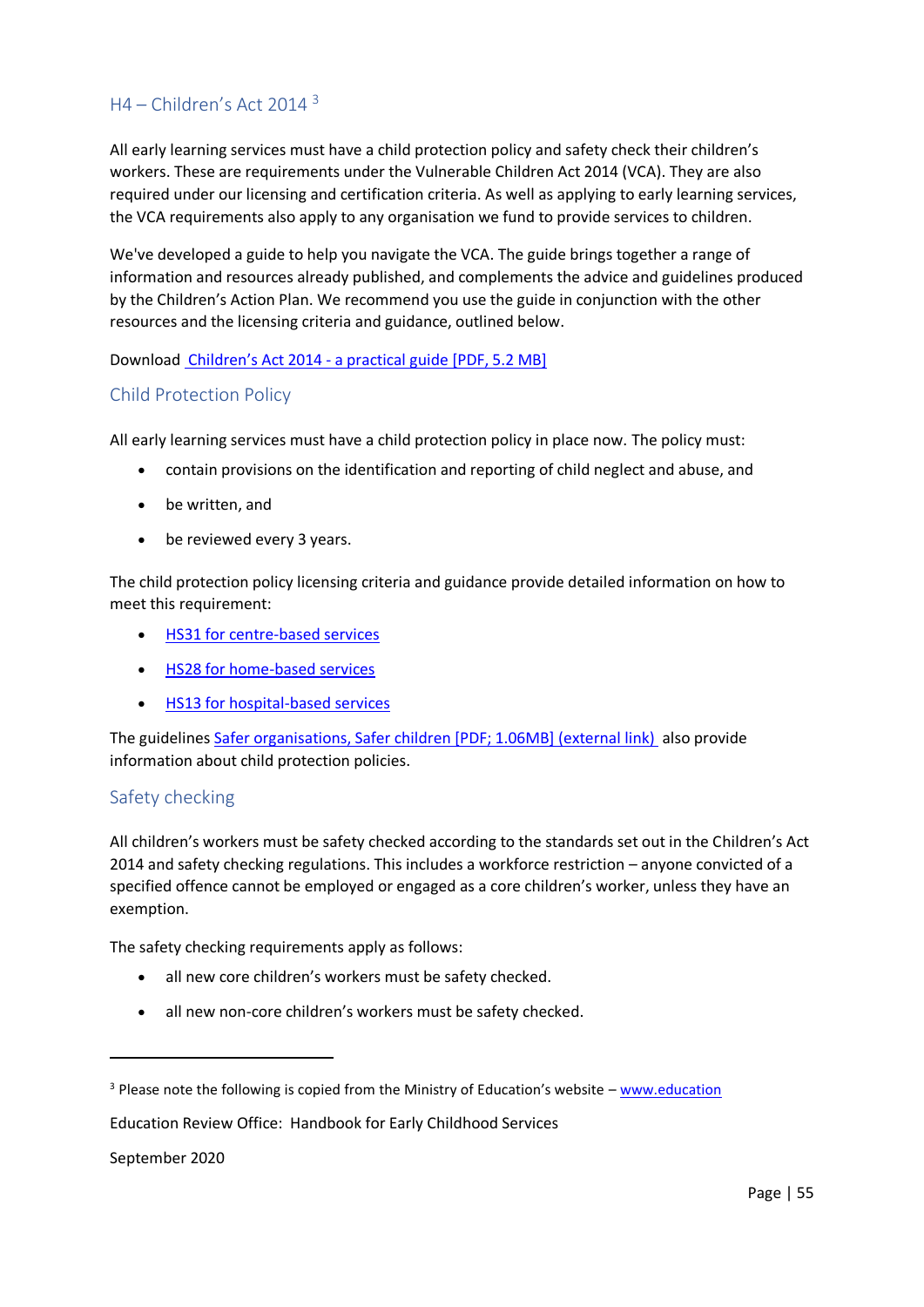- all existing core children's workers must be safety checked.
- all existing non-core children's workers must be safety checked.

The safety checking licensing criteria and guidance provide detailed information on how to meet these requirements:

- [GMA7A for centre-based services](http://www.education.govt.nz/early-childhood/running-an-ece-service/the-regulatory-framework-for-ece/licensing-criteria/centre-based-ece-services/governance-management-and-administration/professional-practices/gma7a-safety-checking/)
- [GMA6A for home-based services](http://www.education.govt.nz/early-childhood/running-an-ece-service/the-regulatory-framework-for-ece/licensing-criteria/home-based-ece-services/governance-management-and-administration/professional-practices/gma6a-safety-checking/)
- [GMA7A for hospital-based services](http://www.education.govt.nz/early-childhood/running-an-ece-service/the-regulatory-framework-for-ece/licensing-criteria/hospital-based-ece-services/governance-management-and-administration/professional-practices/gma7a-safety-checking/)
- [MA6 for playgroups](http://www.education.govt.nz/early-childhood/running-an-ece-service/the-regulatory-framework-for-ece/licensing-criteria/certification-criteria-for-playgroups/management-and-administration/management-and-administration-criteria/ma6-safety-checking/)

The guidelines [Safer recruitment, Safer children \[PDF; 1.06MB\] \(external link\)](https://www.mvcot.govt.nz/assets/Uploads/Safer-Recruitment-Safer-Children.pdf) provide information about choosing safe people to work with children.

Children's Act 2014 – [early learning sector requirements](http://www.education.govt.nz/early-childhood/licensing-and-regulations/childrens-act-2014-early-learning-sector-requirements/)

The publication [Children's worker safety checking under the Children's](https://www.mvcot.govt.nz/assets/Uploads/Documents/Childrens-Workforce-Safety-Checking-VCA.pdf) Act 2014 [PDF; 1.32MB] [\(external link\)](https://www.mvcot.govt.nz/assets/Uploads/Documents/Childrens-Workforce-Safety-Checking-VCA.pdf) provides advice for interpreting and applying the safety checking regulations.

The following resources will help you meet your safety checking requirements:

- [New and existing employees](http://www.education.govt.nz/assets/Documents/Early-Childhood/Vunerable-Children/VCANewexisting-employees.pdf) [PDF, 550 KB]
- [Students on practicum](http://www.education.govt.nz/assets/Documents/Early-Childhood/Vunerable-Children/VCAPracticum.pdf) [PDF, 547 KB]
- Relievers [\[PDF, 47 KB\]](http://www.education.govt.nz/assets/Documents/Early-Childhood/Vunerable-Children/VCARelievers.pdf)
- [Adult checks](http://www.education.govt.nz/assets/Documents/Early-Childhood/Vunerable-Children/VCAResourceAdultChecks2.pdf) [PDF, 53 KB].

Screening service for early learning service owner operators who are children's workers

A screening service is available to undertake safety checks for specified groups of children's workers.

This service has been established to provide third party safety checks for children's workers in the health, education and social development sectors who are self-employed or sole-practitioners.

In the education sector, this screening service has been approved for early learning service owner operators.

All children's workers need to be safety checked. If you are an early learning service owner operator, and you also work in that early learning service as a children's worker, then you need to arrange to be safety checked. You may choose to use this approved screening service to undertake that safety check for you.

There is a cost to applicants for the service.

Education Review Office: Handbook for Early Childhood Services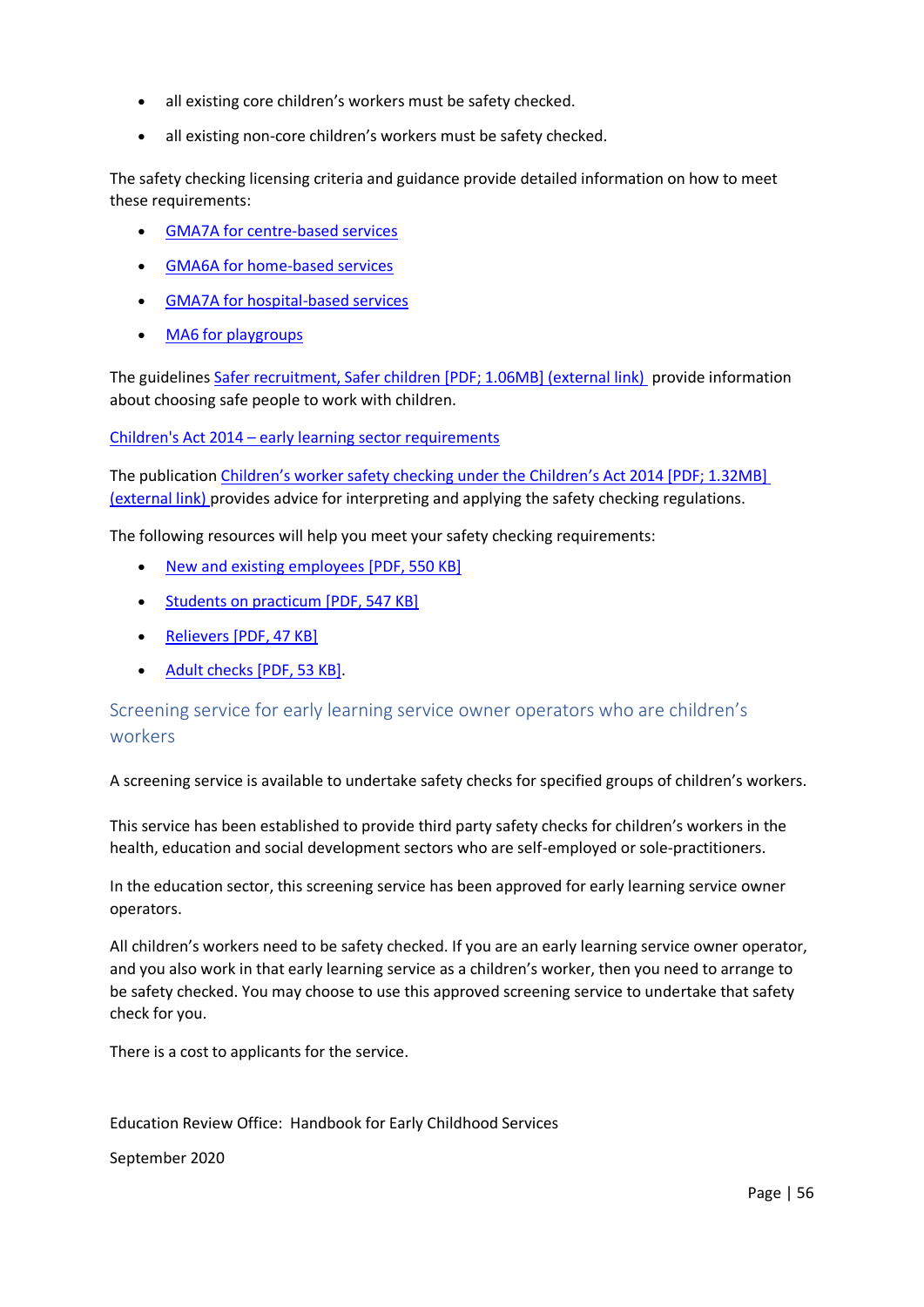To find out more about the service, including costs, go to the screening service provider's website, [CV](https://cvcheck.com/nz/childrens-worker-safety-check)  [Check \(external link\)](https://cvcheck.com/nz/childrens-worker-safety-check) .

# H5 - Food safety for ECE services (Food Act requirements)<sup>4</sup> Food Act requirements for early learning services

All early childhood education (ECE) services and kōhanga reo must make sure the food they serve children is safe and suitable to eat. Some services will have additional obligations under the [Food Act](http://www.legislation.govt.nz/act/public/2014/0032/latest/DLM2995811.html?search=ta_act_F_ac%40ainf%40anif_an%40bn%40rn_25_a)  [2014 \(external link\)](http://www.legislation.govt.nz/act/public/2014/0032/latest/DLM2995811.html?search=ta_act_F_ac%40ainf%40anif_an%40bn%40rn_25_a) (the Food Act) and the [Food Regulations 2015 \(external link\)](http://www.legislation.govt.nz/regulation/public/2015/0310/latest/DLM6684211.html?search=ts_act%40bill%40regulation%40deemedreg_food_resel_25_a&p=1) (the Food Regulations).

The Food Act applies to anyone who provides food as part of their business. It requires people to provide food that is safe and suitable to eat.

# What it means for early learning services

Most education and care centres and kōhanga reo that provide meals and food to children will need to operate under [National Programme 2 \(external link\)](http://mpi.govt.nz/food-safety/food-act-2014/national-programmes/early-childhood-educators-and-kohanga-reo/) .

Working with a national programme is the way that lower-risk food businesses operate under the Food Act. There are 3 levels of national programmes, which are based on the food safety risk of the activities a business does. All national programmes require:

- record keeping to show that you're selling safe food
- registration of business details with your local council
- one or more visits from a verifier recognised by MPI.

Not all early learning services need to register. Only early childhood education (ECE) centres or kōhanga reo that cook meals or prepare food – like sandwiches or salads – need to register under national programme 2.

You don't need to register if:

- all the food is brought in by children from home (for example in lunch boxes)
- you only serve fruit or pre-packaged snacks that don't need to be kept cold (like muffins or crackers)
- you prepare food with the children only as part of the curriculum
- you run a home-based service
- you don't charge fees (or otherwise charge for the food).

Education Review Office: Handbook for Early Childhood Services

September 2020

**.** 

 $4$  Please note the following is copied from the Ministry of Education's website – [www.education](http://www.education/)